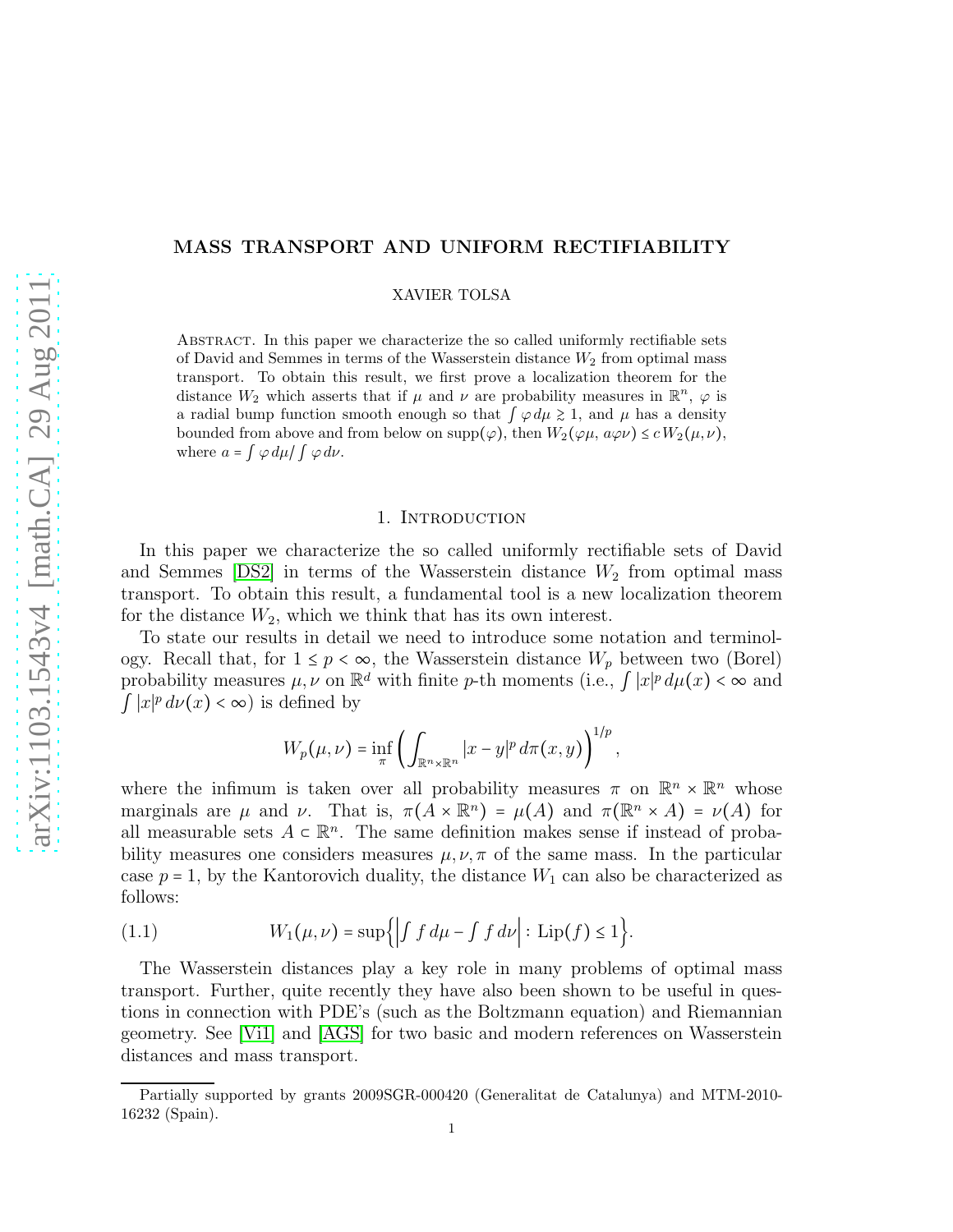Let us turn our attention to uniform rectifiability now. Given  $0 < n \leq d$ , we say that a Borel measure  $\mu$  on  $\mathbb{R}^d$  is *n*-dimensional Ahlfors-David regular, or simply AD-regular, if there exists some constant  $c_0$  such that  $c_0^{-1}r^n \leq \mu(B(x,r)) \leq c_0r^n$ for all  $x \in \text{supp}(\mu)$ ,  $0 < r \leq \text{diam}(\text{supp}(\mu))$ . It is not difficult to see that such a measure  $\mu$  must be of the form  $\mu = \rho \mathcal{H}^n | \text{supp}(\mu)$ , where  $\rho$  is some positive function bounded from above and from below and  $\mathcal{H}^n$  stands for the *n*-dimensional Hausdorff measure. A Borel set  $E \subset \mathbb{R}^d$  is called AD-regular if the measure  $\mathcal{H}_E^n$  is AD-regular, where we used the notation  $\mathcal{H}_E^n = \mathcal{H}^n \mid E$ .

The notion of uniform *n*-rectifiability (or simply, uniform rectifiability) was introduced by David and Semmes in  $[DS2]$ . For  $n = 1$ , an AD-regular 1-dimensional measure is uniformly rectifiable if and only if its support is contained in an ADregular curve. For an arbitrary integer  $n \geq 1$ , the notion is more complicated. One of the many equivalent definitions (see Chapter I.1 of  $|DS2|$ ) is the following:  $\mu$  is uniformly rectifiable if there exist constants  $\theta, M > 0$  so that, for each  $x \in \text{supp}(\mu)$ and  $R > 0$ , there is a Lipschitz mapping g from the n-dimensional ball  $B_n(0,r) \subset \mathbb{R}^n$ into  $\mathbb{R}^d$  such that g has Lipschitz norm  $\leq M$  and

$$
\mu\big(B(x,r)\cap g(B_n(0,r))\big)\geq \theta r^n.
$$

In the language of  $[DS2]$ , this means that  $supp(\mu)$  *has big pieces of Lipschitz images of*  $\mathbb{R}^n$ . A Borel set  $E \subset \mathbb{R}^d$  is called uniformly rectifiable if  $\mathcal{H}_E^n$  is uniformly rectifiable.

The reason why uniform rectifiability has attracted much attention in the last years is because this is the natural notion in many problems where rectifiability is involved in a quantitative way, such as in problems in connection with singular integral operators. Indeed, as shown in  $[DS2]$ , it turns out that an *n*-dimensional AD-regular measure  $\mu$  is uniformly rectifiable if and only if a sufficiently big class of singular integral operators with an  $n$ -dimensional odd Calder $\delta$ n-Zygmund kernel is bounded in  $L^2(\mu)$ . In the case  $n = 1$ , it was shown in [\[MMV\]](#page-50-3) that uniform rectifiability is equivalent the  $L^2(\mu)$  boundedness of only one operator, namely the Cauchy transform. The analogous result in higher dimensions involving the  $n$ -dimensional Riesz transforms instead of the Cauchy transform is still open and has been subject of much investigation. See [\[MPr\]](#page-50-4), [\[MV\]](#page-50-5), [\[MT\]](#page-50-6), [\[Vh\]](#page-50-7), or [\[Vo\]](#page-51-0), besides [\[DS1\]](#page-50-8) and [\[DS2\]](#page-50-0), for instance.

In this paper we will characterize uniform rectifiability in terms of some scale invariant coefficients  $\alpha_p$ . They are defined as follows. Let  $\varphi : \mathbb{R}^d \to [0,1]$  be a radial Lipschitz function such that  $\chi_{B(0,2)} \leq \varphi \leq \chi_{B(0,3)}$  which also satisfies (1.2)

<span id="page-1-0"></span>
$$
c_2^{-1} \operatorname{dist}(x, \partial B(0,3))^2 \le \varphi(x) \le c_2 \operatorname{dist}(x, \partial B(0,3))^2, \qquad |\nabla \varphi(x)| \le c_2 \operatorname{dist}(x, \partial B(0,3)),
$$

for all  $x \in B(0,3)$ . For a ball  $B = B(x,r) \subset \mathbb{R}^d$ , we denote

$$
\varphi_B(y)=\varphi\left(\frac{y-x}{r}\right).
$$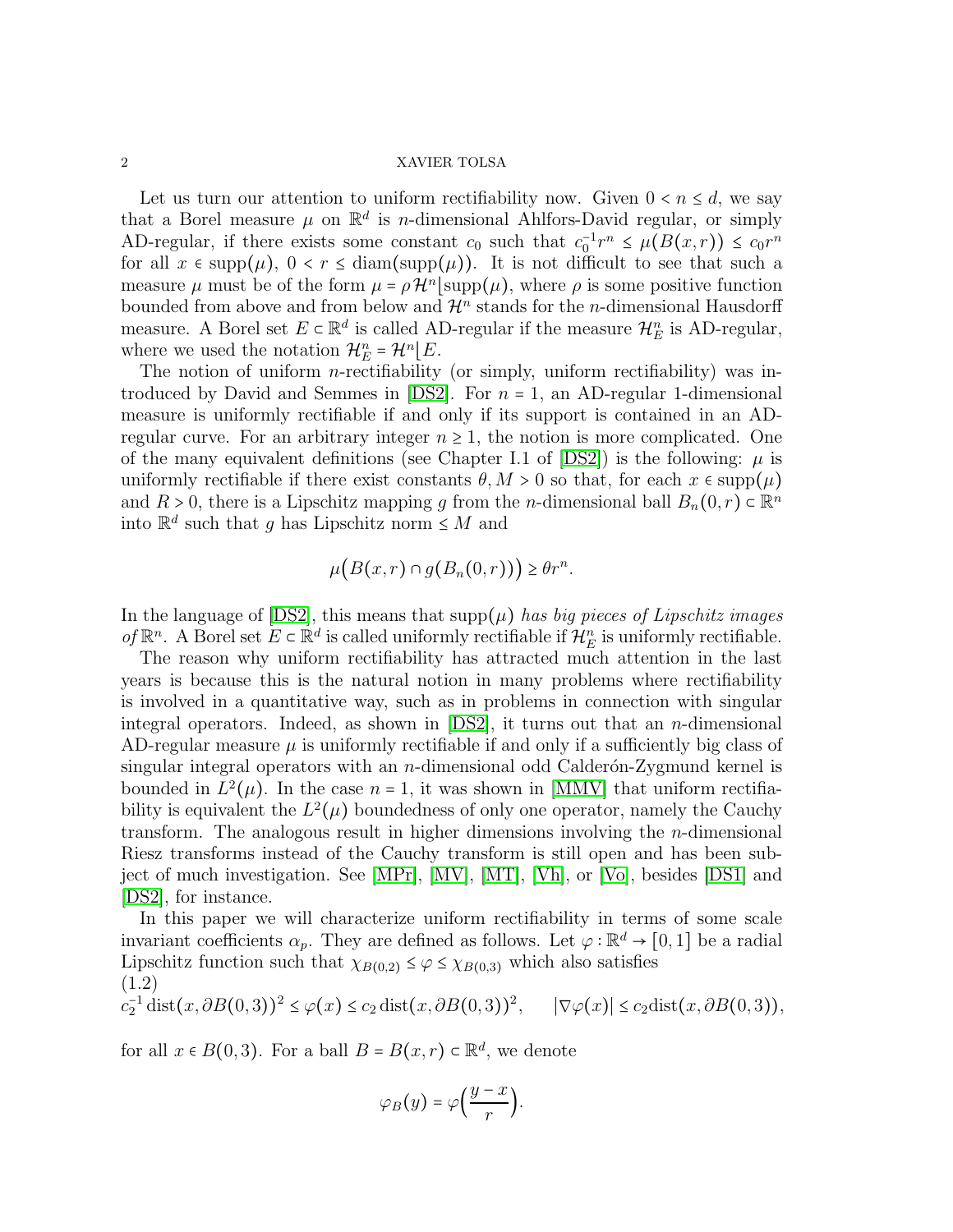Given an *n*-dimensional AD-regular measure  $\mu$  on  $\mathbb{R}^d$  and a ball B with radius  $r(B)$ that intersects supp $(\mu)$ , for  $1 \leq p < \infty$ , we define

<span id="page-2-1"></span>(1.3) 
$$
\alpha_p(B) = \frac{1}{r(B)^{1+\frac{n}{p}}} \inf_L W_p(\varphi_B \mu, c_{B,L} \varphi_B \mathcal{H}_L^n),
$$

<span id="page-2-0"></span>(1.4)

where the infimum is taken over all *n*-dimensional affine planes that intersect  $B$ and the constant  $c_{B,L}$  is chosen so that the measures  $\varphi_B\mu$  and  $c_{B,L}\varphi_B\mathcal{H}_L^n$  have the same mass. That is,  $c_{B,L} = \int \varphi_B d\mu / \int \varphi_B d\mathcal{H}_L^n$ . If  $B = B(x,r)$ , we will also use the notation  $\alpha_p(x,r) = \alpha_p(B)$ .

Since  $\int \varphi_B d\mu \approx r(B)^n$  for any ball B intersecting the support of an *n*-dimensional AD-regular measure  $\mu$ , it turns out that

$$
\alpha_p(B) \approx \frac{1}{r(B) \left( \int \varphi_B d\mu \right)^{1/p}} \inf_L W_p(\varphi_B \mu, c_{B,L} \varphi_B \mathcal{H}_L^n)
$$
  
= 
$$
\frac{1}{r(B)} \inf_L W_p \left( \frac{\varphi_B \mu}{\int \varphi_B d\mu}, c_{B,L} \varphi_B \mathcal{H}_L^n \right) = \frac{1}{r(B)} \inf_L W_p \left( \frac{\varphi_B \mu}{\int \varphi_B d\mu}, \frac{\varphi_B \mathcal{H}_L^n}{\int \varphi_B d\mathcal{H}_L^n} \right).
$$

Observe that the coefficient  $\alpha_p(B)$  measures in a scale invariant way how close  $\mu$  is to a flat *n*-dimensional measure in  $3B$ . Recall that a flat *n*-dimensional measure is a measure of the form  $c\mathcal{H}_L^n$ , where  $c > 0$  and L is an affine *n*-plane. In particular, notice that if  $\mu$  is flat and  $B \cap \text{supp}(\mu) \neq \emptyset$ , then  $\alpha_p(B) = 0$ . Notice also that

$$
\alpha_p(B) \leq \alpha_q(B) \qquad \text{if } p \leq q.
$$

This follows easily from [\(1.4\)](#page-2-0), taking into account that  $W_p(\sigma, \nu) \leq W_q(\sigma, \nu)$  for any two probability measures  $\sigma$  and  $\nu$ .

Let us remark that, in the case  $p = 1$ , some coefficients quite similar to the  $\alpha_1$ 's were already introduced in [\[To2\]](#page-50-9), and they were denoted by  $\alpha$  there. The precise relationship between the  $\alpha_1$ 's and the  $\alpha$ 's is explained in Lemma [5.1](#page-35-0) below.

The coefficients  $\alpha_p$  should also be compared with the coefficients  $\beta_p$ , well known in the area of quantitative rectifiability. Given  $1 \leq p < \infty$  and a ball  $B \subseteq \mathbb{R}^d$ , one sets

$$
\beta_p(B) = \inf_L \left\{ \frac{1}{r(B)^n} \int_{2B} \left( \frac{\text{dist}(y, L)}{r(B)} \right)^p d\mu(y) \right\}^{1/p},
$$

where the infimum is taken over all *n*-planes in  $\mathbb{R}^d$ . For  $p = \infty$  one has to replace the  $L^p$  norm by a supremum:

$$
\beta_{\infty}(B) = \inf_{L} \left\{ \sup_{y \in \text{supp}(\mu) \cap 2B} \frac{\text{dist}(y, L)}{r(B)} \right\},\,
$$

where the infimum is taken over all n-planes L in  $\mathbb{R}^d$  again. The coefficients  $\beta_p$  first appeared in [\[Jo1\]](#page-50-10) and [\[Jo2\]](#page-50-11), in the case  $n = 1$ ,  $p = \infty$ . In [Jo1] P. Jones showed, among other results, how the  $\beta_{\infty}$ 's can be used to prove the  $L^2$  boundedness of the Cauchy transform on Lipschitz graphs. In [\[Jo2\]](#page-50-11), he characterized 1-dimensional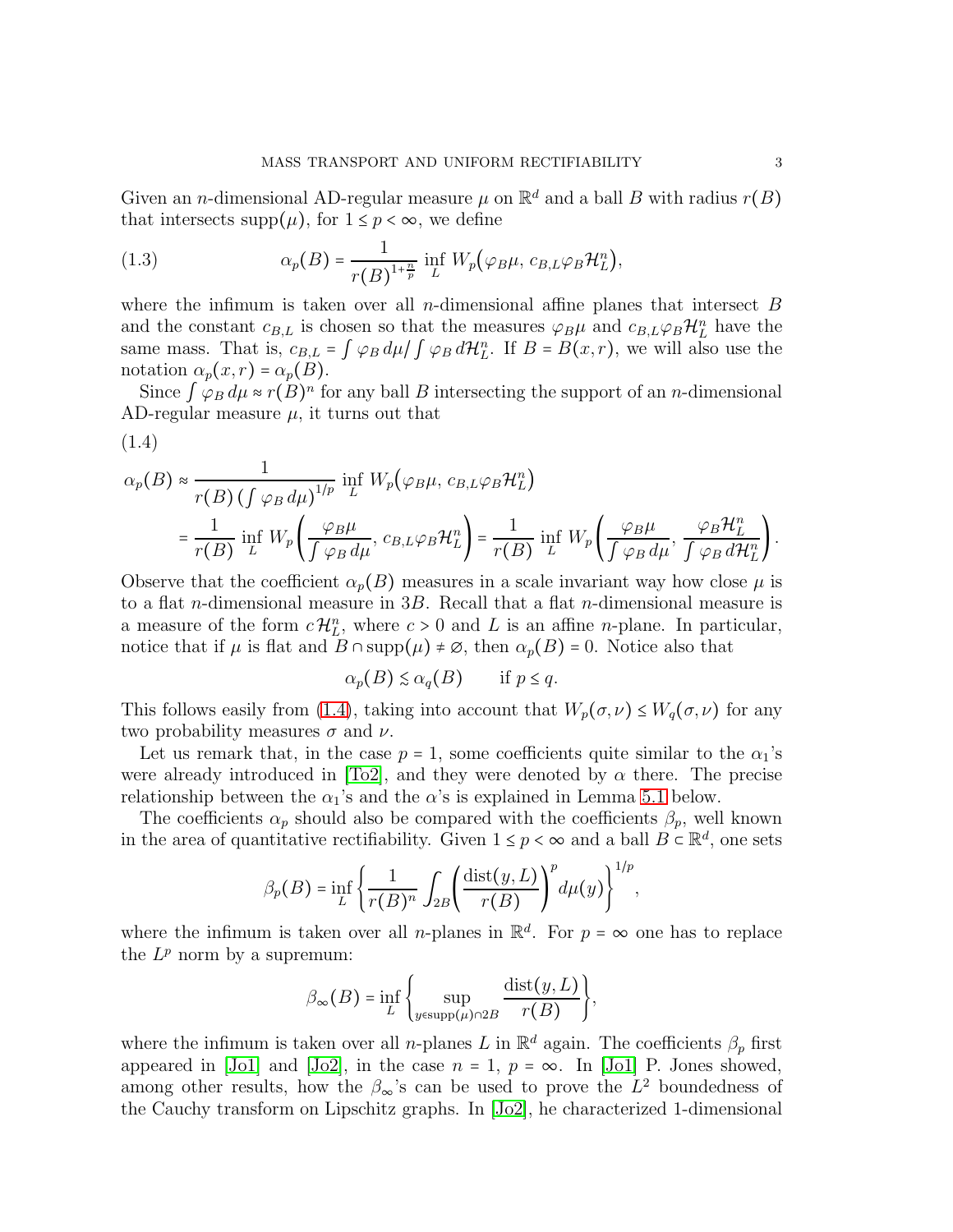uniformly rectifiable sets in terms of the  $\beta_{\infty}$ 's. He also obtained other quantitative results on rectifiability without the AD regularity assumption. For other  $p$ 's and  $n \geq 1$ , the  $\beta_p$ 's were introduced by David and Semmes in their pioneering study of uniform rectifiability in [\[DS1\]](#page-50-8).

Notice that the  $\beta_p$ 's only give information on how close supp $(\mu) \cap 2B$  is to some n-plane (more precisely, how close is supp $(\mu) \cap 2B$  to be contained in some n-plane). On the other hand, the coefficients  $\alpha_p$  contain more precise information. Indeed, we will see in Lemma [5.2](#page-37-0) below that  $\beta_p(B) \leq \alpha_p(B)$  for  $1 < p < \infty$ . It is immediate to check that the converse inequality fails, as  $\beta_p(B) = 0$  does not force  $\mu$  to be flat in 2B.

If  $B, B'$  are two balls with comparable radii and  $B \subset B'$ , then it is straightforward to check that  $\beta_p(B) \leq \beta_p(B')$ . However, this property is very far from being clear for the coefficients  $\alpha_p$ . So given an AD-regular measure  $\mu$ , suppose that  $3B \subset B'$ and that  $\mu(B) \approx \mu(B') \approx r(B)^n \approx r(B')^n$ . Is it true that

(1.5) αp(B) ≲ αp(B ′ ) ?

This question leads naturally to the following. Let  $\mu, \nu$  be probability measures on  $\mathbb{R}^d$  with finite p-th moments and  $\varphi$  a non negative bump function smooth enough. Consider the measures  $\varphi\mu$  and  $\varphi\nu$ . We wish to estimate how different they are in terms of the distance  $W_p(\mu, \nu)$ . More precisely, let  $a = \int \varphi \, d\mu / \int \varphi \, d\nu$  and assume that the mass of the  $\varphi\mu$  is quite big, that is,  $\int \varphi d\mu \geq c_1 \approx 1$ . Is it true that

<span id="page-3-0"></span>
$$
W_p(\varphi\mu, a\varphi\nu) \le c W_p(\mu, \nu)?
$$

with c depending on  $c_1$ . Using Kantorovich's duality, it is easy to check that this holds for  $p = 1$ , assuming only  $\varphi$  to be Lipschitz (see Subsection [3.1\)](#page-6-0). We will show in this paper that this is also true for the quadratic Wasserstein distance, assuming additional conditions on  $\varphi$  and  $\mu$ . The precise result, which we will use to prove that  $(1.5)$  holds for  $p = 2$ , is the following.

<span id="page-3-2"></span>**Theorem 1.1.** Let  $\mu, \nu$  be probability measures on  $\mathbb{R}^n$  with finite second moments. Let  $B \subset \mathbb{R}^n$  be a closed ball with radius  $r(B) \geq c_3^{-1}$ , and suppose that  $\mu(A)$ 。<br>○  $B$ ),  $\nu$ ( ः<br>○  $\mathbb{R}^n$  be a closed ball with radius  $r(B) \ge c_3^{-1}$ , and suppose that  $\mu(B), \nu(B) > 0$ (where  $B$  stands for the interior of  $B$ ). Assume that  $\mu$  is absolutely continuous with *respect to the Lebesgue measure on* B, so that  $\mu |B = f(x) dx$ , where the density f *satisfies*  $c_4^{-1} \chi_B \leq f(x) \leq c_4 \chi_B$ , for a.e.  $x \in B$  and for some constant  $c_4 > 0$ . Let  $\varphi : \mathbb{R}^n \to [0,1]$  *be a radial Lipschitz function supported on* B *such that*  $2(1)$ 

<span id="page-3-1"></span>(1.6) 
$$
c_2^{-1}
$$
 dist $(x, \partial B)^2 \le \varphi(x) \le c_2$  dist $(x, \partial B)^2$  and  $|\nabla \varphi(x)| \le c_2$ dist $(x, \partial B)$ ,  
for all  $x \in B$ . Then

$$
W_2(\varphi\mu, a\,\varphi\nu) \le c\,W_2(\mu, \nu),
$$

*where*  $a = \int \varphi \, d\mu / \int \varphi \, d\nu$  *and c depends only on*  $c_2, c_3$  *and*  $c_4$ *.* 

Notice that the assumptions on  $\mu$  and  $\varphi$  imply that  $r(B) \approx 1$  and  $\varphi \, d\mu \geq 1$ , with constants depending on  $c_2$ ,  $c_3$ , and  $c_4$ .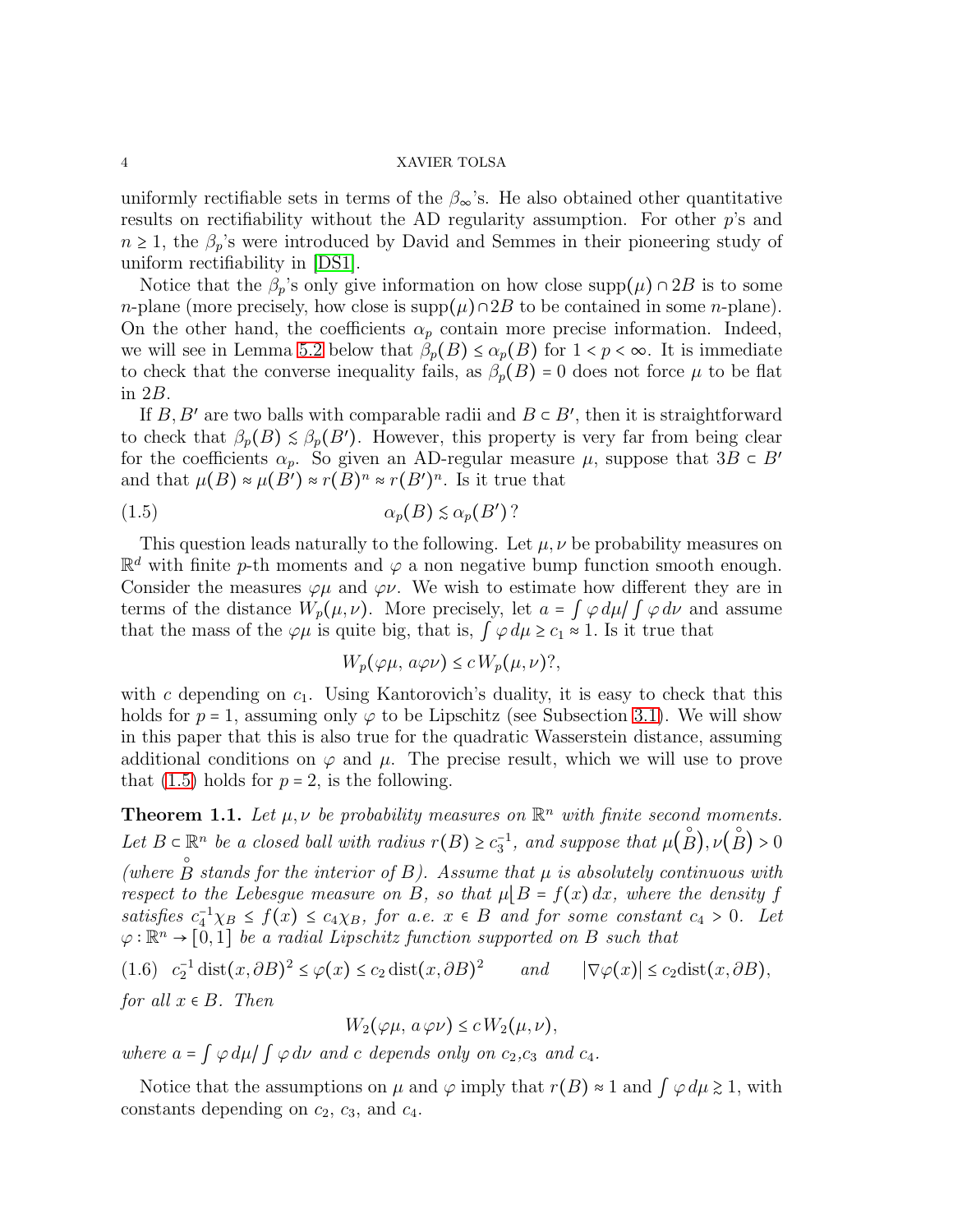The result also holds if, instead of [\(1.6\)](#page-3-1), one asks

 $\varphi(x) \approx \text{dist}(x, \partial B)^m$  $m$  and  $|\nabla \varphi(x)| \lesssim \text{dist}(x, \partial B)^{m-1},$ 

for  $x \in B$  and  $m \ge 2$ . However, for simplicity we have only considered the case  $m = 2$ .

The preceding theorem follows from an analogous result where the ball B is replaced by a cube  $R$ . We carry out this reduction by a suitable change of coordinates in Subsection [3.2.](#page-7-0) Roughly speaking, the proof of the corresponding theorem for the cube R consists in estimating  $W_2(\varphi\mu, a\,T\#(\varphi\nu))$  in terms of  $W_2(\mu, \nu)$ , where T is a map such that  $T \# \nu = \mu$  which realizes the optimal quadratic transport (the notation  $T\#\nu$  stands for the image measure of  $\nu$  by T, i.e.  $T\#\nu(A) = \nu(T^{-1}A)$  for  $A \subset \mathbb{R}^n$ . This estimate is obtained by a multi-scale analysis, using Haar wavelets. Some of the ideas are partially inspired by [\[To2\]](#page-50-9).

Roughly speaking, the quadratic decay of  $\varphi$  as one approaches the boundary is used to bound the interchanges of mass between  $\varphi\mu$  and  $(1-\varphi)\nu$ , and between  $\varphi\nu$ and  $(1 - \varphi)\mu$ .

With the preceding localization result for  $W_2$  at hand, we will prove the following.

<span id="page-4-0"></span>**Theorem 1.2.** Let  $\mu$  be an AD-regular measure on  $\mathbb{R}^d$  and  $1 \leq p \leq 2$ . Then  $\mu$  is *uniformly rectifiable if and only if*  $\alpha_p(x,r)^2 d\mu(x) \frac{dr}{r}$ r *is a Carleson measure, that is, if for any ball* B *centered on*  $\text{supp}(\mu)$  *with radius* R,

(1.7) 
$$
\int_0^R \int_B \alpha_p(x, r)^2 d\mu(x) \frac{dr}{r} \leq c R^n.
$$

Some remarks are in order. First, let us mention that the same result is already known to hold with  $\beta_p$  instead of  $\alpha_p$  (even with a somewhat wider range of p's). This was shown by David and Semmes in [\[DS1\]](#page-50-8). Also, the case  $p = 1$  of the above theorem is a straightforward consequence of an analogous result proved for the coefficients  $\alpha$ in [\[To2\]](#page-50-9), using the relationship between the  $\alpha$ 's and the  $\alpha_1$ 's given in Lemma [5.1.](#page-35-0)

Notice that if, for some  $p \in [1,2]$ ,  $\alpha_p(x,r)^2 d\mu(x) \frac{dr}{r}$  $\frac{dr}{r}$  is a Carleson measure, then so is  $\beta_p(x,r)^2 d\mu(x) \frac{dr}{r}$  $\frac{dr}{r}$ , since  $\beta_p(x,r) \leq \alpha_p(x,r)$ , and thus by the results of David and Semmes in [\[DS1\]](#page-50-8)  $\mu$  is uniformly rectifiable. So the difficult implication in the theorem consists in showing that if  $\mu$  is uniformly rectifiable, then  $\alpha_p(x,r)^2 d\mu(x) \frac{dr}{r}$ r is a Carleson measure. As  $\alpha_p(x,r) \leq \alpha_2(x,r)$  for  $p \leq 2$ , it suffices to consider the case  $p = 2$  for this implication. To this end, the localization Theorem [1.1](#page-3-2) will play a key role. First we will prove that  $\alpha_2(x,r)^2 d\mu(x) \frac{dr}{r}$  $\frac{dr}{r}$  is a Carleson measure in the particular case where  $\mu$  is comparable to  $\mathcal{H}^n$  on an *n*-dimensional Lipschitz graph, and finally we will prove the result in full generality by means of a geometric corona type decomposition. This technique, which takes its name from the corona theorem of Carleson, has been adapted by David and Semmes to the analysis of uniformly rectifiable sets [\[DS1,](#page-50-8) [DS2\]](#page-50-0) and has already been shown to be useful in a variety of situations (see also, for example,  $[L\acute{e}]$ ,  $[T\acute{o}1]$ , or  $[MT]$ ).

The plan of the paper is the following. In Section [2](#page-5-0) we introduce some additional notation and terminology. The localization Theorem [1.1](#page-3-2) is proved in Sections [3](#page-6-1) and [4.](#page-25-0) In Section [5](#page-35-1) we explain the relationship among the coefficients  $\alpha, \alpha_p, \beta_p$  and we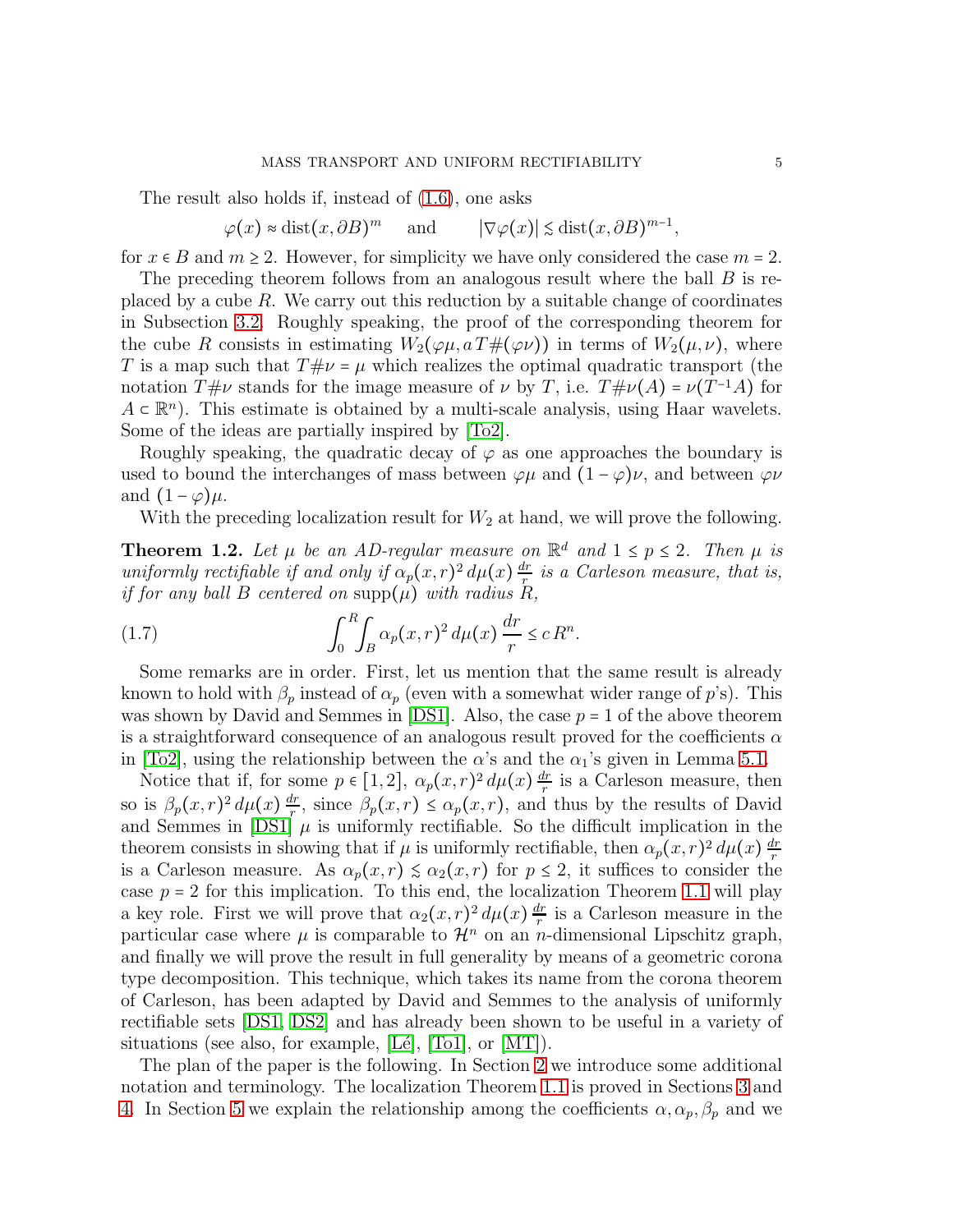show that  $\alpha_2(B) \leq \alpha_2(B')$ , under the assumptions just above [\(1.5\)](#page-3-0). In Section [6](#page-39-0) we prove Theorem [1.2](#page-4-0) for the particular case of Lipschitz graphs, while the full result is proved in the final Section [7.](#page-43-0)

# 2. Preliminaries

<span id="page-5-0"></span>As usual, in the paper the letter  $c'$  stands for an absolute constant which may change its value at different occurrences. On the other hand, constants with subscripts, such as  $c_1$ , retain their value at different occurrences. The notation  $A \leq B$ means that there is a positive absolute constant c such that  $A \leq cB$ . So  $A \approx B$  is equivalent to  $A \leq B \leq A$ .

Given  $x \in \mathbb{R}^n$ , |x| stands for its Euclidean norm and  $|x|_{\infty}$  for its  $\ell_{\infty}$  norm.

By a cube in  $\mathbb{R}^n$  we mean a cube with edges parallel to the axes. Most of the cubes in our paper will be dyadic cubes, which are assumed to be half open-closed. The collection of all dyadic cubes is denoted by  $\mathcal{D}$ . The side length of a cube  $Q$  is written as  $\ell(Q)$ , and its center as  $z_Q$ . The lattice of dyadic cubes of side length  $2^{-j}$ is denoted by  $\mathcal{D}_j$ . On the other hand, if R is a cube,  $\mathcal{D}(R)$  stands for the collection of cubes contained in R that are obtained by splitting it dyadically, and  $\mathcal{D}_i(R)$  is the subfamily of those cubes from  $\mathcal{D}(R)$  with side length  $2^{-j}\ell(R)$ . On the other hand, if  $Q \in \mathcal{D}$  or  $Q \in \mathcal{D}(R)$ , then  $\mathcal{C}h(Q)$  is the family of dyadic children of Q. One says that Q is the parent of its children. Two cubes  $Q, Q' \in \mathcal{D}$  are called brothers if they have the same parent. Also, given  $a > 0$  and any cube  $Q$ , we denote by  $a Q$  the cube concentric with Q with side length  $a \ell(Q)$ .

By a measure on  $\mathbb{R}^n$ , we mean a Radon measure. Its total variation is denoted by  $\|\mu\|$ . Given a set  $A \subset \mathbb{R}^n$ , we write  $\mu\|A = \chi_A \mu$ . That is  $\mu\|A\|$  is the restriction of  $\mu$  to A. The Lebesgue measure is denoted by m or by  $dx$ . Given a measure  $\mu$  and a cube Q, we set  $m_Q\mu = \mu(Q)/m(Q)$ . That is,  $m_Q\mu$  is the mean of  $\mu$  on Q, with respect to Lebesgue measure.  $L^p$  is the usual  $L^p$  space with respect to Lebesgue measure, while  $L^p(\mu)$  is the one with respect to the measure  $\mu$ . As usual, we consider the pairing between two functions  $\langle f, g \rangle = \int f g dx$ , or between a function and a measure  $\langle f, \mu \rangle = \int f d\mu.$ 

Given  $A \subset \mathbb{R}^n$ , we say that a measure  $\mu$  on  $\mathbb{R}^n$  is doubling on A if there exists a constant  $c_d$  such that

 $\mu(B(x, 2r)) \leq c_d \mu(B(x, r))$  for all  $x \in A \cap \text{supp}(\mu)$ ,  $0 < r \leq \text{diam}(A)$ .

In the case  $A = \mathbb{R}^n$ , we just simply say that  $\mu$  is doubling.

The Hausdorff s-dimensional measure in  $\mathbb{R}^n$  is denoted by  $\mathcal{H}^s$ . Given a set  $E \subset \mathbb{R}^n$ , we write  $\mathcal{H}_E^s = \mathcal{H}^s \lfloor E$ .

Concerning mass transport, recall that, by Brenier's theorem (see [\[Vi1,](#page-50-1) Chapter 2, for example), if  $\mu$  and  $\nu$  are probability measures which are absolutely continuous with respect to Lebesgue measure in  $\mathbb{R}^n$ , then there exists a unique optimal transference plan (i.e. an optimal measure)  $\pi$  for  $W_2$ , and there are maps  $S, T : \mathbb{R}^n \to \mathbb{R}^n$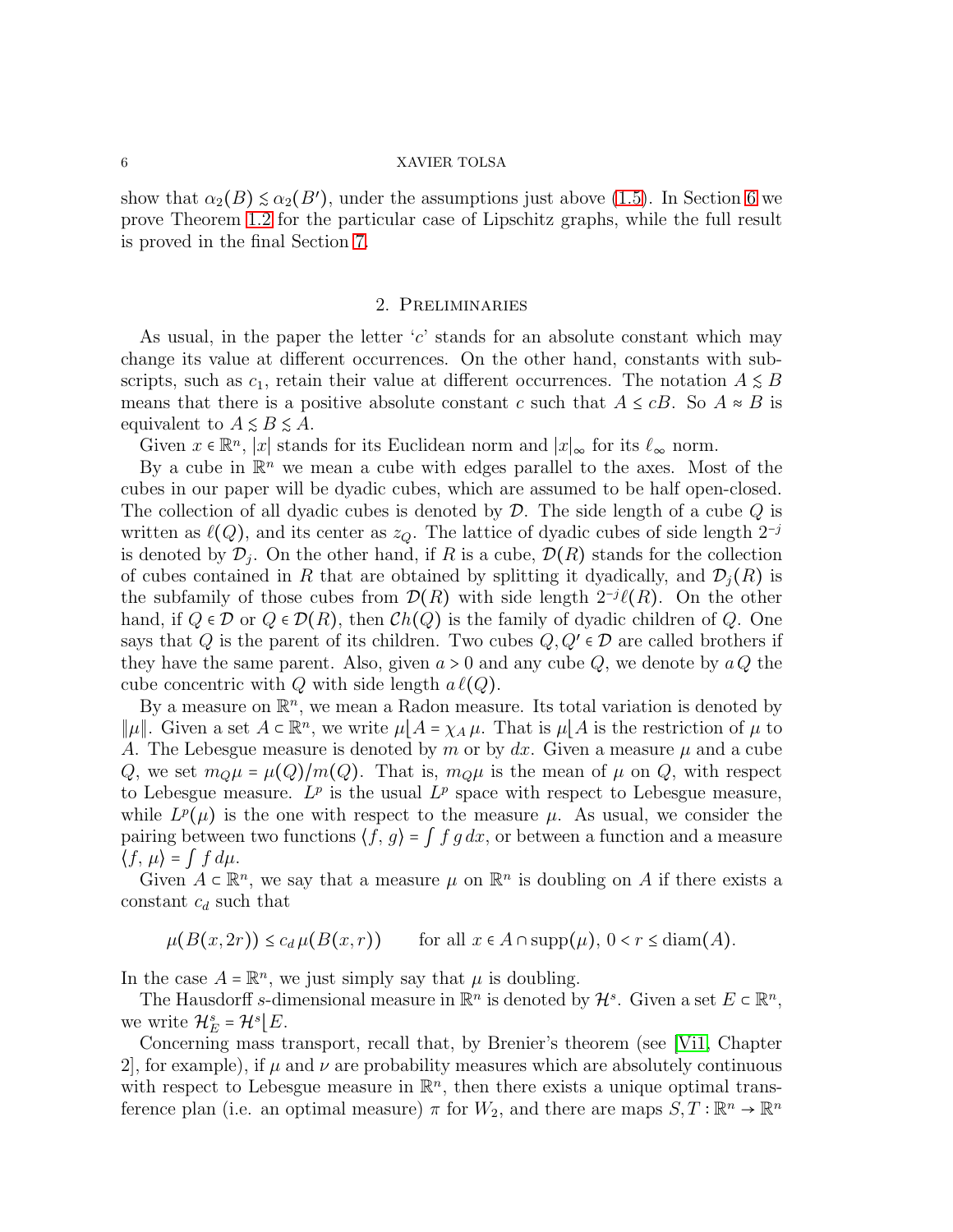such that  $\pi = (Id \times S) \# \mu = (T \times Id) \# \nu$ . So  $S \# \mu = \nu$  and  $T \# \nu = \mu$ , and

$$
W_2(\mu,\nu)^2 = \int_{\mathbb{R}^n \times \mathbb{R}^n} |x-y|^2 d\pi(x,y) = \int_{\mathbb{R}^n} |x - Sx|^2 d\mu(x) = \int_{\mathbb{R}^n} |Ty - y|^2 d\nu(y).
$$

Moreover,  $T \circ S = Id$   $\mu$ -a.e. and  $S \circ T = Id$   $\nu$ -a.e.

Let us remark that the ambient space for the proof of Theorem [1.1](#page-3-2) below will be  $\mathbb{R}^n$ , while the ambient space for the proof of Theorem [1.2](#page-4-0) will be  $\mathbb{R}^d$ , and in this case we will reserve the letter n for the dimension of the measure  $\mu$ .

# 3. The localization theorem for Wasserstein distances

<span id="page-6-1"></span><span id="page-6-0"></span>3.1. The case of  $W_1$ . In this subsection we prove a localization result for  $W_1$  under much weaker assumptions on  $\mu$  and  $\varphi$  than the ones in Theorem [1.1.](#page-3-2)

**Proposition 3.1.** Let  $\mu$  and  $\nu$  be probability measures on  $\mathbb{R}^n$  with finite first mo*ments and let* B *be a ball of radius*  $c_3^{-1} \leq r(B) \leq c_3$ . Let  $\varphi : \mathbb{R}^n \to [0, \infty)$  *be a Lipschitz function supported on* B *with*  $\|\nabla \varphi\|_{\infty} \leq c_6$ *. Suppose that*  $\int \varphi d\mu \geq c_7$  *and*  $\int \varphi d\nu > 0$ *. Then,*

<span id="page-6-2"></span>(3.1) 
$$
W_1(\varphi \mu, a \varphi \nu) \leq c W_1(\mu, \nu),
$$

*where*  $a = \int \varphi \, d\mu / \int \varphi \, d\nu$ , and *c* depends on  $c_3, c_6, c_7$ .

*Proof.* We may assume that  $W_1(\mu, \nu)$  is small enough. Otherwise, the inequality [\(3.1\)](#page-6-2) is trivial (for c big enough) because  $\varphi \mu$  and  $\varphi \nu$  are both supported on B and  $r(B) \leq c_3$ . Now, notice that by the Kantorovich duality,

(3.2) 
$$
\left|\int \varphi \, d\mu - \int \varphi \, d\nu\right| \leq \|\nabla \varphi\|_{\infty} W_1(\mu, \nu).
$$

Since  $a = \int \varphi \, d\mu / \int \varphi \, d\nu$ , we have

<span id="page-6-5"></span><span id="page-6-4"></span><span id="page-6-3"></span>
$$
|a-1|=\frac{\left|\int \varphi\,d\mu-\int \varphi\,d\nu\right|}{\int \varphi\,d\nu}\leq \frac{\|\nabla\varphi\|_{\infty}W_1(\mu,\nu)}{\int \varphi\,d\nu}.
$$

To estimate  $\int \varphi \, d\nu$  from below, we use [\(3.2\)](#page-6-3) again, and then we obtain

(3.3) 
$$
\int \varphi \, d\nu \geq \int \varphi \, d\mu - \|\nabla \varphi\|_{\infty} W_1(\mu, \nu).
$$

Since  $\int \varphi \, d\mu \geq c_7$ , if  $W_1(\mu, \nu)$  is small enough, we get  $\int \varphi \, d\nu \geq c_7/2$ . Therefore,

(3.4) 
$$
|a-1| \le c W_1(\mu, \nu),
$$

with c depending also on  $\|\nabla \varphi\|_{\infty}$ . Let  $\psi$  be an arbitrary 1-Lipchitz function such that  $\psi(0) = 0$ . By Kantorovich's duality again,

$$
\left| \int \psi \varphi \, d\mu - \int \psi \, a \varphi \, d\nu \right| \le \left| \int \psi \varphi \, d\mu - \int \psi \varphi \, d\nu \right| + \left| 1 - a \right| \int \psi \varphi \, d\nu
$$

$$
\le \left\| \nabla (\psi \varphi) \right\|_{\infty} W_1(\mu, \nu) + c \int \left| \psi \varphi \right| d\nu W_1(\mu, \nu).
$$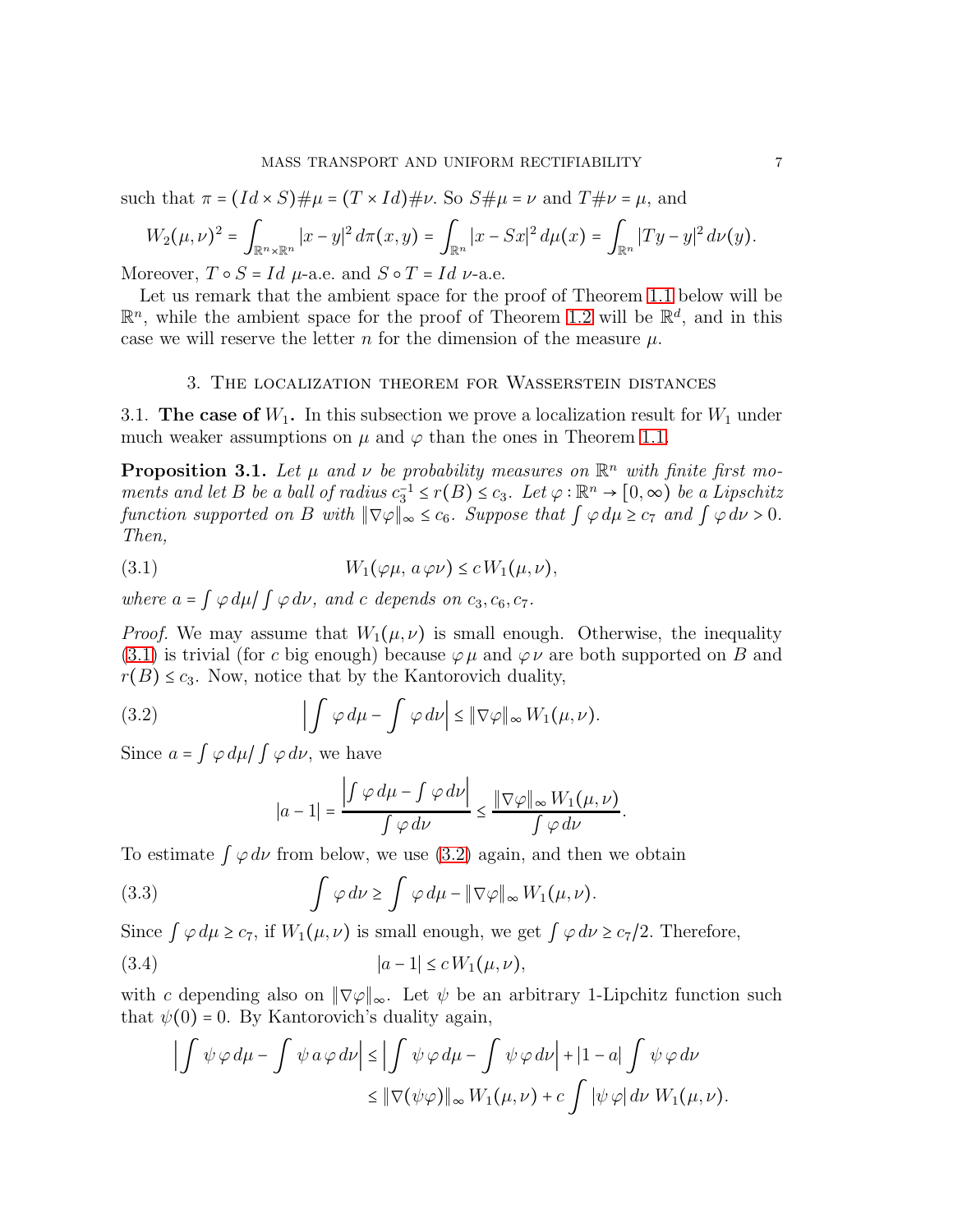By the mean value theorem, it is easy to check that  $\varphi$  and  $|\psi|$  are bounded uniformly above on B by some constant depending on  $c_3$  and  $c_6$ . Then it follows that  $\|\nabla(\psi\varphi)\|_{\infty} + \int |\psi\varphi| d\nu \leq 1$ , and we deduce [\(3.1\)](#page-6-2).

<span id="page-7-2"></span>*Remark* 3.2*.* Notice that [\(3.2\)](#page-6-3), [\(3.3\)](#page-6-4), [\(3.4\)](#page-6-5) tell us that

$$
\int \varphi \, d\nu \approx 1 \qquad \text{and} \qquad |a-1| \le c \, W_1(\mu, \nu) \le c \, W_2(\mu, \nu),
$$

assuming  $W_1(\mu, \nu)$  small enough. Clearly, this also holds under the assumptions of Theorem [1.1,](#page-3-2) which are more restrictive than the ones in the preceding proposition.

# <span id="page-7-0"></span>3.2. From a ball B to a cube R in Theorem [1.1.](#page-3-2)

**Definition 3.3.** Given a cube R and a function  $\varphi : R \to [0,1]$ , we write  $\varphi \in \mathcal{G}_0(R)$ if  $\varphi$  is Lipschitz,  $\varphi(x) \approx 1$  on  $\frac{1}{2}R$ , and there exists a constant  $c_2$  such that

$$
\varphi(x) \le c_2 \frac{\text{dist}(x, \partial R)^2}{\ell(R)^2}
$$
 and  $|\nabla \varphi(x)| \le c_2 \frac{\varphi(x)}{\text{dist}(x, \partial R)}$  for all  $x \in R$ .

On the other hand, we write  $\varphi \in \mathcal{G}(R)$  if  $\varphi: R \to [0,1]$  is Lipschitz and, for all  $x \in R$ , satisfies

$$
c_2^{-1} \frac{\operatorname{dist}(x, \partial R)^2}{\ell(R)^2} \le \varphi(x) \le c_2 \frac{\operatorname{dist}(x, \partial R)^2}{\ell(R)^2},
$$

and

$$
|\nabla \varphi(x)| \le c_2 \frac{\text{dist}(x, \partial R)}{\ell(R)^2}, \qquad |\nabla_T \varphi(x)| \le c_2 \frac{\text{dist}(x, \partial R)^2}{\ell(R)^3}.
$$

Here,  $|\nabla_T \varphi(x)| = \sup_v |v \cdot \nabla \varphi(x)|$ , where the supremum is taken over all unit vectors v which are parallel to the face of R which is closest to x. If the face is not unique, then we set  $\nabla_T \varphi(x) = 0$ .

For example, if  $\varphi$  is a function supported on R such that  $\varphi(x) \approx 1$  and is smooth in a neighborhood of  $\frac{1}{2}R$ , and

$$
\varphi(x) = \frac{\operatorname{dist}(x, \partial R)^2}{\ell(R)^2} \qquad \text{for } x \in R \setminus \frac{1}{2}R,
$$

then  $\varphi \in \mathcal{G}(R)$ . To check that  $|\nabla_T \varphi(x)| \leq c_2 \text{dist}(x, \partial R)^2 / \ell(R)^3$ , take  $x \in R \setminus \frac{1}{2}R$  such that there exists a unique face closest to  $x$ , and let  $t$  be a vector parallel to this face. Then, dist( $x + \varepsilon t$ ,  $\partial R$ ) = dist( $x$ ,  $\partial R$ ) for  $|\varepsilon|$  small enough, and thus  $\nabla_T \varphi(x) = 0$ .

In the next subsections we will prove the following result.

<span id="page-7-1"></span>**Theorem 3.4.** Let  $\mu, \nu$  be probability measures on  $\mathbb{R}^n$  with finite second moments. Let  $R \subset \mathbb{R}^n$  be the closed cube with side length  $\geq c_5$ , and suppose that  $\mu(R), \nu(R) > 0$ . *Assume that*  $\mu$  *is absolutely continuous with respect to the Lebesgue measure on*  $R$ , so that  $\mu \perp R = f(x) dx$ , where the density f satisfies  $c_4^{-1} \chi_R \leq f(x) \leq c_4 \chi_R$  for a.e.  $x \in R$  *and for some constant*  $c_4 > 0$ *. If*  $\varphi \in \mathcal{G}(R)$ *, then* 

$$
W_2(\varphi\mu, a\,\varphi\nu) \le c\,W_2(\mu, \nu),
$$

*where*  $a > 0$  *is chosen so that*  $\int \varphi d\mu = a \int \varphi d\nu$  *and c depends only on*  $c_2$ ,  $c_4$  *and*  $c_5$ *.*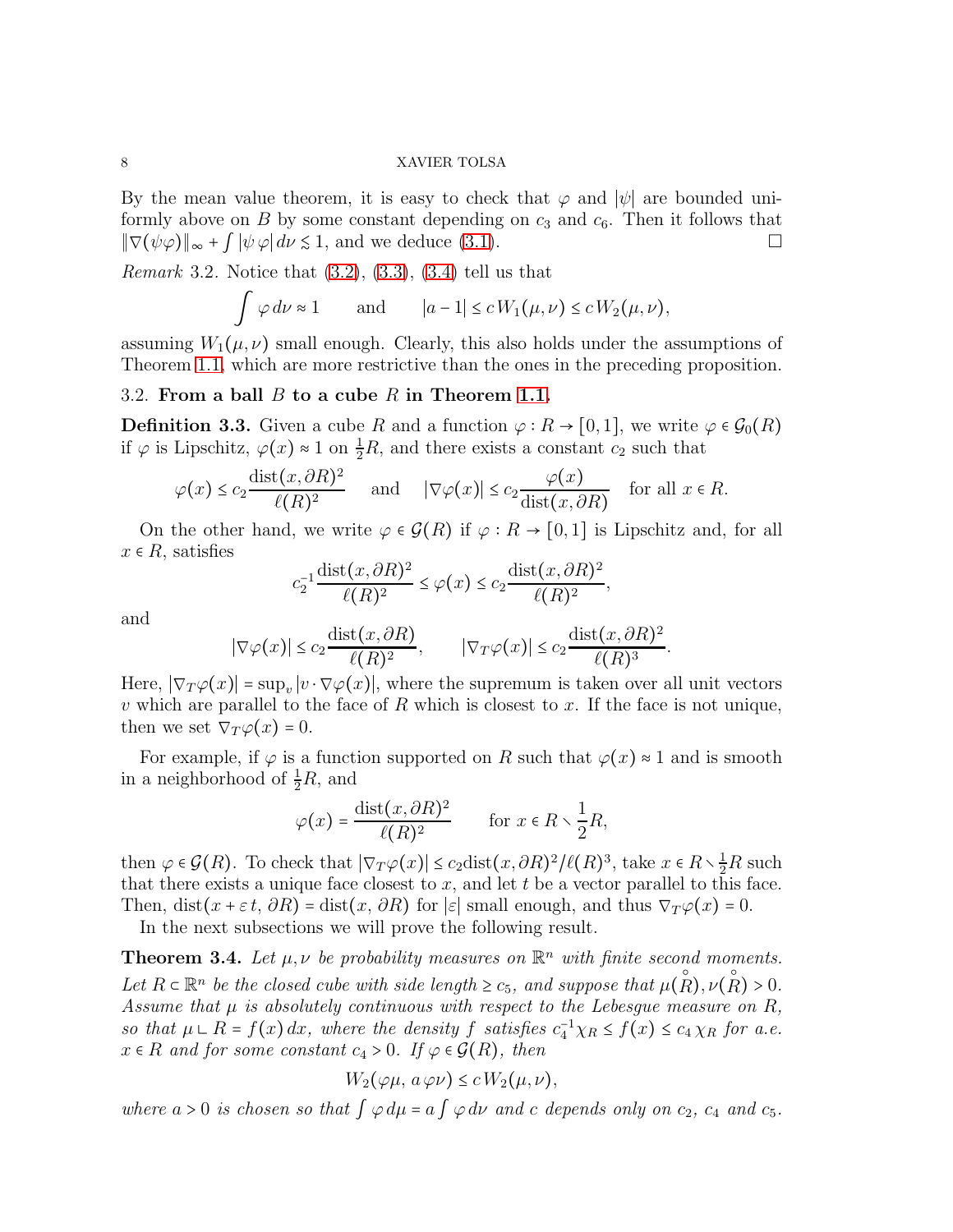Let see how Theorem [1.1](#page-3-2) follows from the preceding result.

**Proof of Theorem [1.1](#page-3-2) using Theorem [3.4.](#page-7-1)** Suppose first that  $R = [-1, 1]^n$  and B is the unit ball, both centered at the origin. Consider the map  $F : \mathbb{R}^n \to \mathbb{R}^n$ defined by

$$
F(x) = \frac{|x|}{|x|_{\infty}} x.
$$

This maps balls centered at the origin of radius  $r$  to concentric cubes with side length 2r. In particular,  $F(B) = R$ . It is easy to check that F is bilipschitz. Moreover, it can be checked that its Jacobian equals  $J(F)(x) = 2|x|^n/|x|_\infty^n \approx 1$ .

Now we consider the measures  $F \# \mu$  and  $F \# \nu$ . Notice that

$$
dF \# \mu(x) = J(F^{-1})(x) f(F^{-1}(x)) dx.
$$

Thus the density of  $F# \mu$  is bounded above and below in R. On the other hand, in can be checked that  $\varphi \circ F^{-1} \in \mathcal{G}(R)$ . Indeed, notice that since  $\varphi$  is radial, then  $\varphi \circ F^{-1}$  is constant on the boundaries of the cubes centered at the origin.

Then, from Theorem [3.4](#page-7-1) we deduce that

(3.5) 
$$
W_2((\varphi \circ F^{-1})F \# \mu, a(\varphi \circ F^{-1})F \# \nu) \leq W_2(F \# \mu, F \# \nu).
$$

Since F if bilipschitz,  $W_2(F \# \mu, F \# \nu) \approx W_2(\mu, \nu)$ . Also, since  $F \# (\varphi \mu) = (\varphi \circ$  $F^{-1}$ ) $F \# \mu$  and analogously for  $\nu$ , we have

<span id="page-8-0"></span>
$$
W_2((\varphi \circ F^{-1})F \# \mu, a(\varphi \circ F^{-1})F \# \nu) \approx W_2(\varphi \mu, a\varphi \nu),
$$

and so the theorem follows from [\(3.5\)](#page-8-0).

In case  $B$  is not the unit ball or  $R$  is not the unit cube, we just compose  $F$  with an affine map to obtain another  $\widetilde{F}$  such that  $\widetilde{F}(R) = B$  and does the job. Then, we argue with  $\widetilde{F}$  instead of  $F$ . argue with  $\widetilde{F}$  instead of F.

3.3. Preliminary lemmas for the proof of Theorem [3.4.](#page-7-1) In next lemma we recall the properties of the so called *Whitney decomposition* of a proper open set.

<span id="page-8-1"></span>**Lemma 3.5.** An open subset  $\Omega \varphi \mathbb{R}^n$  can be decomposed as follows:

$$
\Omega = \bigcup_{k=1}^\infty Q_k,
$$

*where*  $Q_k$  *are disjoint dyadic cubes (the so called "Whitney cubes") such that for some constants*  $r > 20$  *and*  $D_0 \geq 1$  *the following holds,* 

- (i)  $5Q_k \subset \Omega$ .
- (ii)  $rQ_k \cap \Omega^c \neq \emptyset$ *.*
- (iii) *For each cube*  $Q_k$ *, there are at most*  $D_0$  *squares*  $Q_j$  *such that*  $5Q_k \cap 5Q_j \neq \emptyset$ *. Moreover, for such squares*  $Q_k$ ,  $Q_j$ , we have  $\frac{1}{2}\ell(Q_k) \leq \ell(Q_j) \leq 2\ell(Q_k)$ .

This is a well known result. See for example [\[St,](#page-50-14) pp. 167-169] for the proof.

Roughly speaking, next lemma deals with the existence of a good big subset  $G \subset R$ such that the mass on  $G$  is transported not too far.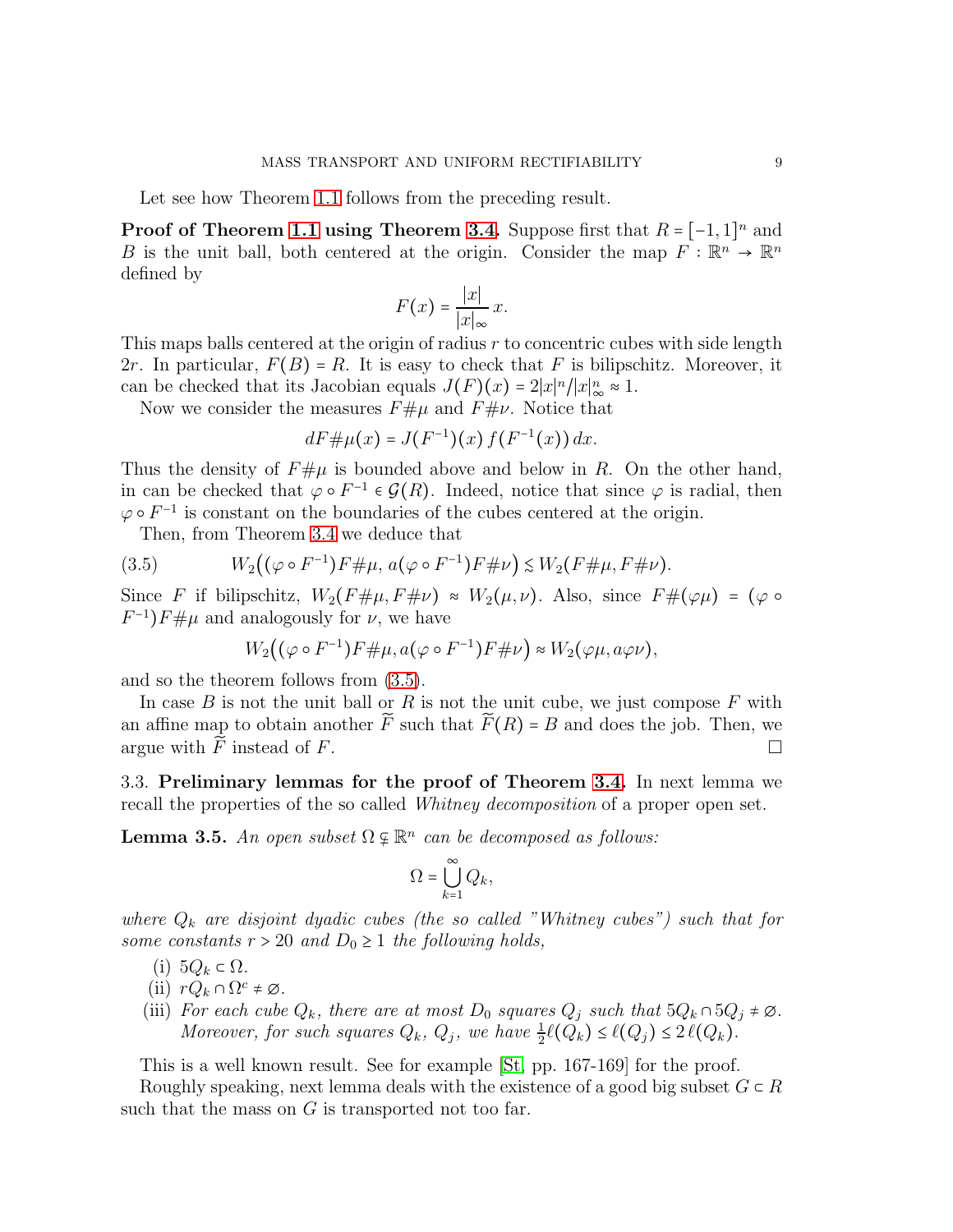<span id="page-9-5"></span>**Lemma 3.6.** Let  $\mu, \nu$  be probability measures on  $\mathbb{R}^n$  with finite second moments *which are absolutely continuous with respect to the Lebesgue measure. Take* T *such that*  $T \# \nu = \mu$  *and* 

<span id="page-9-3"></span>
$$
W_2(\mu,\nu)^2 = \int |Tx - x|^2 \, d\nu(x).
$$

Let  $R \subset \mathbb{R}^n$  *be a cube and let*  $\{Q_i\}_{i \in I}$  *be a Whitney decomposition of*  $\hat{R}$  $\frac{e}{\infty}$  *a cube and let*  $\{Q_i\}_{i\in I}$  *be a Whitney decomposition of R as in Lemma [3.5.](#page-8-1)* For  $x \in R$ , let  $Q_x$  be the Whitney cube  $Q_i$  that contains x. Denote

<span id="page-9-2"></span>
$$
(3.6) \tG = \{x \in R : |x - Tx| \le \ell(Q_x)\} \cap \{x \in T^{-1}(R) : |x - Tx| \le \ell(Q_{Tx})\}.
$$

*Let*  $\varphi \in \mathcal{G}_0(R)$  *and suppose that* 

(3.7) 
$$
W_2(\mu,\nu)^2 \leq c_8 \left(\varphi \nu\right) \left(\mathbb{R}^n\right) \ell(R)^2,
$$

*where*  $c_8$  *is some positive constant small enough. Then*  $\int_G \varphi \, d\nu > 0$ *.* 

*Consider the measure*  $\widetilde{\nu} = \widetilde{a} \chi_G \varphi \nu$ , *with*  $\widetilde{a} = (\varphi \nu)(\mathbb{R}^n) / (\widetilde{\varphi} \nu)(G)$  *(so that*  $(\varphi \nu)(\mathbb{R}^n) =$  $\widetilde{\nu}(\mathbb{R}^n)$ *). Then we have* 

<span id="page-9-0"></span>(3.8) 
$$
\|\varphi\nu - \widetilde{\nu}\| \leq \frac{c}{\ell(R)^2} W_2(\mu, \nu)^2,
$$

*and consequently,*

(3.9) 
$$
W_2(\varphi \nu, \widetilde{\nu}) \lesssim W_2(\mu, \nu).
$$

Below, to simplify notation we will write  $\varphi\nu(E) := (\varphi \nu)(E)$  for any  $E \subset \mathbb{R}^n$ , and analogously for  $\mu$ .

*Proof.* The last estimate follows from  $(3.8)$ , because of the control of the Wasserstein distances by the total variation. Indeed, recall that for two arbitrary finite measures  $\sigma$  and  $\tau$  with finite p-th moments and the same mass,

<span id="page-9-1"></span>
$$
W_p(\sigma,\tau) \leq 2^{1-\frac{1}{p}} \left( \int |x-x_0|^p \, d|\sigma-\tau|(x) \right)^{1/p},
$$

for  $1 \leq p < \infty$  and any arbitrary  $x_0 \in \mathbb{R}^d$ . See [\[Vi2,](#page-50-15) Theorem 6.13], for example. So one infers that

$$
W_2(\varphi\nu,\widetilde{\nu}) \le 2^{1/2}\operatorname{diam}(R) \|\varphi\nu-\widetilde{\nu}\|^{1/2},
$$

since supp $(\varphi \nu)$  ∪ supp $(\widetilde{\nu}) \subset R$ . Together with [\(3.8\)](#page-9-0), this yields [\(3.9\)](#page-9-1).

To prove [\(3.8\)](#page-9-0), we write

<span id="page-9-4"></span>(3.10) 
$$
\|\varphi\nu - \widetilde{\nu}\| \le \int |1 - \widetilde{a}| \varphi \, d\nu + \widetilde{a} \int |\varphi - \varphi \chi_G| \, d\nu
$$

$$
= |1 - \widetilde{a}| \varphi \nu(\mathbb{R}^n) + \widetilde{a} \int_{G^c} \varphi \, d\nu.
$$

To estimate  $\int_{G^c} \varphi \, d\nu$ , denote by  $G_1$  and  $G_2$  the two sets appearing on the right side of [\(3.6\)](#page-9-2), respectively. Then we set

$$
\int_{G^c} \varphi \, d\nu = \int_{G_1^c} \varphi \, d\nu + \int_{G_1 \cap G_2^c} \varphi \, d\nu = I_1 + I_2.
$$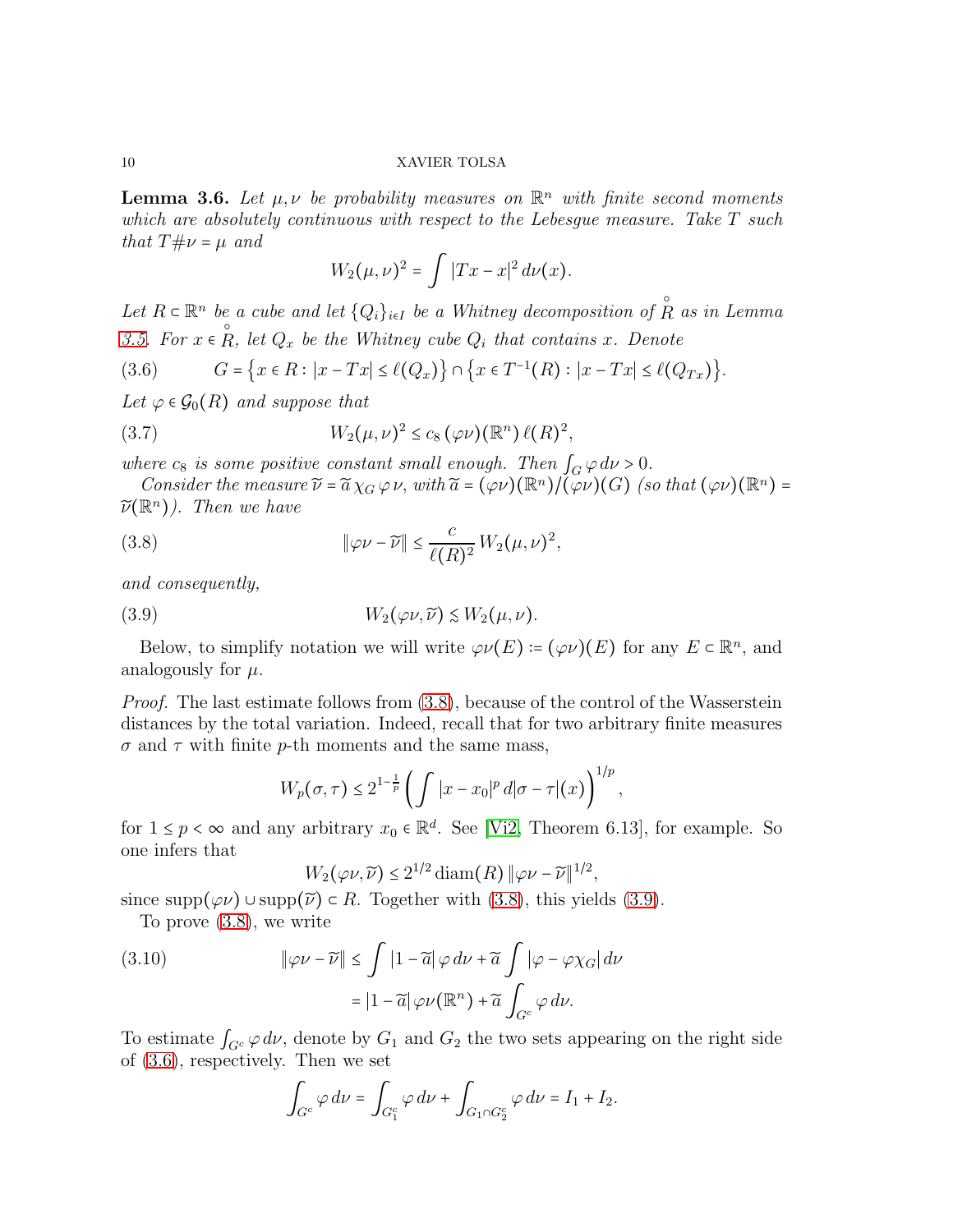We will use the fact that for every  $x \in R$ ,

$$
\varphi(x) \lesssim \frac{\ell(Q_x)^2}{\ell(R)^2}.
$$

Since  $|Tx - x| \ge \ell(Q_x)$  for  $x \in R \setminus G_1$ , we deduce

<span id="page-10-0"></span>
$$
\varphi(x) \le \frac{|Tx - x|^2}{\ell(R)^2}
$$
 for  $x \in R \setminus G_1$ .

Therefore,

(3.11) 
$$
I_1 \lesssim \frac{1}{\ell(R)^2} \int_{\text{supp}(\varphi)} |Tx - x|^2 \, d\nu \le \frac{1}{\ell(R)^2} W_2(\mu, \nu)^2.
$$

Let us turn our attention to the integral

$$
I_2 = \int_{R \cap G_1 \cap G_2^c} \varphi \, d\nu.
$$

Observe that if  $x \in R \cap G_1 \cap G_2^c$ , then  $|x - Tx| \leq \ell(Q_x)$  and so  $Tx \in 3Q_x \subset R$ . Thus  $3Q_x \cap Q_{Tx} \neq \emptyset$ . Thus,

$$
\ell(Q_x) \approx \ell(Q_{Tx}) \leq |x - Tx|,
$$

using that  $Tx \in R$  and  $x \notin G_2$  for the last inequality. Therefore,

$$
\varphi(x) \le \frac{\ell(Q_x)^2}{\ell(R)^2} \le \frac{|Tx - x|^2}{\ell(R)^2},
$$

and then  $(3.11)$  also holds with  $I_2$  instead of  $I_1$  (multiplying by a constant if necessary). Thus,

(3.12) 
$$
\int_{G^c} \varphi \, d\nu \lesssim \frac{1}{\ell(R)^2} W_2(\mu, \nu)^2.
$$

Now we deal with the term  $|1-\tilde{a}|$ . Observe that  $\tilde{a} = \int \varphi \, d\nu / \int_G \varphi \, d\nu$ , and so

<span id="page-10-1"></span>
$$
\widetilde{a}-1=\frac{\int_{G^c}\varphi\,d\nu}{\int_G\varphi\,d\nu}.
$$

From the assumption  $(3.7)$  and  $(3.12)$  we infer that

(3.13) 
$$
\int_G \varphi \, d\nu \ge \frac{1}{2} \int \varphi \, d\nu = \frac{1}{2} \varphi \nu(\mathbb{R}^n)
$$

if  $c_8$  is chosen small enough, and thus  $\tilde{a} \leq 2$  and

<span id="page-10-2"></span>(3.14) 
$$
|1-\widetilde{a}| \leq \frac{2}{\varphi \nu(\mathbb{R}^n)} \varphi \nu(G^c) \leq \frac{1}{\varphi \nu(\mathbb{R}^n) \ell(R)^2} W_2(\mu, \nu)^2.
$$

Plugging this estimate and  $(3.11)$  into  $(3.10)$ , the lemma follows.

<span id="page-10-3"></span>*Remark* 3.7. If  $W_2(\mu, \nu)$  is small enough, then from Remark [3.2](#page-7-2) it turns out that  $\varphi\nu(\mathbb{R}^n) \approx 1$ , and then from [\(3.14\)](#page-10-2) we deduce

$$
|1-\widetilde{a}| \lesssim W_2(\mu,\nu)^2.
$$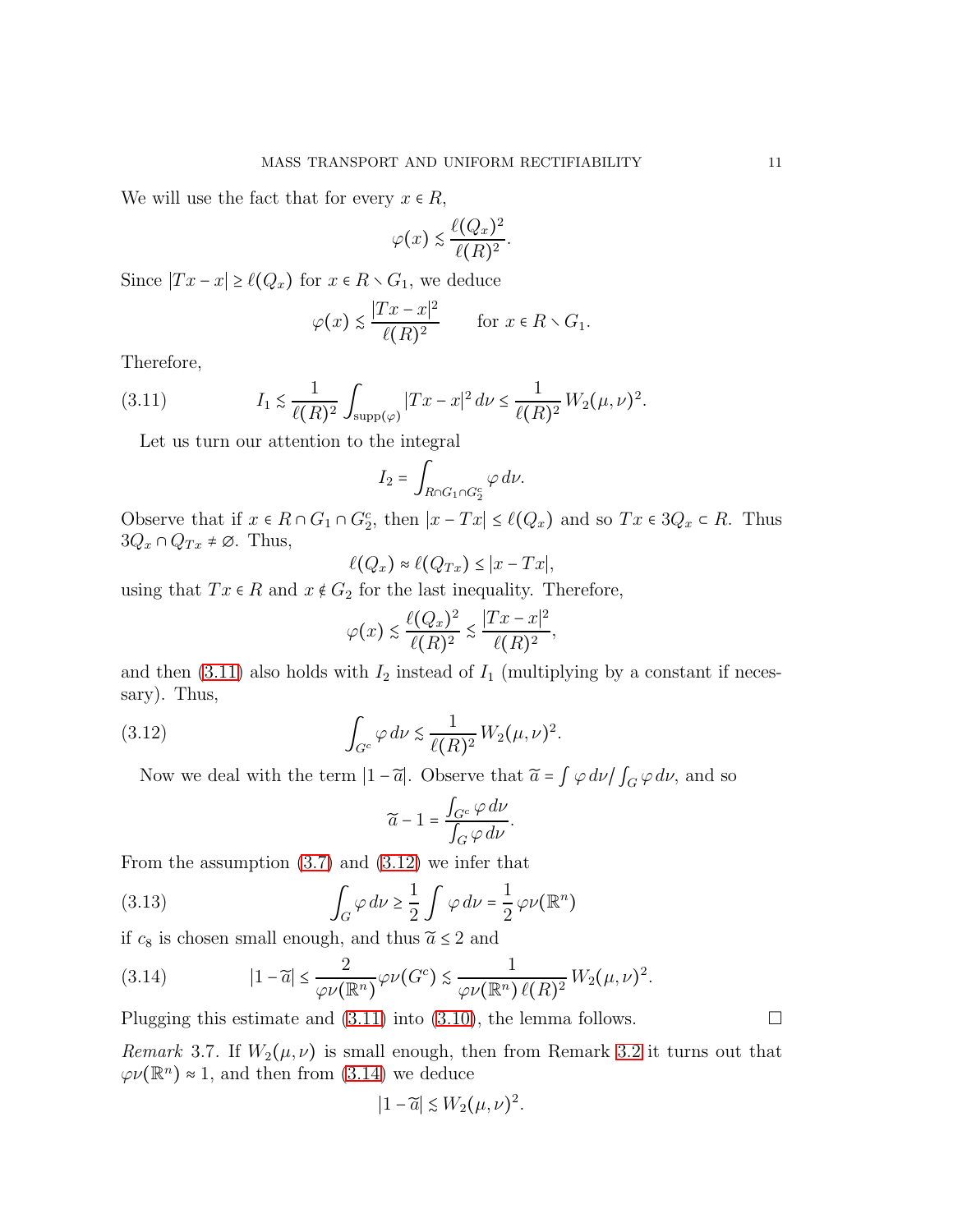<span id="page-11-4"></span>Lemma 3.8. *Suppose the same notation and assumptions of Lemma [3.6.](#page-9-5) In particular, assume that*

(3.15) 
$$
W_2(\mu,\nu)^2 \le c_8 (\varphi \mu) (\mathbb{R}^n) \ell(R)^2,
$$

*where*  $c_8$  *is some positive constant small enough. Then*  $\varphi(T \# (\chi_G \nu))(\mathbb{R}^n) > 0$ *.* 

*Consider the measure*

<span id="page-11-2"></span><span id="page-11-0"></span> $\widetilde{\mu} = \widetilde{b} \varphi(T \#(\chi_G \nu))$ 

*with*  $\widetilde{b}$  *chosen so that*  $(\varphi \mu)(\mathbb{R}^n) = \widetilde{\mu}(\mathbb{R}^n)$ *. Then we have* 

(3.16) 
$$
\|\varphi\mu - \widetilde{\mu}\| \leq \frac{c}{\ell(R)^2} W_2(\mu, \nu)^2,
$$

*and consequently,*

(3.17) 
$$
W_2(\varphi \mu, \widetilde{\mu}) \lesssim W_2(\mu, \nu).
$$

*Proof.* The arguments are quite similar to the ones of the preceding lemma. However, for completeness, we show the details. The last estimate follows from [\(3.16\)](#page-11-0), taking into account that  $\text{supp}(\varphi\mu) \cup \text{supp}(\widetilde{\mu}) \subset R$ .

To prove [\(3.16\)](#page-11-0), we write

<span id="page-11-3"></span>(3.18) 
$$
\|\varphi\mu - \widetilde{\mu}\| \le \int |1 - \widetilde{b}| \varphi \, d\mu + \widetilde{b} \left| \int (\varphi \, dT \# \nu - \varphi \, dT \# (\chi_G \nu)) \right|
$$

$$
= |1 - \widetilde{b}| \varphi \mu(\mathbb{R}^n) + \widetilde{b} \int_{G^c} \varphi(T(x)) \, d\nu(x).
$$

To estimate the last integral on the right side, denote by  $G_1$  and  $G_2$  the two sets appearing on the right side of [\(3.6\)](#page-9-2) respectively. Then we have

$$
\int_{G^c} \varphi(T(x)) d\nu(x) = \int_{G_2^c} \varphi(T(x)) d\nu(x) + \int_{G_2 \cap G_1^c} \varphi(T(x)) d\nu(x) = I_1 + I_2.
$$

First we deal with  $I_1$ . Notice that we may assume that for x in the domain of integration of  $I_1$  (and  $I_2$ ), we have  $x \in T^{-1}(R)$ . Since  $x \notin G_2$ , this implies that  $|x - Tx| > \ell(Q_{T_x})$ , and thus

<span id="page-11-1"></span>
$$
\varphi(Tx) \lesssim \frac{\ell(Q_{Tx})^2}{\ell(R)^2} \le \frac{|x - Tx|^2}{\ell(R)^2}.
$$

Therefore,

(3.19) 
$$
I_1 \lesssim \frac{1}{\ell(R)^2} \int |Tx - x|^2 \, d\nu(x) = \frac{1}{\ell(R)^2} W_2(\mu, \nu)^2.
$$

Let us turn our attention to the integral  $I_2 = \int_{G_2 \cap G_1^c} \varphi(Tx) d\nu(x)$ . Observe that if  $x \in T^{-1}(R) \cap G_2 \cap G_1^c$ , then  $|x - Tx| \leq \ell(Q_{Tx})$ , and so  $x \in 3Q_{Tx} \subset R$ . Thus,  $Q_x \cap 3Q_{Tx} \neq \emptyset$ , and thus  $\ell(Q_x) \approx \ell(Q_{T_x})$ . So we deduce

$$
\varphi(Tx) \lesssim \frac{\ell(Q_{Tx})^2}{\ell(R)^2} \lesssim \frac{\ell(Q_x)^2}{\ell(R)^2} \le \frac{|x - Tx|^2}{\ell(R)^2},
$$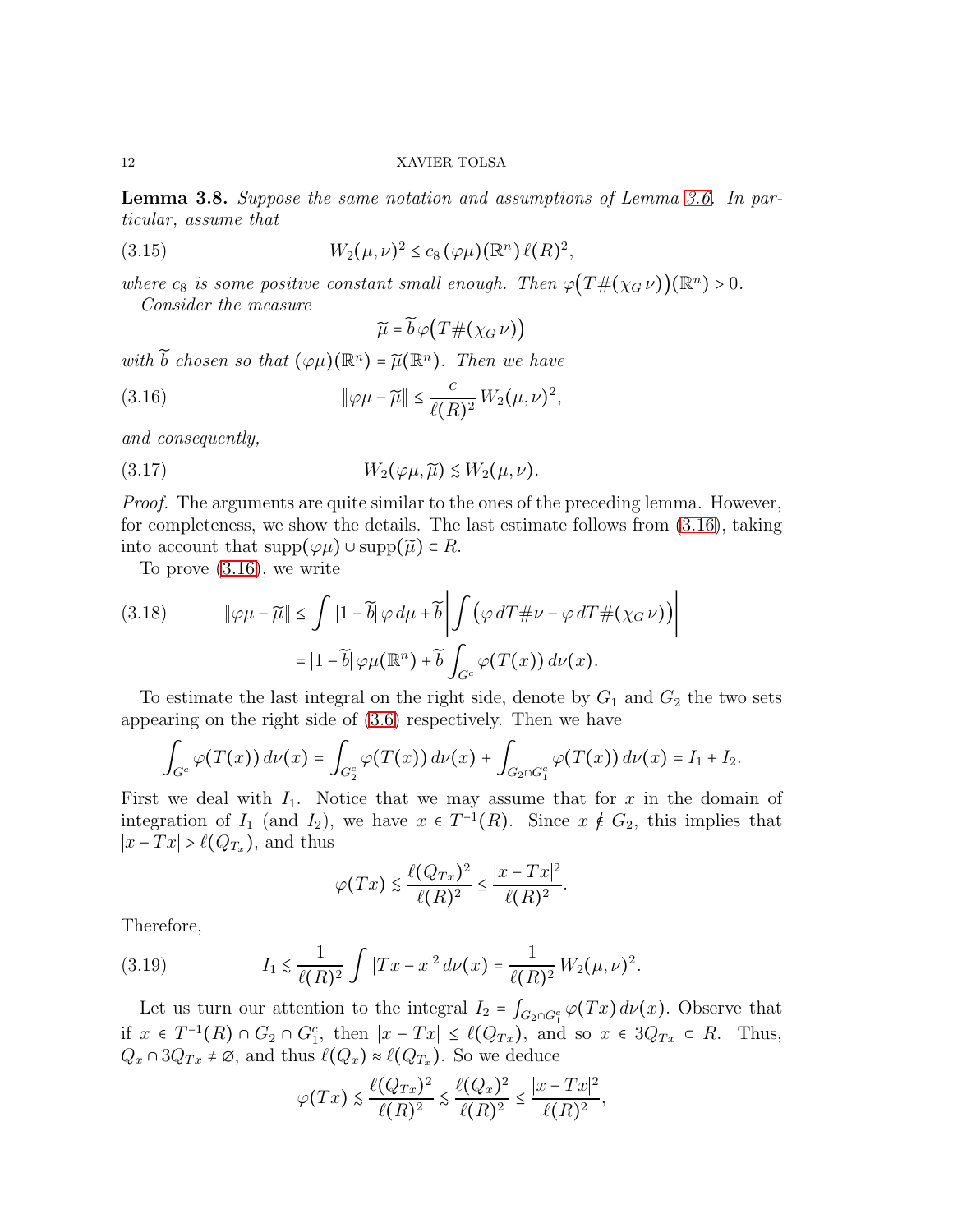using that  $x \in R \setminus G_1$  in the last inequality. Then [\(3.19\)](#page-11-1) also holds with  $I_2$  instead of  $I_1$ . Thus,

(3.20) 
$$
\int_{G^c} \varphi(Tx) d\nu(x) \lesssim \frac{1}{\ell(R)^2} W_2(\mu, \nu)^2.
$$

Now we deal with the term  $|1-\tilde{b}|$ . Observe that  $\tilde{b} = \int \varphi \circ T d\nu / \int_G \varphi \circ T d\nu$ , and so

<span id="page-12-0"></span>
$$
\widetilde{b} - 1 = \frac{\int_{G^c} \varphi \circ T \, d\nu}{\int_G \varphi \circ T \, d\nu}.
$$

From the assumption [\(3.15\)](#page-11-2) and [\(3.20\)](#page-12-0) we infer that

$$
\int_{G^c} \varphi \circ T \, d\nu \lesssim c_8 \, \varphi \mu(\mathbb{R}^n).
$$

Therefore,

(3.21) 
$$
\int_G \varphi \circ T \, d\nu = \varphi \mu(\mathbb{R}^n) - \int_{G^c} \varphi \circ T \, d\nu \ge \frac{1}{2} \varphi \mu(\mathbb{R}^n),
$$

choosing  $c_8$  small enough. Thus  $\widetilde{b} \leq 2$  and

$$
|1-\widetilde{b}| \leq \frac{2}{\varphi\mu(\mathbb{R}^n)} \int_{G^c} \varphi \circ T \, d\nu \lesssim \frac{1}{\varphi\mu(\mathbb{R}^n) \ell(R)^2} W_2(\mu, \nu)^2.
$$

Plugging this estimate and  $(3.20)$  into  $(3.18)$ , the lemma follows.

<span id="page-12-3"></span>*Remark* 3.9*.* For the record, observe that the inequality [\(3.20\)](#page-12-0) says that

$$
\|\varphi\mu - \widetilde{b}^{-1}\widetilde{\mu}\| \lesssim \frac{1}{\ell(R)^2} W_2(\mu, \nu)^2.
$$

3.4. The key lemma. We need the following auxiliary result.

<span id="page-12-1"></span>**Lemma 3.10.** Let R and  $\varphi \in \mathcal{G}(R)$  be as in Theorem [3.4.](#page-7-1) Consider the measure  $d\tilde{\sigma} = \varphi dm$  and let  $Q \in \mathcal{D}(R)$ . Consider a bounded function h supported on Q such *that*  $||h||_{\infty}$  ≤ 1 *and*  $\int h d\tilde{\sigma} = 0$ *. Then there exists a map*  $U : Q \rightarrow Q$  *such that*  $U#(\widetilde{\sigma}|Q) = (1+h)\widetilde{\sigma}|Q$  which satisfies

$$
|Ux - x| \lesssim \ell(Q) ||h||_{\infty} \quad \text{for all } x \in Q.
$$

We will prove this lemma by means of the Knothe-Rosenblatt coupling. The arguments involve some calculations that are quite lengthy and rather tedious, and so we will defer the proof to Section [4.](#page-25-0)

<span id="page-12-2"></span>**Lemma 3.11.** Let  $\mu$ , R, and  $\varphi \in \mathcal{G}(R)$  be as in Theorem [3.4.](#page-7-1) Denote  $\sigma = \varphi \mu$  and *let*  $Q \in \mathcal{D}(R)$ *. Consider a bounded function* h *supported on*  $Q$  *such that*  $||h||_{\infty} \leq 1$ *and*  $\int h d\sigma = 0$ *. Then* 

$$
W_2(\sigma[Q, (1+h)\sigma[Q) \leq \ell(Q) ||h||_{\infty} \sigma(Q)^{1/2}.
$$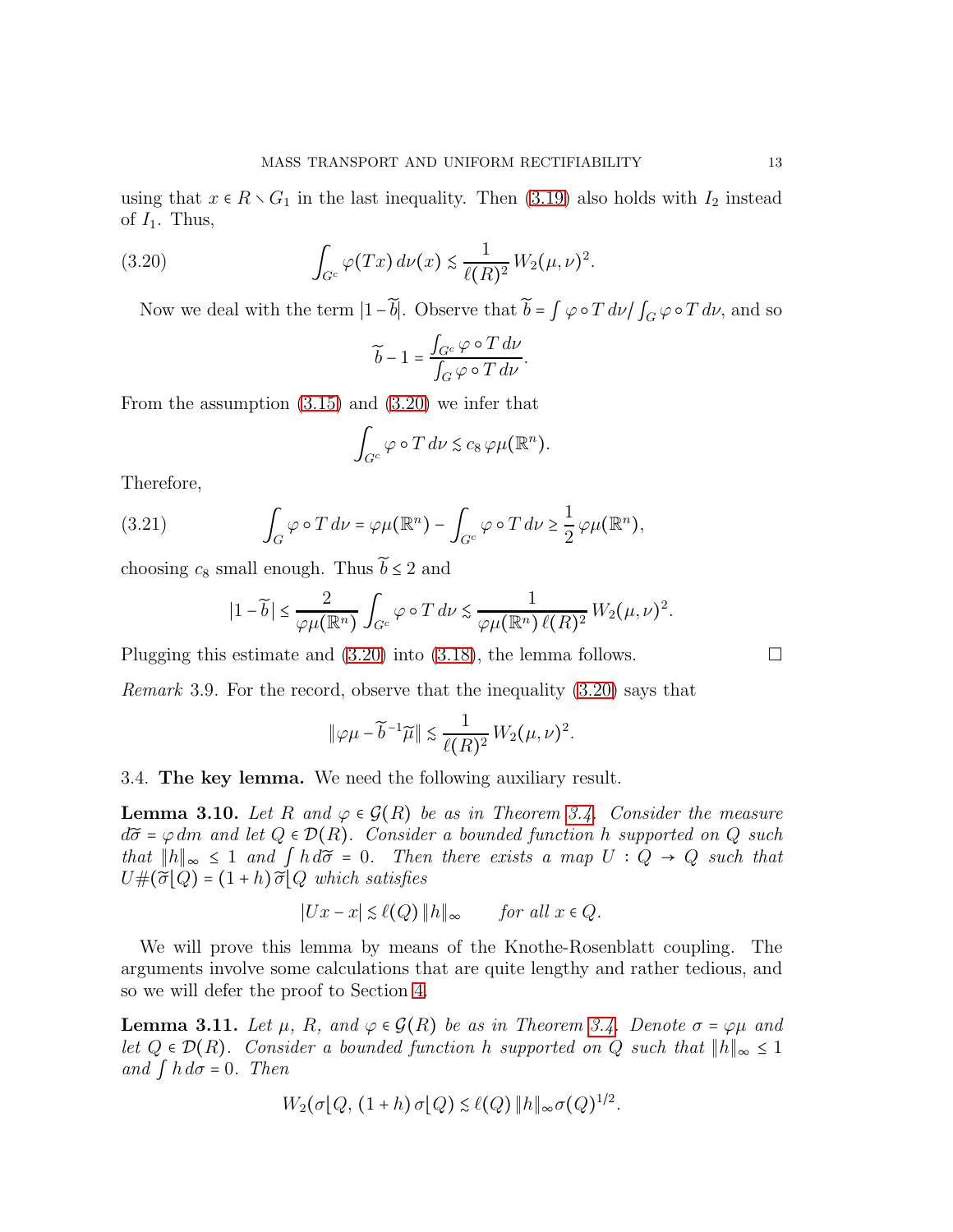*Proof.* Recall that the density of  $\mu$  satisfies  $c_4^{-1} \leq f(x) \leq c_4$  for  $x \in R$ . So if we consider the measure  $d\widetilde{\sigma} = \frac{1}{2}$  $\frac{1}{2} c_4^{-1} \varphi dm$ , then we have  $2\tilde{\sigma} \leq \sigma \leq 2c_4^2 \tilde{\sigma}$ . Notice also that we may assume that  $||h||_{\infty}$  is small enough, because otherwise the lemma is trivial. So we suppose that  $||h||_{\infty} \leq c_4^{-2}/4$ . We write  $\sigma = (\sigma - \tilde{\sigma}) + \tilde{\sigma}$ , and

$$
(1+h)\sigma = (\sigma - \widetilde{\sigma}) + \widetilde{\sigma} + h\frac{d\sigma}{d\widetilde{\sigma}}\widetilde{\sigma} = (\sigma - \widetilde{\sigma}) + (1 + 2c_4\int h)\widetilde{\sigma}.
$$

Notice that the function  $\hat{h} = 2c_4 f h$  satisfies  $||\hat{h}||_{\infty} \leq 1/2$  and  $\int_Q \hat{h} d\tilde{\sigma} = 0$ . By Lemma [3.10](#page-12-1) applied to  $\tilde{\sigma}$  and  $\tilde{h}$ , we deduce that there exists a map  $\tilde{U}$  :  $Q \to Q$  such that  $\widetilde{U} \# (\widetilde{\sigma} | Q) = (1 + \widetilde{h}) \widetilde{\sigma} | Q$  which satisfies

$$
|\widetilde{U}x - x| \lesssim \ell(Q) \|\widetilde{h}\|_{\infty} \approx \ell(Q) \|h\|_{\infty} \quad \text{for all } x \in Q.
$$

Since  $\sigma - \tilde{\sigma}$  is a positive measure, we can consider the transference plan

$$
d\pi(x,y) = d(\sigma - \widetilde{\sigma})[Q(x)\,\delta_{x=y} + (Id \times \widetilde{U}) \#\widetilde{\sigma}[Q(x,y)].
$$

The marginal measures of  $\pi$  are  $\sigma$ [Q and

$$
\sigma[Q - \widetilde{\sigma}[Q + \widetilde{U} \# \widetilde{\sigma}[Q = \sigma]Q + \widetilde{h}\widetilde{\sigma}[Q = (1+h)\sigma]Q.
$$

Then,

$$
W_2(\sigma[Q, (1+h)\sigma[Q)^2 \leq \int |x-y|^2 d\pi(x,y) = \int_Q |x-\widetilde{U}(x)|^2 d\widetilde{\sigma} \lesssim \ell(Q)^2 ||h||_{\infty}^2 \widetilde{\sigma}(Q).
$$

Since  $\tilde{\sigma}(Q) \approx \sigma(Q)$ , the lemma follows.

The idea of subtracting a smaller nicer measure  $\tilde{\sigma}$  to  $\sigma$  is inspired by some techniques from Peyre [\[Pe\]](#page-50-16).

Notice, by the way, that the measures  $\tilde{\sigma}$  and  $\sigma$  in the previous lemmas are doubling, because of the assumptions on  $\mu$  and  $\varphi$ . This property is used strongly in many of the arguments below.

The following is an easy consequence of Lemma [3.11.](#page-12-2)

<span id="page-13-0"></span>**Lemma 3.12.** Let  $\mu$ , R, and  $\varphi \in \mathcal{G}(R)$  be as in Theorem [3.4.](#page-7-1) Denote  $\sigma = \varphi \mu$  and *let* Q ∈ D(R)*. Consider a function* h *supported on* Q *that is constant on the children of* Q *and vanishes out of* Q*, that is,*

$$
h=\sum_{P\in\mathcal{C}h(Q)}c_P\,\chi_P.
$$

*Assume moreover that*  $\int h d\sigma = 0$  *and*  $\|h\|_{\infty} \leq 1$ *. Then,* 

$$
W_2(\sigma[Q, (1+h)\sigma[Q) \leq \ell(Q) ||h||_{\infty} \sigma(Q)^{1/2} \approx \ell(Q) ||h||_{L^2(\sigma)}.
$$

Observe that the first inequality is the one that follows from Lemma [3.11,](#page-12-2) while the second one is a direct consequence of the special form of h, using that  $\sigma(P) \approx \sigma(Q)$ for all  $P \in Ch(Q)$ .

$$
\sqcup
$$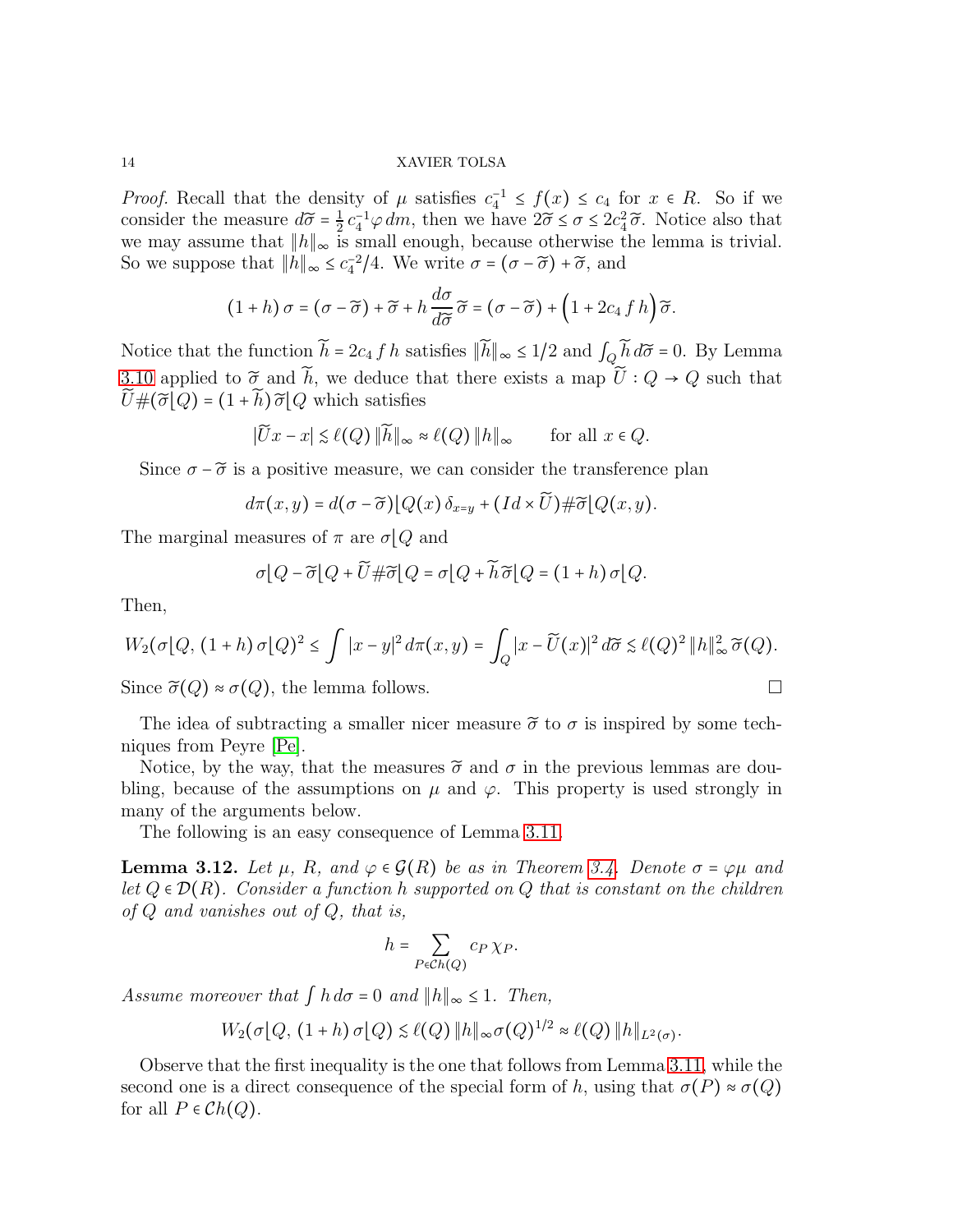Given measures  $\sigma, \tau$  and a dyadic cube Q, we consider the function defined by

$$
\Delta_Q^{\sigma} \tau(x) = \begin{cases} \frac{\tau(P)}{\sigma(P)} - \frac{\tau(Q)}{\sigma(Q)} & \text{if } x \in P \in Ch(Q), \\ 0 & \text{if } x \notin Q, \end{cases}
$$

assuming that  $\sigma(P), \sigma(Q) > 0$  for the cubes P, Q above. If  $\sigma$  coincides with the Lebesgue measure on  $\mathbb{R}^n$ , then we set  $\Delta_{Q}\tau = \Delta_{Q}^{\sigma}\tau$ . If  $\tau = g(x) dx$ , then we write  $\Delta_{Q}g \coloneqq \Delta(g dx) = \Delta_{Q}\tau$ . Recall that if  $g \in L^{2}$ , then

$$
(3.22)\t\t\t g = \sum_{Q \in \mathcal{D}} \Delta_Q g,
$$

with the sum converging in  $L^2$ . Moreover, the functions  $\Delta_{Q}\tau$ ,  $Q \in \mathcal{D}$ , are mutually orthogonal, and thus  $||g||_2^2 = \sum_{Q \in \mathcal{D}} ||\Delta_Q g||_2^2$ . In fact, [\(3.22\)](#page-14-0) coincides with the decomposition of g into Haar wavelets: recall that g can be written as

<span id="page-14-0"></span>
$$
g = \sum_{Q \in \mathcal{D}} \sum_{\varepsilon \in \mathcal{E}} \langle g, h_Q^{\varepsilon} \rangle h_Q^{\varepsilon},
$$

where  $\mathcal{E} = \{0, 1\}^n \setminus (0, \ldots, 0)$  and each  $h_Q^{\varepsilon}$  is a Haar *n*-dimensional wavelet supported on Q, associated to the index  $\varepsilon \in \mathcal{E}$ . Then it is easy to check that for every  $Q \in \mathcal{D}$ ,

$$
\Delta_{Q}g = \sum_{\varepsilon \in \mathcal{E}} \langle g, h_{Q}^{\varepsilon} \rangle h_{Q}^{\varepsilon},
$$

which we will also write as  $\Delta_{Q}\tau = \sum_{\varepsilon \in \mathcal{E}} \langle \tau, h_{Q}^{\varepsilon} \rangle h_{Q}^{\varepsilon}$ . See [\[Da,](#page-50-17) Part I] for more details, for example.

Now we are going to introduce the definition of a *tree* of dyadic cubes. For  $R \in \mathcal{D}$ , consider a family S (possibly empty) of disjoint cubes from  $\mathcal{D}(R)$  which satisfies the following property:

if 
$$
Q \in \mathcal{S}
$$
, then every brother of  $Q$  also belongs to  $\mathcal{S}$ .

Denote

 $\mathcal{T} = \{Q \in \mathcal{D}(R) : Q \text{ is not contained in any cube from } \mathcal{S}\}.$ 

Then we say that  $\mathcal T$  is a tree with *root* R, and the cubes from the family  $\mathcal S$  are called the *stopping cubes of*  $\mathcal T$ . Notice that in our the definition, the stopping cubes do not belong to T. Observe also that T has the property that if  $Q \in \mathcal{T}$  and  $P \in \mathcal{D}(R)$ is such that  $Q \subset P \subset R$ , then  $P \in \mathcal{T}$  too. This is why  $\mathcal{T}$  is called tree.

Using Lemma [3.12](#page-13-0) as a kind of building block, we will prove the following.

<span id="page-14-1"></span>**Lemma 3.13** (Key lemma). Let  $\mu$ , R, and  $\varphi \in \mathcal{G}(R)$  be as in Theorem [3.4.](#page-7-1) Denote σ = ϕµ*, let* T *be a tree with root* R *and* S ⊂ R *be its family of stopping cubes. Consider a* measure  $\tau$  *supported on* R *such that*  $\tau(R) = \sigma(R)$  *and*  $\tau(Q) \approx \varphi \mu(Q) = \sigma(Q)$  *for*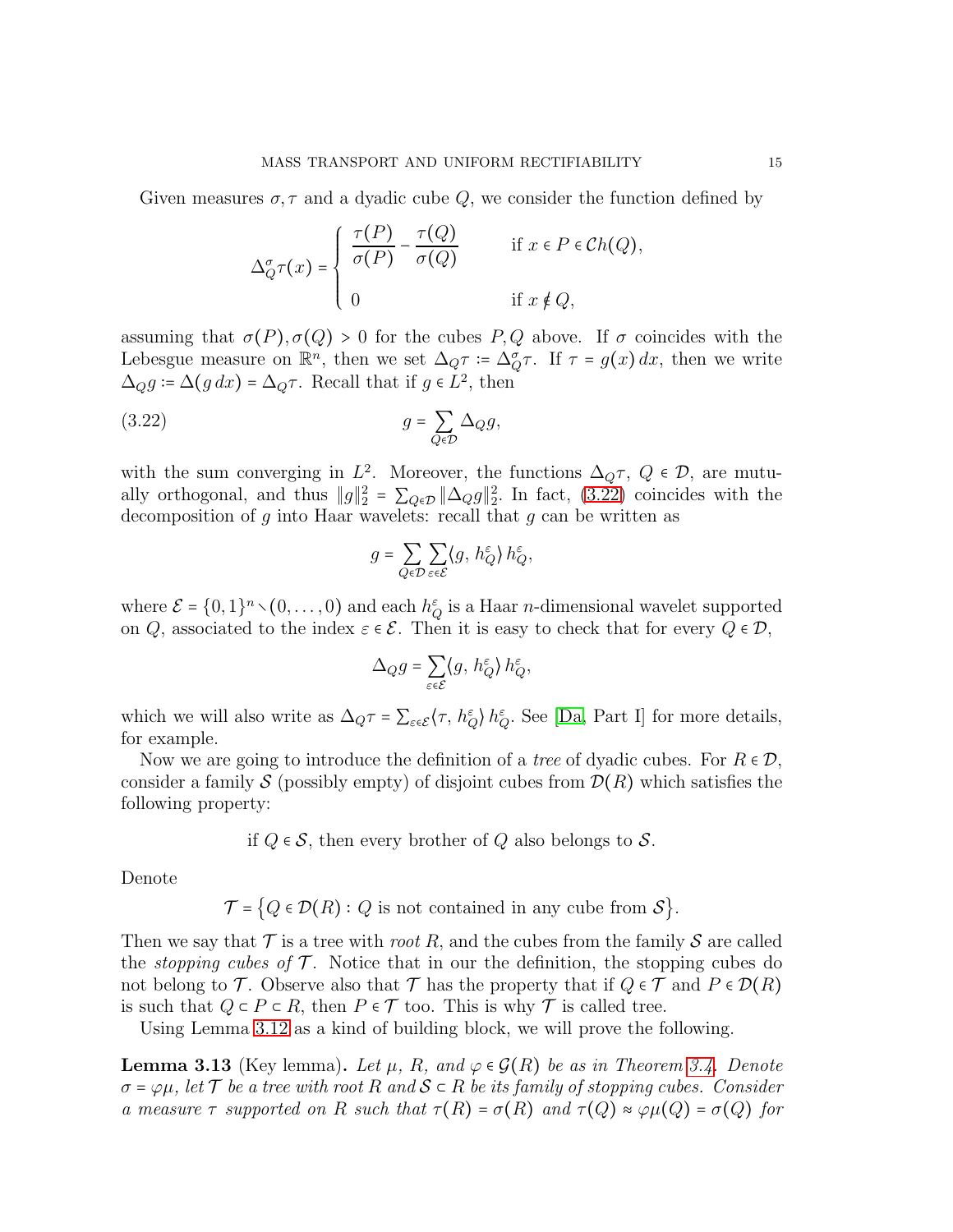*all*  $Q \in \mathcal{T}$ *. Then, for any*  $\alpha > 0$ *, we have* 

$$
(3.23) \quad W_2(\sigma,\tau)^2 \lesssim \sum_{Q \in \mathcal{T}} \frac{1}{m_Q \sigma} \|\Delta_Q(\sigma - \tau)\|_{L^2}^2 \,\ell(Q)^{2-\alpha} \ell(R)^{\alpha} + \sum_{Q \in \mathcal{T}} \frac{|m_Q \sigma - m_Q \tau|^2}{(m_Q \sigma)^3} \|\Delta_Q \sigma\|_{L^2}^2 \,\ell(Q)^{2-\alpha} \ell(R)^{\alpha} + \sum_{Q \in \mathcal{S}} \ell(Q)^2 \,\tau(Q),
$$

*with constants depending on*  $\alpha$ *.* 

*Proof.* For simplicity suppose first that  $\bigcup_{Q \in \mathcal{S}} Q = R$  and that  $\mathcal T$  contains a finite number of cubes (and thus all stopping cubes have side length uniformly bounded from below). For  $Q \in \mathcal{D}(R)$ , consider the functions  $\Delta_{Q}^{\sigma} \tau$  defined above. Then,  $\tau$  can be written as

$$
\tau = \sigma + \left(\sum_{Q \in \mathcal{T}} \Delta_Q^{\sigma} \tau\right) \sigma + \sum_{Q \in \mathcal{S}} \left(\tau \big[Q - \frac{\tau(Q)}{\sigma(Q)} \sigma \big] Q\right).
$$

Observe that the measures  $(\Delta_{Q}^{\sigma}\tau)\sigma$ , for  $Q \in \mathcal{T}$ , have zero mean, as well as all the measures inside the last parenthesis above.

For  $Q \in \mathcal{T}$ , consider a map  $U_Q: Q \to Q$  such that

$$
U_{Q} \# \left( \frac{\tau(Q)}{\sigma(Q)} \sigma(Q) \right) = \left( \Delta_{Q}^{\sigma} \tau + \frac{\tau(Q)}{\sigma(Q)} \right) \sigma(Q),
$$

or, equivalently,

<span id="page-15-0"></span>
$$
U_{Q} \# \big( \sigma \big[ Q \big] = \bigg( \frac{\sigma(Q)}{\tau(Q)} \, \Delta^{\sigma}_{Q} \tau + 1 \bigg) \sigma \big[ Q.
$$

Since  $\tau(Q)/\sigma(Q) \approx 1$ , by Lemma [3.12](#page-13-0) applied to  $h = \frac{\sigma(Q)}{\tau(Q)} \Delta_{Q}^{\sigma} \tau$ , we can take such map  $U_Q$  so that

(3.24) 
$$
\int |U_Q x - x|^2 d\sigma(x) \lesssim |\Delta_Q^{\sigma} \tau|_{L^2(\sigma)}^2 \ell(Q)^2.
$$

For  $j > 0$ , define  $U_j(x) = U_Q(x)$  if  $x \in Q \in \mathcal{D}_j(R) \cap \mathcal{T}$ , and  $U_j(x) = x$  if  $x \in Q \in \mathcal{T}_j(R)$  $\mathcal{D}_i(R) \setminus \mathcal{T}$ . Notice that, by definition, we have

$$
U_j\left(\sum_{Q\in\mathcal{D}_j(R)\cap\mathcal{T}}\frac{\tau(Q)}{\sigma(Q)}\sigma\big|Q\right)=\sum_{Q\in\mathcal{D}_j(R)\cap\mathcal{T}}\left(\Delta_Q^{\sigma}\tau+\frac{\tau(Q)}{\sigma(Q)}\right)\sigma\big|Q=\sum_{Q\in\mathcal{D}_j(R)\cap\mathcal{T}}\sum_{P\in\mathcal{C}h(Q)}\frac{\tau(P)}{\sigma(P)}\sigma\big|P.
$$

Set also  $U_0(x) = x$  and consider the map

$$
T=U_m\circ U_{m-1}\circ\cdots\circ U_1,
$$

for m big enough so that  $\mathcal{T} \subset \bigcup_{j=0}^m D_j(R)$ . Observe that

$$
T \# \sigma = \sum_{Q \in \mathcal{S}} \frac{\tau(Q)}{\sigma(Q)} \, \sigma(Q =: \tau_0.
$$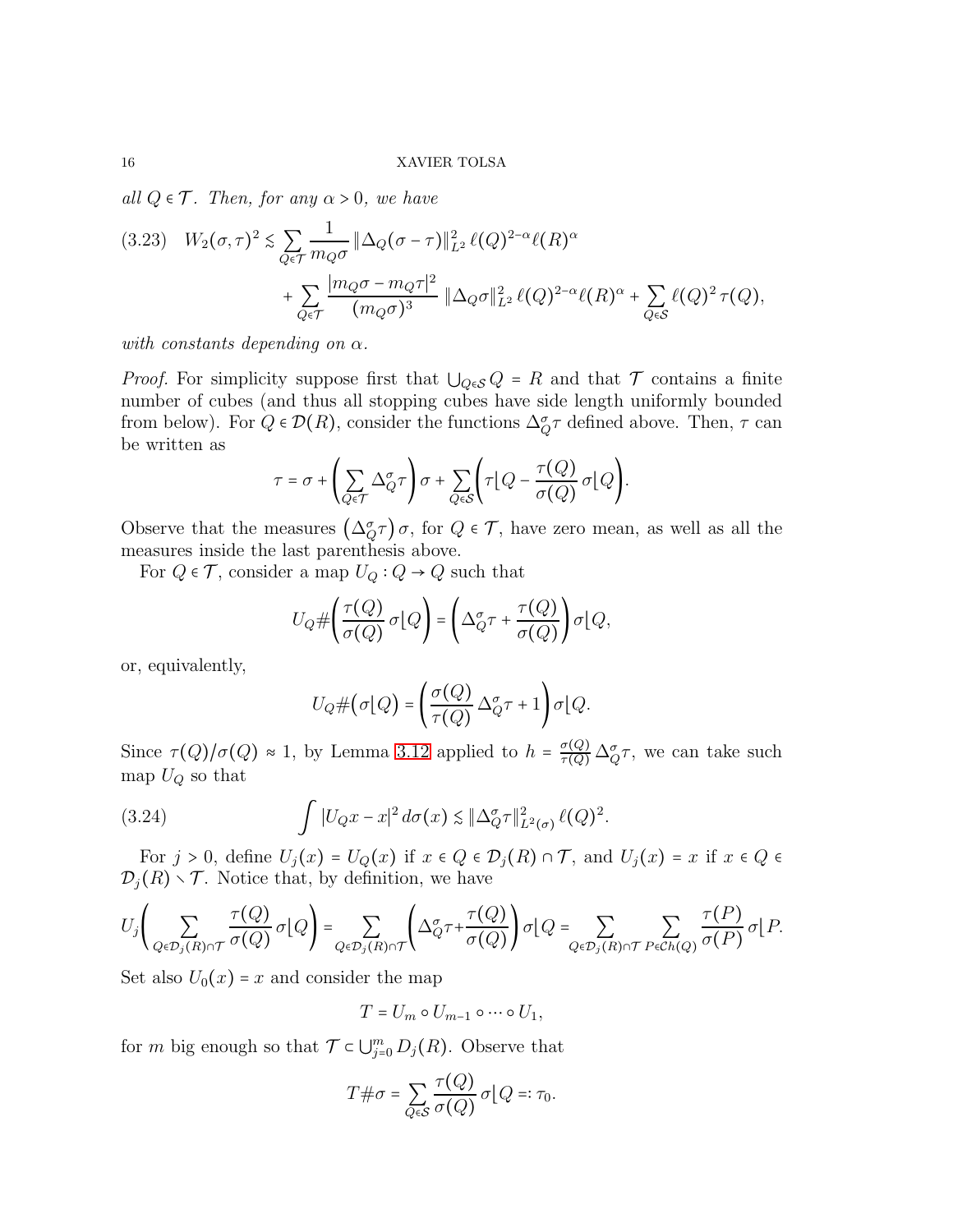The measure  $\tau_0$  should be considered as an approximation of  $\tau$  at the scale of the stopping cubes. Let  $V_j = U_j \circ \dots \circ U_0$ , for  $0 \le j \le m$ . We set

$$
(3.25) \t |x - Tx|^2 \le \left(\sum_{j=1}^m |V_{j-1}(x) - V_j(x)|\right)^2 \le \sum_{j=1}^m 2^{\alpha j} |V_{j-1}(x) - V_j(x)|^2,
$$

with a constant depending on  $\alpha$ . As a consequence, using that  $V_j = U_j \circ V_{j-1}$ ,

$$
W_2(\sigma,\tau_0)^2 \leq \int \sum_{j=1}^m 2^{\alpha j} |V_{j-1}x - V_jx|^2 d\sigma(x) = \sum_{j=1}^m 2^{\alpha j} \int |x - U_jx|^2 dV_{j-1} \#\sigma(x).
$$

Recalling the definition of  $U_j$ , we get

$$
\int |x-U_jx|^2 dV_{j-1} \#\sigma(x) = \sum_{Q \in \mathcal{D}_j(R) \cap \mathcal{T}} \int |x-U_Qx|^2 dV_{j-1} \#\sigma(x).
$$

For the cubes  $Q$  in the last sum it turns out that

$$
V_{j-1} \# \sigma \big[ Q = \frac{\tau(Q)}{\sigma(Q)} \sigma \big] Q \quad \text{and} \quad \tau(Q) \approx \sigma(Q),
$$

and so we obtain

$$
W_2(\sigma,\tau_0)^2 \lesssim \sum_{Q \in \mathcal{T}} \frac{\ell(R)^{\alpha}}{\ell(Q)^{\alpha}} \int |x - U_Q x|^2 d\sigma(x).
$$

From [\(3.24\)](#page-15-0), we infer that

<span id="page-16-1"></span>
$$
(3.26) \quad W_2(\sigma, \tau_0)^2 \lesssim \sum_{Q \in \mathcal{T}} \frac{\ell(R)^{\alpha}}{\ell(Q)^{\alpha}} \|\Delta_Q^{\sigma}\tau\|_{L^2(\sigma)}^2 \,\ell(Q)^2 = \sum_{Q \in \mathcal{T}} \|\Delta_Q^{\sigma}\tau\|_{L^2(\sigma)}^2 \,\ell(Q)^{2-\alpha} \,\ell(R)^{\alpha}.
$$

Now we wish to write  $\Delta_{Q}^{\sigma} \tau$  in terms of  $\Delta_{Q}(\sigma - \tau)$ . Given  $x \in P \in Ch(Q)$ , from the definition of  $\Delta_{Q}^{\sigma} \tau$ , we get

<span id="page-16-0"></span>
$$
(3.27)
$$

$$
\Delta_{Q}^{\sigma}\tau(x) = \frac{\tau(P) - \sigma(P)}{\sigma(P)} - \frac{\tau(Q) - \sigma(Q)}{\sigma(Q)}
$$
  
= 
$$
\frac{1}{m_{P}\sigma} \left( \frac{\tau(P) - \sigma(P)}{m(P)} - \frac{\tau(Q) - \sigma(Q)}{m(Q)} \right) + \left( \frac{1}{m_{P}\sigma} - \frac{1}{m_{Q}\sigma} \right) \frac{\tau(Q) - \sigma(Q)}{m(Q)}
$$
  
= 
$$
\frac{1}{m_{P}\sigma} \Delta_{Q} (\sigma - \tau)(x) + \frac{1}{m_{P}\sigma m_{Q}\sigma} \Delta_{Q}\sigma(x) \frac{\sigma(Q) - \tau(Q)}{m(Q)}.
$$

Taking into account that, for  $Q \in \mathcal{D}(R)$  and  $P \in \mathcal{C}h(Q)$ , we have  $m_P \sigma \approx m_Q \sigma$ (because of the assumptions on  $\mu$  and  $\varphi$ ) and since  $\Delta_{Q}^{\sigma} \tau$  is a function that is constant on the cubes  $P \in Ch(Q)$ , we infer that  $\|\Delta_Q^{\sigma}\tau\|_{L^2(\sigma)}^2 \approx m_Q \sigma \|\Delta_Q^{\sigma}\tau\|_{L^2}^2$ . Thus, by [\(3.27\)](#page-16-0),

$$
\|\Delta_Q^{\sigma}\tau\|_{L^2(\sigma)}^2 \lesssim \frac{1}{m_Q\sigma} \|\Delta_Q(\sigma-\tau)\|_{L^2}^2 + \frac{|m_Q\sigma - m_Q\tau|^2}{(m_Q\sigma)^3} \|\Delta_Q\sigma\|_{L^2}^2.
$$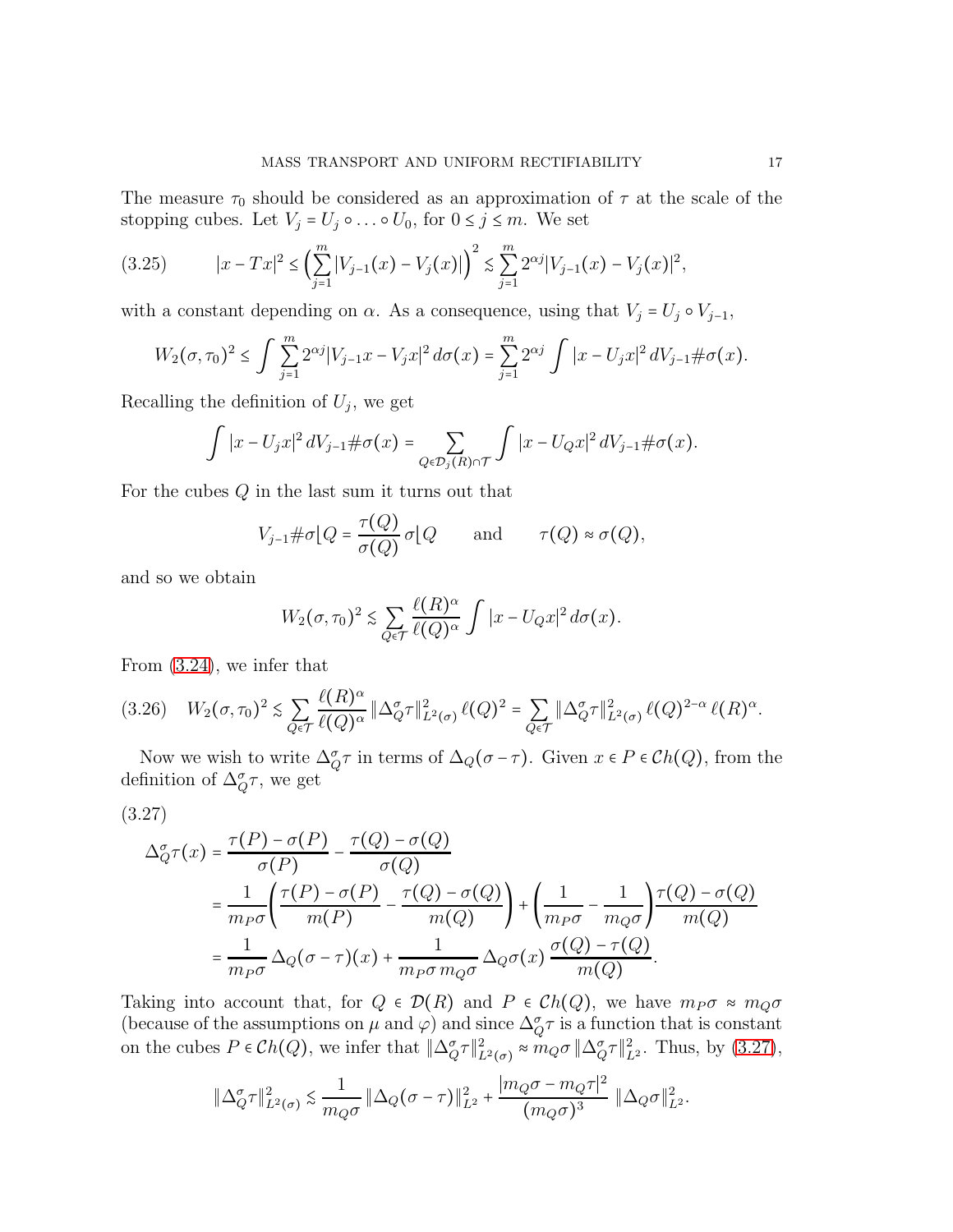Plugging this estimate into [\(3.26\)](#page-16-1), we get

$$
W_2(\sigma, \tau_0)^2 \lesssim \sum_{Q \in \mathcal{T}} \frac{1}{m_Q \sigma} \|\Delta_Q(\sigma - \tau)\|_{L^2}^2 \ell(Q)^{2-\alpha} \ell(R)^{\alpha} + \sum_{Q \in \mathcal{T}} \frac{|m_Q \sigma - m_Q \tau|^2}{(m_Q \sigma)^3} \|\Delta_Q \sigma\|_{L^2}^2 \ell(Q)^{2-\alpha} \ell(R)^{\alpha}.
$$

To complete the proof of the lemma, it is enough to show that

(3.28) 
$$
W_2(\tau, \tau_0)^2 \lesssim \sum_{Q \in \mathcal{S}} \ell(Q)^2 \tau(Q).
$$

To check this, just take

<span id="page-17-0"></span>
$$
\pi = \sum_{Q \in \mathcal{S}} \frac{1}{\tau(Q)} \left( \tau \big[ Q \otimes \tau_0 \big] Q \right).
$$

Using that  $\tau(Q) = \tau_0(Q)$  for all  $Q \in \mathcal{S}$ , it is easy to check that  $\pi$  has marginals  $\tau$ and  $\tau_0$ . Therefore,

$$
W_2(\tau, \tau_0)^2 \le \int |x - y|^2 d\pi(x, y) = \sum_{Q \in \mathcal{S}} \frac{1}{\tau(Q)} \int_{Q \times Q} |x - y|^2 d\tau(x) d\tau_0(y)
$$
  

$$
\le 2 \sum_{Q \in \mathcal{S}} \left( \int_Q |x - z_Q|^2 d\tau(x) + \int_Q |y - z_Q|^2 d\tau_0(y) \right) \lesssim \sum_{Q \in \mathcal{S}} \ell(Q)^2 \tau(Q),
$$

which gives [\(3.28\)](#page-17-0). This ends the proof of the lemma under the assumption that  $\mathcal T$ contains finitely many cubes.

If T has infinitely many cubes, then we apply the lemma to the tree  $\mathcal{T}_m = \mathcal{T} \cap$  $\mathcal{D}_m(R)$  for any fixed  $m > 0$ , and we let  $m \to \infty$ .

<span id="page-17-3"></span>*Remark* 3.14*.* It is very easy to check that the Lemmas [3.10,](#page-12-1) [3.11,](#page-12-2) [3.12,](#page-13-0) and [3.13](#page-14-1) also hold if  $\varphi \approx \chi_R$  and  $\varphi$  is Lipschitz on R. In fact, the calculations much easier in this situation (specially the ones in Lemma [3.10\)](#page-12-1). In the particular case where  $\sigma$  =  $c_{XR} \mathcal{L}^n$ , where  $\mathcal{L}^n$  stands for the Lebesgue measure and the constant c is comparable to 1, Lemma [3.13](#page-14-1) becomes

<span id="page-17-2"></span>(3.29) 
$$
W_2(\sigma,\tau)^2 \lesssim \sum_{Q \in \mathcal{T}} \|\Delta_Q \tau\|_{L^2}^2 \ell(Q)^{2-\alpha} \ell(R)^{\alpha} + \sum_{Q \in \mathcal{S}} \ell(Q)^2 \tau(Q),
$$

still assuming that  $\tau(Q) \approx \sigma(Q)$  for all  $Q \in \mathcal{T}$ .

3.5. Proof of Theorem [3.4.](#page-7-1) We have to prove that  $W_2(\varphi\mu, a\varphi\nu) \leq W_2(\mu, \nu)$ . To this end, we may assume that

(3.30) 
$$
W_2(\mu,\nu)^2 \le c_8 \,\ell(R)^2 \, \|\varphi\mu\|.
$$

Otherwise, the theorem follows easily, because

<span id="page-17-1"></span>
$$
W_2(\varphi\mu, a\varphi\nu)^2 \lesssim \ell(R)^2 \|\varphi\mu\| \lesssim W_2(\mu, \nu)^2.
$$

Moreover, it also easy to check that  $\mu$  and  $\nu$  can be assumed to be absolutely continuous with respect to Lebesgue measure, by an approximation argument. Indeed, consider a non negative  $\mathcal{C}^{\infty}$  radial function  $\psi$  supported on  $B(0,1)$  with  $L^1$  norm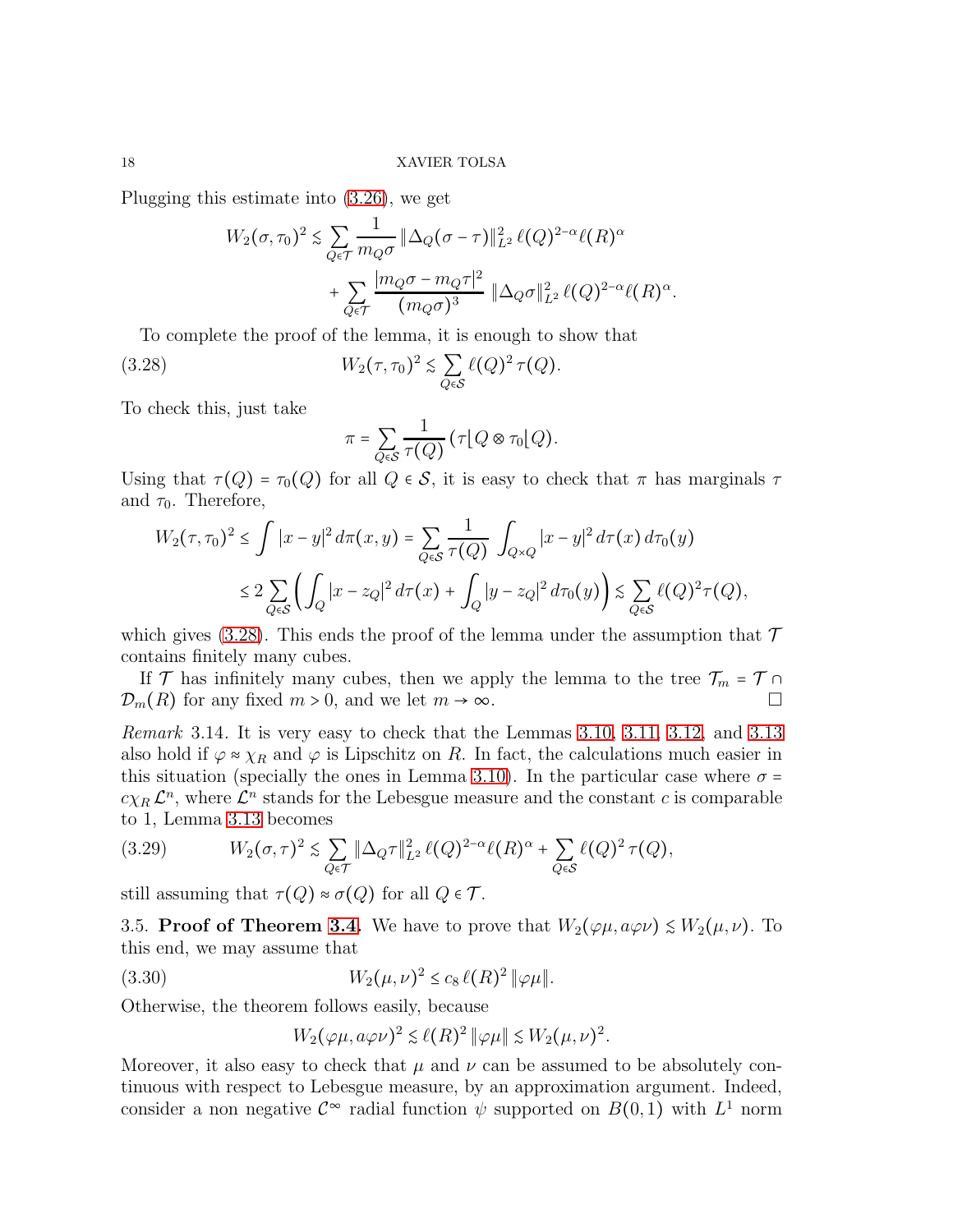equal to 1, and for  $t > 0$  denote  $\psi_t(x) = t^{-n} \psi(t^{-1}x)$ . Consider the measures given by the convolutions  $\mu_t = \psi_t * \mu$  and  $\nu_t = \psi_t * \nu$ . They are absolutely continuous with respect to Lebesgue measure and moreover,  $\mu_t \rightarrow \mu$  and  $\nu_t \rightarrow \nu$  weakly as  $t \to 0$ . By Theorem 7.12 of [\[Vi1\]](#page-50-1), it turns out that  $W_2(\mu, \mu_t) \to 0$  and  $W_2(\nu, \nu_t) \to 0$ , and thus  $W_2(\mu_t, \nu_t) \to W_2(\mu, \nu)$ . By similar arguments,  $W_2(\varphi \mu, a_t \varphi \mu_t) \to 0$  and  $W_2(\varphi\nu, b_t\varphi\mu_t) \to 0$ , where  $a_t = \int \varphi d\mu / \int \varphi d\mu_t$  and  $b_t = \int \varphi d\nu / \int \varphi d\nu_t$ . In particular,  $a_t, b_t \to 1$  as  $t \to 0$ . Then we have

$$
W_2(\varphi\mu, a\varphi\nu) \le W_2(\varphi\mu, a_t\varphi\mu_t) + W_2(a_t\varphi\mu_t, a_b_t\varphi\nu_t) + W_2(a_b_t\varphi\mu_t, a\varphi\nu)
$$
  

$$
\le W_2(\varphi\mu, a_t\varphi\mu_t) + W_2(\mu_t, \nu_t) + W_2(a_b_t\varphi\mu_t, a\varphi\nu),
$$

assuming that the theorem holds for absolutely continuous measures for the last inequality. Letting  $t \to 0$ , we infer that  $W_2(\varphi \mu, a\varphi \nu) \leq W_2(\mu, \nu)$ , which proves our claim.

So suppose that [\(3.30\)](#page-17-1) holds and that  $\mu$  and  $\nu$  are absolutely continuous with respect to Lebesgue measure. Let  $G, T$  and  $\tilde{\mu}, \tilde{\nu}$  be as in Lemmas [3.6](#page-9-5) and [3.8.](#page-11-4) We write

$$
W_2(\varphi\mu, a\varphi\nu) \le W_2(\varphi\mu, a\,T \# \widetilde{\nu}) + W_2(a\,T \# \widetilde{\nu}, a\widetilde{\nu}) + W_2(a\widetilde{\nu}, a\varphi\nu).
$$

Notice that, by Lemma [3.6,](#page-9-5) using also that  $a \approx 1$ , we have

$$
W_2(a\varphi\nu,a\widetilde{\nu}) \lesssim W_2(\mu,\nu).
$$

Also,

$$
W_2(a T \# \widetilde{\nu}, a \widetilde{\nu})^2 \le a \int |Tx - x|^2 d\widetilde{\nu} \le c \int |Tx - x|^2 d\nu = c W_2(\mu, \nu)^2,
$$

where the second inequality follows from the fact that  $\tilde{\nu} = \tilde{\alpha} \chi_G \varphi \nu$ , with  $\tilde{\alpha} \leq 1$  (see Lemma [3.6\)](#page-9-5). Thus, to prove the theorem it is enough to show that

(3.31) 
$$
W_2(\varphi \mu, a T \# \widetilde{\nu}) \lesssim W_2(\mu, \nu).
$$

To this end, we will apply Lemma [3.13](#page-14-1) to  $\sigma = \varphi\mu$  and  $\tau = a T \# \tilde{\nu}$  (observe that  $\sigma(R) = a\varphi\varphi(R) = a\widetilde{\varphi}(R) = \tau(R)$ . We construct a tree  $\mathcal T$  whose family  $\mathcal S$  of stopping cubes is defined as follows:

(3.32)  $Q \in \mathcal{S}$  if Q is a maximal cube from  $\mathcal{D}(R)$  such that  $\tau(Q) \leq \delta \sigma(Q)$ 

for some small constant  $0 < \delta < 1$  to be chosen below. That Q is maximal means that there does not exist another cube  $Q' \in \mathcal{D}(R)$  which contains Q satisfying the same estimate. It is easy to check that the cubes from  $\mathcal S$  are disjoint. Also, from the previous definition, we infer that every  $Q \in \mathcal{T}$  satisfies  $\tau(Q) > \delta \sigma(Q)$ . To apply Lemma [3.13](#page-14-1) to  $\sigma$ ,  $\tau$  and to the tree  $\mathcal T$  we need to show that there exists some constant c such that  $\tau(Q) \leq c \sigma(Q)$ . This follows quite easily:

$$
\tau(Q) = a T \# \widetilde{\nu}(Q) = a \widetilde{a} T \# (\chi_G \varphi \nu)(Q) = a \widetilde{a} \int \chi_Q(Tx) \chi_G(x) \varphi(x) d\nu(x).
$$

From Remarks [3.2](#page-7-2) and [3.7,](#page-10-3) taking into account the assumption [\(3.30\)](#page-17-1) we deduce that  $a\tilde{a} \approx 1$ . On the other hand, for  $x \in G$ , we have  $|x - Tx| \leq \ell(Q_x)$ , where  $Q_x$  is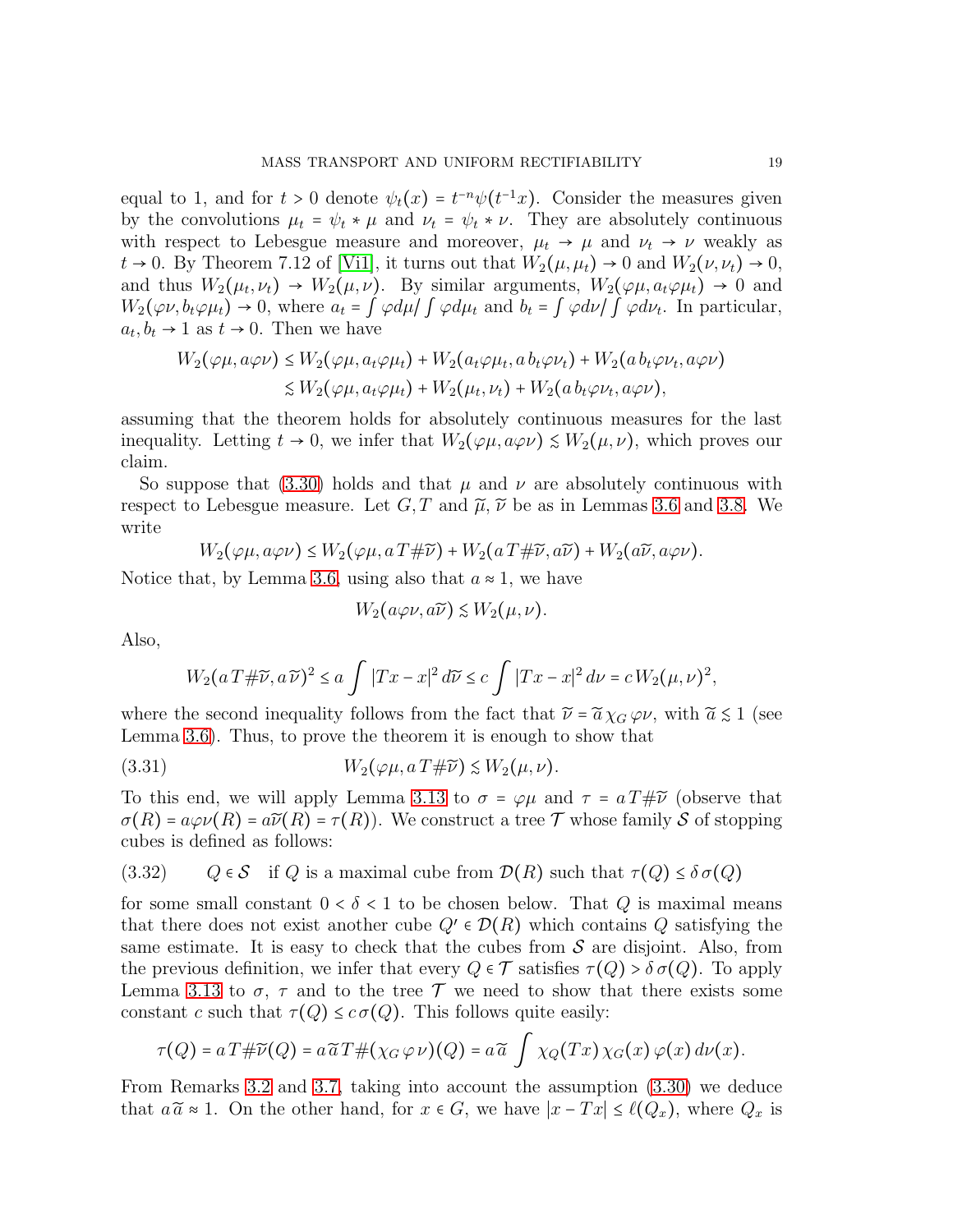the Whitney cube that contains x. This implies that  $dist(x, \partial R) \approx dist(Tx, \partial R)$  and thus  $\varphi(x) \approx \varphi(Tx)$ . Therefore,

<span id="page-19-0"></span>(3.33) 
$$
\tau(Q) \approx \int \chi_Q(Tx) \chi_G(x) \varphi(Tx) d\nu(x) \leq \int \chi_Q(Tx) \varphi(Tx) d\nu(x) = \int \chi_Q(x) \varphi(x) dT \# \nu(x) = \sigma(Q),
$$

which proves our claim.

Now the key Lemma [3.13](#page-14-1) tells us that

<span id="page-19-2"></span>
$$
(3.34) \quad W_2(\sigma,\tau)^2 \lesssim \sum_{Q \in \mathcal{T}} \frac{1}{m_Q \sigma} \left( \|\Delta_Q(\sigma - \tau)\|_{L^2} + \frac{|m_Q \sigma - m_Q \tau| \|\Delta_Q \sigma\|_{L^2}}{m_Q \sigma} \right)^2 \ell(Q) \ell(R) + \sum_{Q \in \mathcal{S}} \ell(Q)^2 \tau(Q),
$$

with constants depending on  $\delta$ . We will estimate each of the terms on the right side of this inequality in separate lemmas. The first one deals with  $\sum_{Q \in \mathcal{S}} \ell(Q)^2 \tau(Q)$ .

Lemma 3.15. *If* δ *is chosen small enough, then*

<span id="page-19-1"></span>
$$
\sum_{Q \in \mathcal{S}} \ell(Q)^2 \tau(Q) \lesssim W_2(\mu, \nu)^2.
$$

*Proof.* We will show that

(3.35) 
$$
\tau\Big(\bigcup_{Q\in\mathcal{S}}Q\Big)\lesssim \frac{W_2(\mu,\nu)^2}{\ell(R)^2}.
$$

Clearly, the lemma follows from this estimate.

For a given  $Q \in \mathcal{S}$ , notice that the first estimate in [\(3.33\)](#page-19-0) says that

$$
\tau(Q) \approx \int \chi_Q(Tx) \chi_G(x) \varphi(Tx) d\nu(x) =: I(Q),
$$

while the last equality in [\(3.33\)](#page-19-0) states that

$$
\sigma(Q) = \int \chi_Q(Tx) \, \varphi(Tx) \, d\nu(x).
$$

Therefore, if  $\delta$  is chosen small enough, then  $I(Q) \leq \sigma(Q)/2$ , and thus

$$
\tau(Q) \approx I(Q) \le \sigma(Q) - I(Q) = \int \chi_Q(Tx) \, \varphi(Tx) \left(1 - \chi_G(x)\right) d\nu(x).
$$

Summing over all  $Q \in \mathcal{S}$ , we obtain

$$
\tau\Big(\bigcup_{Q\in\mathcal{S}}Q\Big) \lesssim \int \chi_R(Tx)\,\varphi(Tx)\,\big(1-\chi_G(x)\big)\,d\nu(x)
$$

$$
= \int_R \varphi(x)\,d(T\#\nu - T\#\chi_G\nu)(x).
$$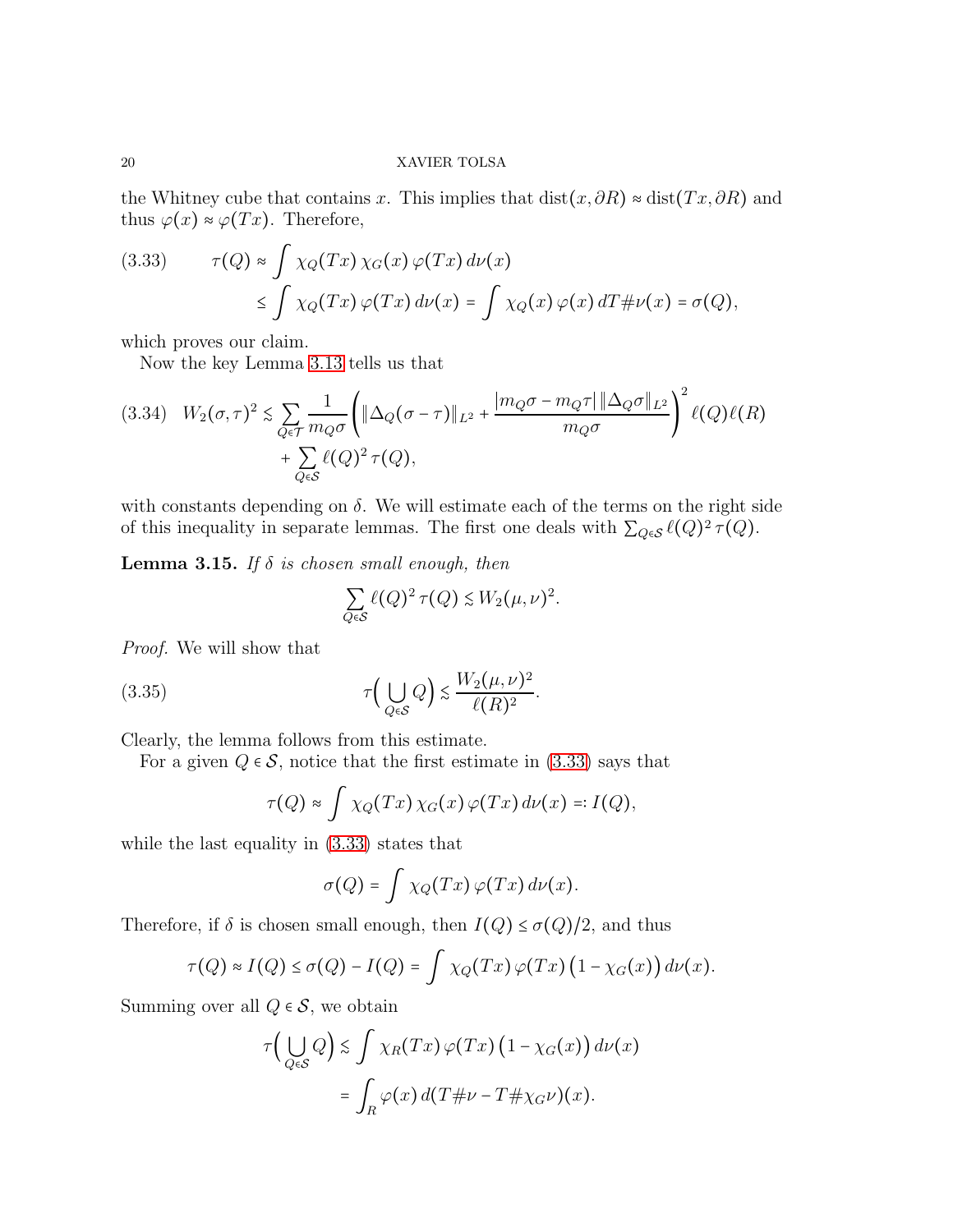Recall now that  $T\#\nu = \mu$  and  $\tilde{\mu} = \tilde{b}\varphi(T\#(\chi_G \nu))$  (see Lemma [3.8\)](#page-11-4). So the preceding inequality says that

$$
\tau\Big(\bigcup_{Q\in\mathcal{S}}Q\Big)\lesssim\|\varphi\mu-\widetilde b^{-1}\,\widetilde\mu\|.
$$

Hence, the claim [\(3.35\)](#page-19-1) follows from this inequality and Remark [3.9.](#page-12-3)  $\Box$ 

To deal with the first sum on the right of  $(3.34)$ , first we will estimate the  $L^2$ norm of  $\Delta_P(\sigma-\tau)$ . In the rest of this subsection, we denote by S the map such that  $S\#\mu = \nu$  which minimizes  $W_2(\mu, \nu)$ . Recall that  $S \circ T = Id \nu$ -a.e. and  $T \circ S = Id$  $\mu$ -a.e. Also,  $\{Q_i\}_{i\in I}$  stands for a Whitney decomposition of R, as in Lemma [3.5.](#page-8-1)

<span id="page-20-1"></span>**Lemma 3.16.** *Assume that* [\(3.30\)](#page-17-1) *holds and denote*  $\eta = \varphi T \# (\chi_{G^c} \nu)$ *. For*  $P \in \mathcal{T}$ *, we have*

<span id="page-20-2"></span>
$$
(3.36) \quad \|\Delta_P(\sigma-\tau)\|_{L^2} \leq \frac{\eta(P)}{\ell(P)^{n/2}} + \frac{W_2(\mu,\nu)}{\ell(P)^{n/2} \ell(R)^{1+n/2}} \int_{P \cap S^{-1}(G)} \varphi \circ S d\mu + E(P),
$$

*where*  $E(P)$  *is as follows.* If P *is contained in some Whitney cube*  $Q_P$  *from the family*  $\{Q_i\}_{i\in I}$ *, then* 

$$
E(P) = \frac{\ell(Q_P)}{\ell(R)^2} ||Sx - x||_{L^p(\mu\|P)}.
$$

*On the other hand, if* P *is not contained in any Whitney cube from the family*  $\{Q_i\}_{i\in I}$ *, then*  $1/2$ 

$$
E(P) = \left(\sum_{i:3Q_i \cap P \neq \emptyset} \frac{\ell(Q_i)^2}{\ell(R)^4} \|Sx - x\|_{L^2(\mu[3Q_i)}^2\right)^{1/2}.
$$

*Proof.* Let  $h_P^{\varepsilon}$  be the Haar wavelet associated to P and  $\varepsilon \in \mathcal{E}$ . Then we have

$$
\|\Delta_P(\sigma-\tau)\|_{L^2}\leq \sum_{\varepsilon\in\mathcal{E}}|\langle \sigma-\tau,\,h_P^{\varepsilon}\rangle|=\sum_{\varepsilon\in\mathcal{E}}\left|\int\,h_P^{\varepsilon}\,d(\sigma-\tau)\right|.
$$

Recall that  $\sigma = \varphi \mu = \varphi T \# \nu$  and  $\tau = a T \# \widetilde{\nu} = a T \# (\widetilde{a} \chi_G \varphi \nu)$ . So, for each  $\varepsilon \in \mathcal{E}$ , the last integral equals

<span id="page-20-0"></span>(3.37)  
\n
$$
\int h_P^{\varepsilon} d[\varphi T \# \nu - aT \# (\widetilde{a} \chi_G \varphi \nu)] = \int h_P^{\varepsilon} (Tx) [\varphi (Tx) - a\widetilde{a} \varphi(x) \chi_G(x)] d\nu(x)
$$
\n
$$
= \int_{G^c} h_P^{\varepsilon} (Tx) \varphi (Tx) d\nu(x)
$$
\n
$$
+ \int_G h_P^{\varepsilon} (Tx) [\varphi (Tx) - \varphi (x)] d\nu(x)
$$
\n
$$
+ (1 - a\widetilde{a}) \int_G h_P^{\varepsilon} (Tx) \varphi (x) d\nu(x) =: I_1 + I_2 + I_3.
$$

Concerning  $I_1$ , using again that  $||h_p^{\varepsilon}||_{\infty} \leq \ell(P)^{-n/2}$  and  $\eta = \varphi T \#(\chi_{G^c} \nu)$ , we get

(3.38) 
$$
|I_1| \lesssim \ell(P)^{-n/2} \int_{G^c} \chi_P(Tx) \, \varphi(Tx) \, d\nu(x) = \frac{\eta(P)}{\ell(P)^{n/2}}.
$$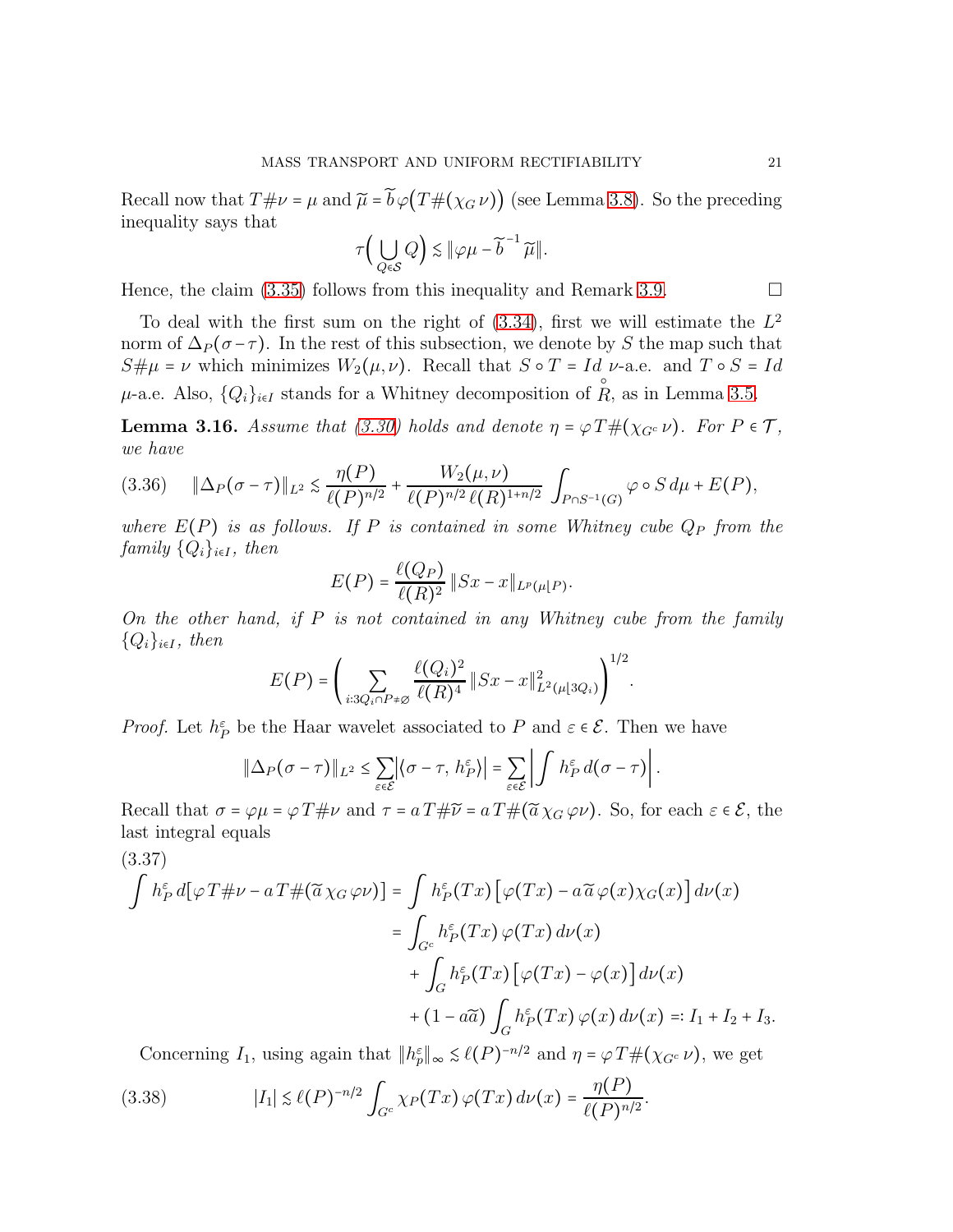To deal with  $I_2$ , recall that, for  $x \in Q_i \cap G$ , we have  $|x - Tx| \leq \ell(Q_i)$ , and thus  $Tx \in 3Q_i$  and

<span id="page-21-0"></span>
$$
|\varphi(Tx) - \varphi(x)| \leq ||\nabla \varphi||_{\infty, 3Q_i} |Tx - x|.
$$

Using that  $\|\nabla \varphi\|_{\infty,3Q_i} \leq \ell(Q_i)/\ell(R)^2$ , we get

(3.39) 
$$
|I_2| \lesssim \sum_{i \in I} \frac{\ell(Q_i)}{\ell(R)^2} \int_{Q_i \cap G} |h_P^{\varepsilon}(Tx)| |Tx - x| d\nu(x).
$$

Now we distinguish the two cases in the statement of the lemma, according to whether P is contained in some square  $Q_i$ ,  $i \in I$ , or not. In the first case we write  $P \in \mathcal{T}_a$ , and in the second  $P \in \mathcal{T}_b$ . Suppose first that  $P \in \mathcal{T}_a$ , and denote by  $Q_P$  the square  $Q_i$ ,  $i \in I$ , that contains P. Thus, if for  $x \in Q_i \cap G$ ,  $h_P^{\varepsilon}(Tx) \neq 0$ , then  $Tx \in P \subset Q_P$  and thus  $x \in 3Q_P$  (since  $|x - Tx| \leq \ell(Q_P)$ ). As a consequence,  $Q_i \cap 3Q_P \neq \emptyset$ , and there is bounded number of such cubes  $Q_i$ . Moreover, for them we have  $\ell(Q_i) \approx \ell(Q_P)$ . Thus we obtain

$$
(3.40) \t|I_2| \lesssim \sum_{i \in I: Q_i \cap 3Q_P \neq \emptyset} \frac{\ell(Q_P)}{\ell(R)^2} \|h_P^{\varepsilon} \circ T\|_{L^2(\nu)} \|(Tx - x)\chi_{T^{-1}(P) \cap G}\|_{L^2(\nu)}.
$$

We have

$$
\|h_P^\varepsilon\circ T\|_{L^2(\nu)}=\|h_P^\varepsilon\|_{L^2(\mu)}\lesssim 1,
$$

since  $||h_P^{\varepsilon}||_{L^2} = 1$  and  $\mu = f(x) dx$  on R, with  $f(x) \leq c_4$ . Therefore, using also that  $\nu = S \# \mu$ , we get

$$
|I_2| \lesssim \frac{\ell(Q_P)}{\ell(R)^2} ||(Tx-x)\chi_{T^{-1}(P)}||_{L^2(\nu)} = \frac{\ell(Q_P)}{\ell(R)^2} ||(x-Sx)\chi_P||_{L^p(\mu)}.
$$

Suppose now that there does not exist any cube  $Q_i$ ,  $i \in I$ , which contains  $P$ . Notice that if, for some  $i \in I$ , the integral on the right side of [\(3.39\)](#page-21-0) does not vanish, then there exists some  $x \in Q_i \cap G$  such that  $Tx \in P$ . From the fact that  $x \in G$ , we deduce that  $|x - Tx| \le \ell(Q_i)$ , and thus  $Tx \in 3Q_i$ . As a consequence,  $P \cap 3Q_i \neq \emptyset$ . Therefore,

<span id="page-21-1"></span>(3.41) 
$$
|I_2| \lesssim \sum_{i:3Q_i \cap P \neq \emptyset} \frac{\ell(Q_i)}{\ell(R)^2} \int_{Q_i \cap G} |h_P^{\varepsilon}(Tx)| |Tx - x| d\nu(x)
$$

$$
\lesssim \ell(P)^{-n/2} \sum_{i:3Q_i \cap P \neq \emptyset} \frac{\ell(Q_i)}{\ell(R)^2} \int_{Q_i \cap G} |Tx - x| d\nu(x),
$$

since  $||h_P^{\varepsilon}||_{\infty} \leq \ell(P)^{-n/2}$ . Using that  $\nu = S \# \mu$  and that  $TSx = x \mu$ -a.e., we have

$$
\int_{Q_i \cap G} |Tx - x| d\nu(x) = \int \chi_{Q_i \cap G}(Sx) |x - Sx| d\mu(x).
$$

Observe that for  $\mu$ -a.e x such that  $S_x \in G \cap Q_i$ ,

$$
|Sx - x| = |Sx - TSx| \le \ell(Q_{Sx}) = \ell(Q_i).
$$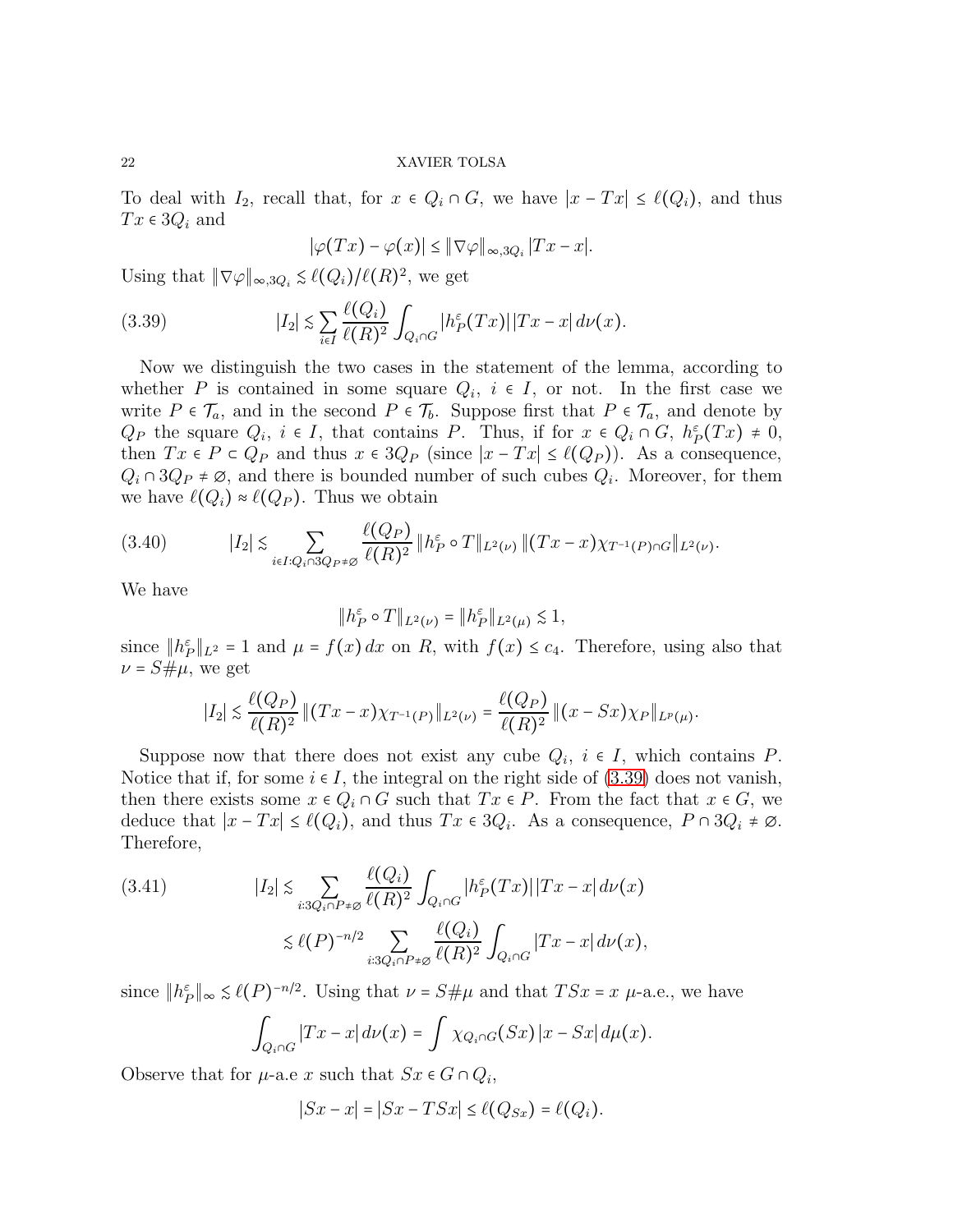Thus,  $x \in 3Q_i$ , and so we infer that

$$
\int_{Q_i \cap G} |Tx - x| \, d\nu(x) \le \int_{3Q_i} |x - Sx| \, d\mu(x).
$$

From [\(3.41\)](#page-21-1) and the preceding estimate, by Cauchy-Schwartz, we obtain

$$
|I_2| \lesssim \ell(P)^{-n/2} \sum_{i:3Q_i \cap P \neq \emptyset} \frac{\ell(Q_i) \mu(3Q_i)^{1/2}}{\ell(R)^2} \|Sx - x\|_{L^2(\mu|3Q_i)} \leq \ell(P)^{-n/2} \Biggl( \sum_{i:3Q_i \cap P \neq \emptyset} \frac{\ell(Q_i)^2}{\ell(R)^4} \|Sx - x\|_{L^2(\mu|3Q_i)}^2 \Biggr)^{1/2} \Biggl( \sum_{i:3Q_i \cap P \neq \emptyset} \mu(3Q_i) \Biggr)^{1/2}.
$$

Taking into account  $\sum_{i:3Q_i \cap P \neq \emptyset} \mu(3Q_i) \leq \ell(P)^n$ , we deduce

$$
|I_2| \lesssim \left( \sum_{i:3Q_i \cap P \neq \varnothing} \frac{\ell(Q_i)^2}{\ell(R)^4} \, \| Sx - x \|^2_{L^2(\mu[3Q_i)} \right)^{1/2}.
$$

Finally we consider the term  $I_3$  in [\(3.37\)](#page-20-0). Recall that in Remark [3.2](#page-7-2) we saw that  $|1-a| \leq W_2(\mu, \nu) \approx W_2(\mu, \nu) / \ell(R)^{1+n/2}$ . On the other hand, from [\(3.14\)](#page-10-2) we get

$$
|1-\widetilde{a}|\leq \frac{2}{\varphi\nu(\mathbb{R}^n)\ell(R)^2}W_2(\mu,\nu)^2\lesssim \frac{1}{\ell(R)^{n+2}}W_2(\mu,\nu)^2\leq \frac{1}{\ell(R)^{1+n/2}}W_2(\mu,\nu),
$$

where the last inequality follows from the estimate [\(3.30\)](#page-17-1). Therefore,

$$
|1 - a\widetilde{a}| \le |1 - a| + a\left|1 - \widetilde{a}\right| \lesssim \frac{1}{\ell(R)^{1 + n/2}} W_2(\mu, \nu).
$$

Then, using that  $\nu = S \# \mu$ ,

$$
|I_3| \lesssim \frac{W_2(\mu, \nu)}{\ell(R)^{1+n/2}} \left| \int_G h_P^{\varepsilon}(Tx) \, \varphi(x) \, d\nu(x) \right|
$$
  
= 
$$
\frac{W_2(\mu, \nu)}{\ell(R)^{1+n/2}} \left| \int_{S^{-1}(G)} h_P^{\varepsilon}(x) \, \varphi(Sx) \, d\mu(x) \right| \le \frac{W_2(\mu, \nu)}{\ell(P)^{n/2} \, \ell(R)^{1+n/2}} \int_{P \cap S^{-1}(G)} \varphi \circ S \, d\mu.
$$

In next lemma we estimate the term  $|m_P \sigma - m_P \tau|$ .

<span id="page-22-0"></span>**Lemma 3.17.** *Assume that* [\(3.30\)](#page-17-1) *holds and let*  $\eta = \varphi T \# (\chi_{G^c} \nu)$ *. For*  $P \in \mathcal{T}$ *, we have*

$$
\frac{|m_P\sigma - m_P\tau| \|\Delta_P\sigma\|_{L^2}}{m_P\sigma} \lesssim \frac{\eta(P)}{\ell(P)^{n/2}} + \frac{W_2(\mu,\nu)}{\ell(P)^{n/2} \ell(R)^{1+n/2}} \int_{P\cap S^{-1}(G)} \varphi \circ S d\mu + E(P),
$$

*with* E(P) *defined as in Lemma [3.16.](#page-20-1)*

*Proof.* From the doubling properties of  $\sigma$ , it follows that  $\|\Delta_P \sigma\|_{\infty} \leq m_P \sigma$ , and thus

$$
\frac{|m_P\sigma - m_P\tau| \|\Delta_P\sigma\|_{L^2}}{m_P\sigma} \lesssim |m_P\sigma - m_P\tau| \ell(P)^{n/2} = |\langle \sigma - \tau, w_P \rangle|,
$$

with  $w_P = \chi_P / \ell(P)^{n/2}$ .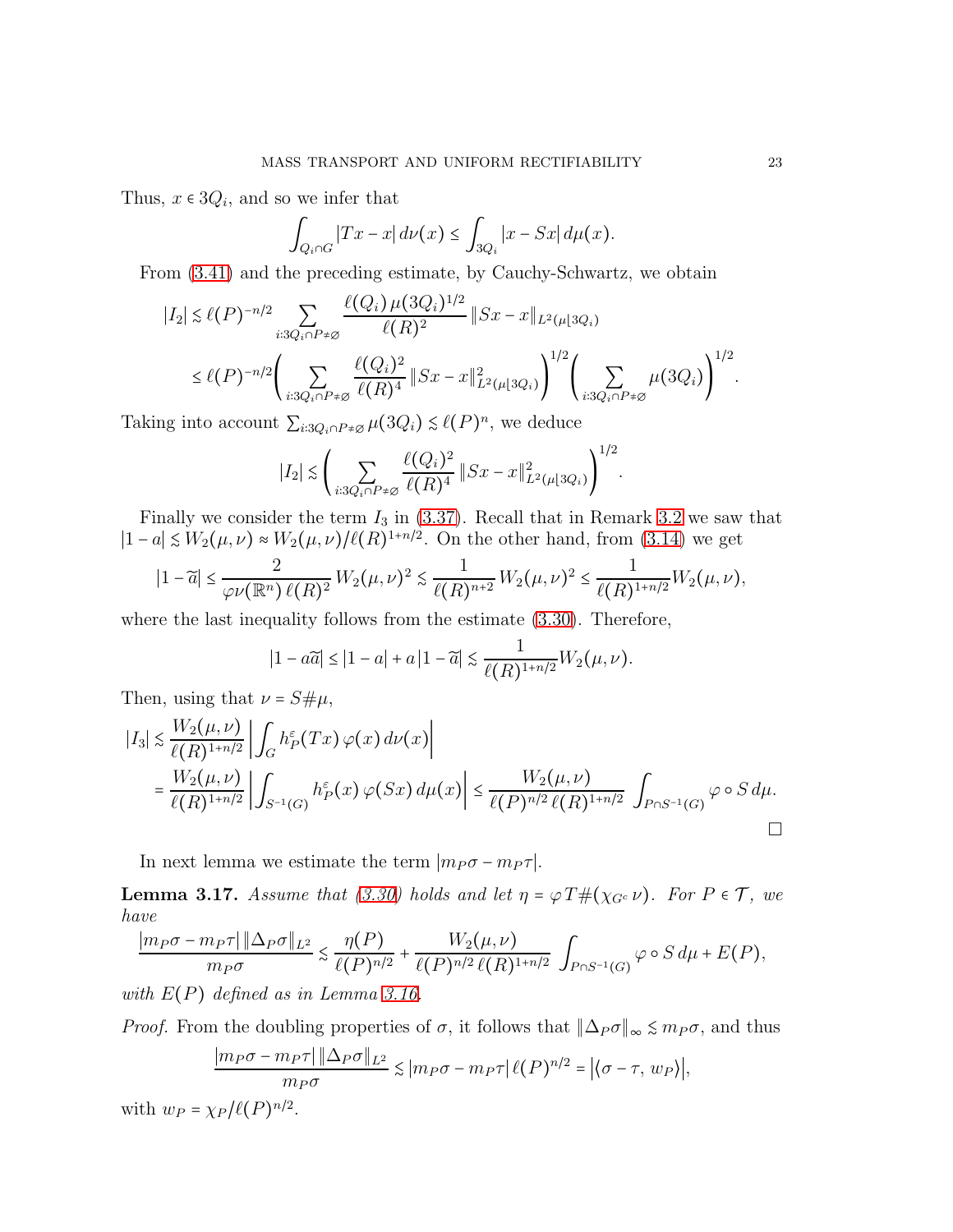Now the arguments to finish the proof are very similar to the ones in the preceding lemma. Instead of  $\langle \sigma - \tau, h_P^{\varepsilon} \rangle$ , we have to estimate the term  $\langle \sigma - \tau, w_P \rangle$ . So, all we have to do is to replace  $h_P^{\varepsilon}$  by  $w_P$  in the preceding proof. Indeed, notice that the cancellation property of  $h_P^{\varepsilon}$  was not necessary in the Lemma [3.16.](#page-20-1) We only used that supp $h_P^{\varepsilon} \subset P$ , that  $||h_P^{\varepsilon}||_{\infty} \leq \ell(P)^{-n/2}$ , and that  $||h_P^{\varepsilon}||_{L^2} = 1$ . These estimates also hold for  $w_P$ , and so we deduce that  $(3.36)$  also holds replacing its left side by  $|m_P \sigma - m_P \tau| \|\Delta_P \sigma\|_{L^2}/m_P \sigma.$ 

Our next objective consists in estimating the first sum on the right side of [\(3.34\)](#page-19-2). By Lemmas [3.16](#page-20-1) and [3.17,](#page-22-0) we have

<span id="page-23-0"></span>
$$
(3.42) \sum_{P \in \mathcal{T}} \frac{1}{m_P \sigma} \left( \|\Delta_P(\sigma - \tau)\|_{L^2} + \frac{|m_P \sigma - m_P \tau| \|\Delta_P \sigma\|_{L^2}}{m_P \sigma} \right)^2 \ell(P) \ell(R)
$$
  

$$
\lesssim \sum_{P \in \mathcal{T}} \frac{\ell(P) \ell(R)}{m_P \sigma} E(P)^2 + \sum_{P \in \mathcal{T}} \frac{\ell(R) \eta(P)^2}{\ell(P)^{n-1} m_P \sigma}
$$
  

$$
+ W_2(\mu, \nu)^2 \sum_{P \in \mathcal{T}} \frac{1}{m_P \sigma \ell(P)^{n-1} \ell(R)^{n+1}} \left( \int_{P \cap S^{-1}(G)} \varphi \circ S d\mu \right)^2
$$
  
=:  $S_1 + S_2 + S_3$ ,

where  $\eta = \varphi T \#(\chi_{G^c} \nu)$ .

In the next lemma we consider the sum  $S_1$ :

Lemma 3.18. *We have*

$$
S_1 = \sum_{P \in \mathcal{T}} \frac{\ell(P)\ell(R)}{m_P \sigma} E(P)^2 \lesssim W_2(\mu, \nu)^2.
$$

*Proof.* We separate the sum  $S_1$  into two sums, according to whether P is contained in some square  $Q_i$ ,  $i \in I$ , or not. As above, in the first case we write  $P \in \mathcal{T}_a$ , and in the second  $P \in \mathcal{T}_b$ . So we have

$$
S_1 = \sum_{P \in \mathcal{T}_a} \frac{\ell(P)\ell(R)}{m_P \sigma} E(P)^2 + \sum_{P \in \mathcal{T}_b} \frac{\ell(P)\ell(R)}{m_P \sigma} E(P)^2 =: S_1^a + S_1^b.
$$

We consider first the case  $P \in \mathcal{T}_a$ . Then recall that

$$
E(P) = \frac{\ell(Q_P)}{\ell(R)^2} ||(x - Sx)\chi_P||_{L^2(\mu)}.
$$

Therefore,

$$
S_1^a \le \sum_{P \in \mathcal{T}_a} \frac{\ell(P) \ell(Q_P)^2}{m_P \sigma \ell(R)^3} \left( |x - Sx \rangle \chi_P \right)_{L^2(\mu)}^2.
$$

Since  $\varphi \approx \ell(Q_P)^2/\ell(R)^2$  on  $P \subset Q_P$ , we have  $m_P \sigma \approx \ell(Q_P)^2/\ell(R)^2$ . Thus,

$$
S_1^a \lesssim \sum_{P \in \mathcal{T}_a} \frac{\ell(P)}{\ell(R)} \, \| (x - Sx) \chi_P \|_{L^2(\mu)}^2 \lesssim \int_R |Sx - x|^2 \, d\mu \le W_2(\mu, \nu)^2.
$$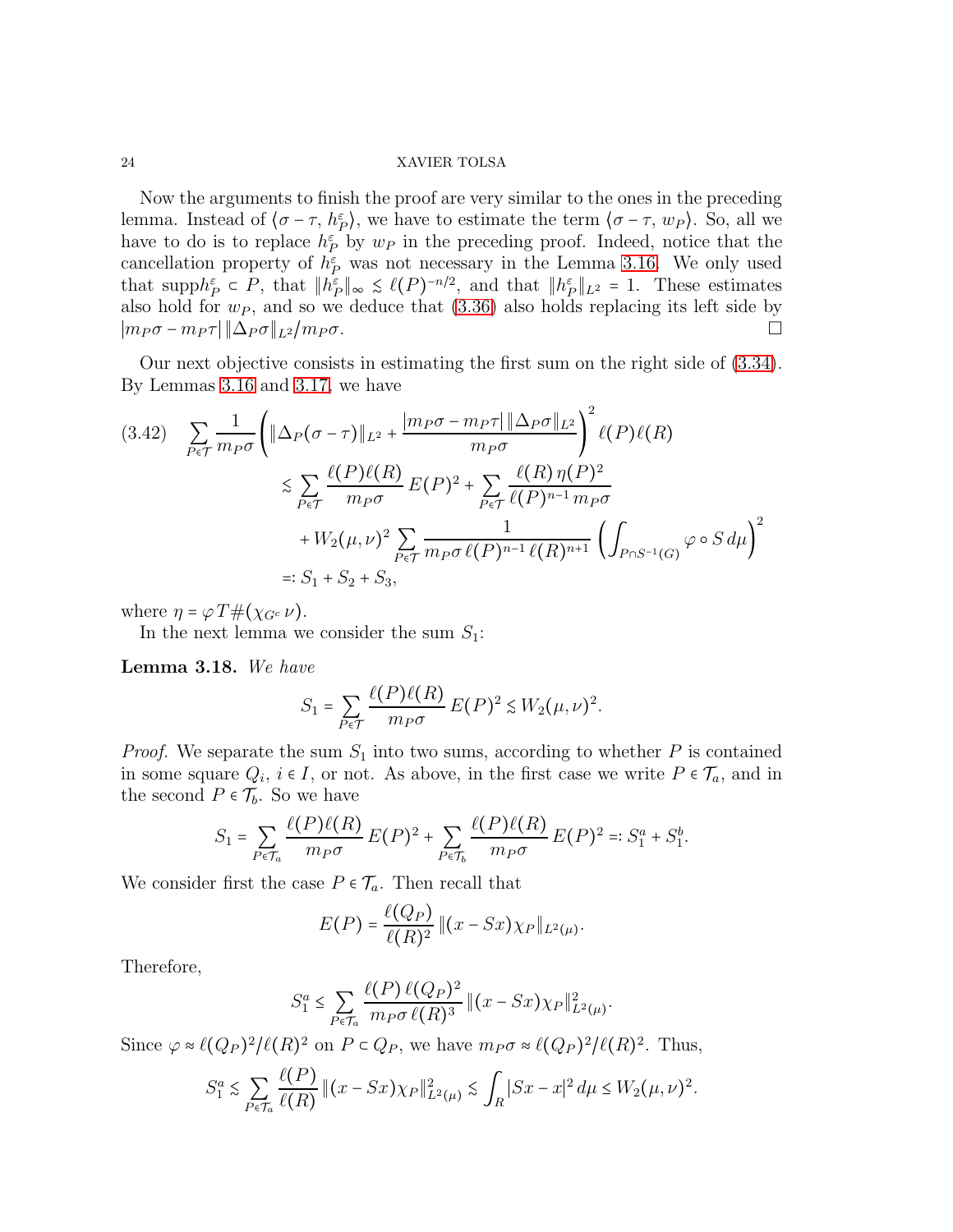Let us turn our attention to  $S_1^b$ . Recall that if  $P \in \mathcal{T}_b$ , then

$$
E(P) = \left(\sum_{i:3Q_i \cap P \neq \emptyset} \frac{\ell(Q_i)^2}{\ell(R)^4} \|Sx - x\|_{L^2(\mu|3Q_i)}^2\right)^{1/2},
$$

and thus

$$
S_1^b = \sum_{P \in \mathcal{T}_b} \frac{\ell(P)\ell(R)}{m_P \sigma} \sum_{i:3Q_i \cap P \neq \emptyset} \frac{\ell(Q_i)^2}{\ell(R)^4} \|Sx - x\|_{L^2(\mu|3Q_i)}^2.
$$

Using that  $m_P \sigma \ge \ell(P)^2/\ell(R)^2$ , we get

<span id="page-24-0"></span>(3.43) 
$$
S_1^b \lesssim \sum_{P \in \mathcal{T}_b} \sum_{i:3Q_i \cap P \neq \emptyset} \frac{\ell(Q_i)^2}{\ell(P) \ell(R)} \|Sx - x\|_{L^2(\mu|3Q_i)}^2.
$$

It is easy to check that for each fixed  $Q_i$ ,

$$
\sum_{P \in \mathcal{T}_b: 3Q_i \cap P \neq \varnothing} \frac{1}{\ell(P)} \lesssim \frac{1}{\ell(Q_i)}.
$$

Therefore, changing the order of summation in [\(3.43\)](#page-24-0) we obtain

$$
S_1^b \lesssim \sum_{i \in I} \frac{\ell(Q_i)}{\ell(R)} \|Sx - x\|_{L^2(\mu|3Q_i)}^2 \lesssim \int_R |Sx - x|^2 d\mu \le W_2(\mu, \nu)^2.
$$

Next, we deal with the sum  $S_2$  from [\(3.42\)](#page-23-0).

Lemma 3.19. *We have*

$$
S_2 = \sum_{P \in \mathcal{T}} \frac{\ell(R) \eta(P)^2}{\ell(P)^{n-1} m_P \sigma} \lesssim W_2(\mu, \nu)^2.
$$

*Proof.* Since  $\eta(P) = \varphi T \#(\chi_{G^c} \nu)(P) \leq \varphi T \# \nu(P) = \sigma(P)$ , we have

$$
S_2 \leq \sum_{P \in \mathcal{T}} \ell(R) \ell(P) \eta(P) \lesssim \ell(R)^2 \eta(R).
$$

By [\(3.20\)](#page-12-0), we know that

$$
\eta(R) = \|\varphi\mu - \varphi T\#(\chi_G \nu)\| \le \frac{W_2(\mu, \nu)^2}{\ell(R)^2},
$$

which proves the lemma.  $\Box$ 

Now we consider the last term  $S_3$  from [\(3.42\)](#page-23-0).

Lemma 3.20. *We have*

$$
S_3=W_2(\mu,\nu)^2\sum_{P\in\mathcal{T}}\frac{1}{m_P\sigma\,\ell(P)^{n-1}\,\ell(R)^{n+1}}\left(\int_{P\cap S^{-1}(G)}\varphi\circ S\,d\mu\right)^2\lesssim W_2(\mu,\nu)^2.
$$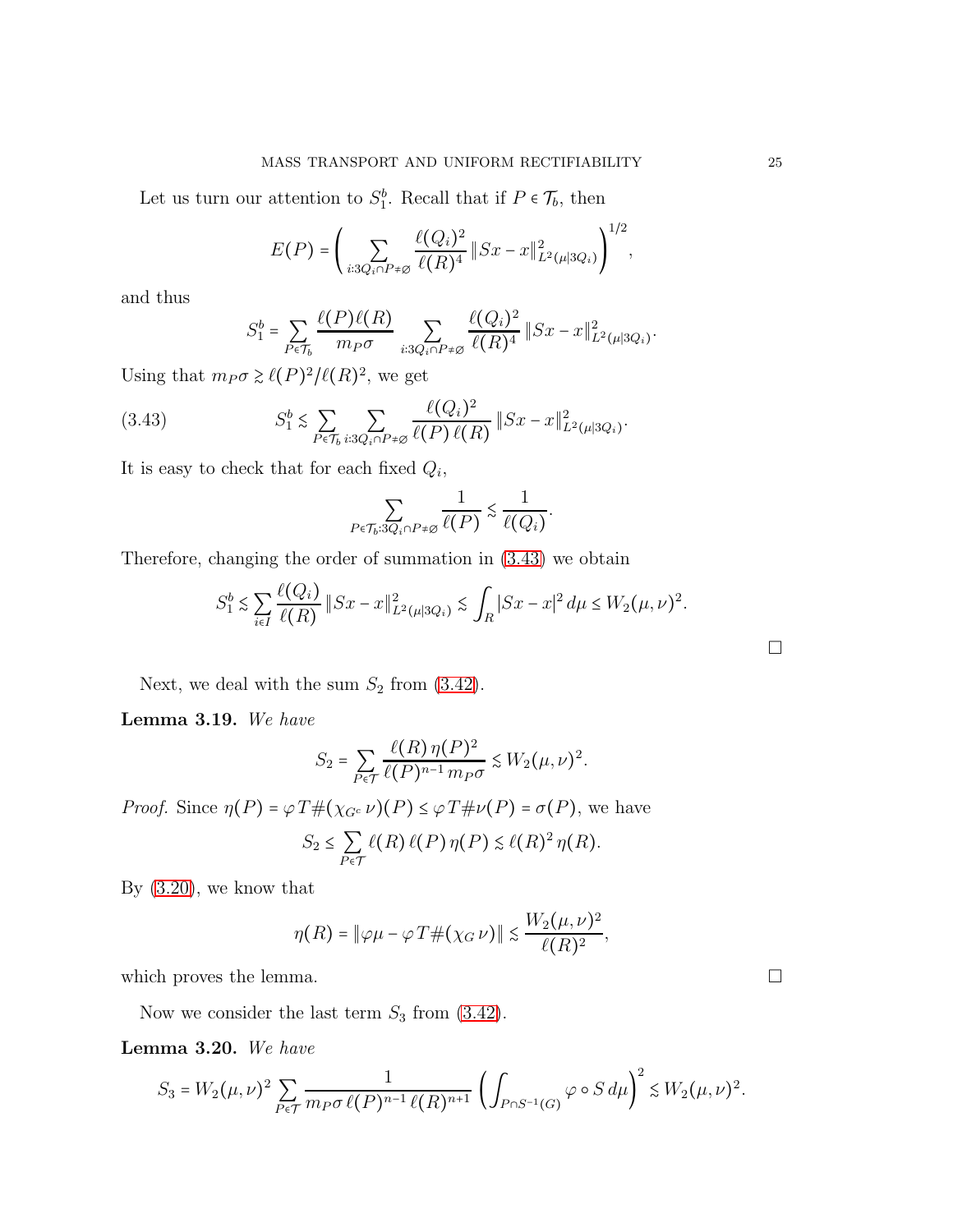*Proof.* Notice that if  $x \in P \cap S^{-1}(G)$ , then  $Sx \in G$ , and from the definition of G, it turns out that  $|T(Sx) - Sx| \leq \ell(Q_{Sx})$ , where  $Q_{Sx}$  stands for the Whitney cube that contains Sx. Since  $T(Sx) = x$  for  $\mu$ -a.e. x, then

$$
|x - Sx| \le \ell(Q_{Sx}) \qquad \mu\text{-a.e. } x \in P \cap S^{-1}(G).
$$

Then, for these points x,  $\varphi(Sx) \approx \varphi(x)$ , and thus

$$
\int_{P \cap S^{-1}(G)} \varphi \circ S d\mu \lesssim \int_{P \cap S^{-1}(G)} \varphi d\mu \lesssim \sigma(P).
$$

Consequently,

$$
S_3 \lesssim W_2(\mu,\nu)^2 \sum_{P \in \mathcal{T}} \frac{\sigma(P)^2}{m_P \sigma \,\ell(P)^{n-1} \,\ell(R)^{n+1}} = W_2(\mu,\nu)^2 \sum_{P \in \mathcal{T}} \frac{\ell(P) \,\sigma(P)}{\ell(R)^{n+1}}.
$$

Using that  $\sigma(P) \leq \ell(P)^n$ , we derive

$$
S_3 \lesssim W_2(\mu,\nu)^2 \sum_{P \in \mathcal{T}} \frac{\ell(P)^{n+1}}{\ell(R)^{n+1}} \lesssim W_2(\mu,\nu)^2.
$$

 $\Box$ 

In the preceding lemmas we have shown that  $S_1 + S_2 + S_3 \leq W_2(\mu, \nu)^2$ . So we have shown that the left side of [\(3.42\)](#page-23-0), which equals the first sum of [\(3.34\)](#page-19-2), is bounded above by  $c W_2(\mu, \nu)^2$ . This completes the proof of Theorem [3.4.](#page-7-1)

# 4. Proof of Lemma [3.10](#page-12-1)

<span id="page-25-0"></span>Recall that, to conclude the proof of Theorem [1.1,](#page-3-2) it still remains to prove Lemma [3.10,](#page-12-1) which we rewrite here for the reader's convenience.

**Lemma.** Let R and  $\varphi \in \mathcal{G}(R)$  be as in Theorem [3.4.](#page-7-1) Consider the measure  $d\tilde{\sigma} =$ ϕ dm *and let* Q ∈ D(R)*. Consider a bounded function* h *supported on* Q *such that*  $||h||_{\infty}$  ≤ 1 *and*  $\int h d\tilde{\sigma} = 0$ . Then there exists a map  $U : Q \to Q$  such that  $U#(\tilde{\sigma} | Q) =$  $(1+h)\,\widetilde{\sigma}|Q$  which satisfies

<span id="page-25-1"></span>(4.1) 
$$
|Ux - x| \leq \ell(Q) ||h||_{\infty} \quad \text{for all } x \in Q.
$$

*Proof.* Denote  $\sigma_0 = \tilde{\sigma} \big[ Q$  and  $\rho_0 = \sigma_0 + h \sigma_0$ . We may assume that  $||h||_{\infty}$  is small enough. Otherwise [\(4.1\)](#page-25-1) holds trivially for the optimal map for quadratic cost, taking into account that  $\sigma_0$  and  $\rho_0$  are both supported on Q.

We will prove the lemma using the Knothe-Rosenblatt coupling between  $\sigma_0$  and  $\rho_0$ , as explained in [\[Vi2,](#page-50-15) p.8]. Let us recall briefly in what consists this coupling. First, one considers the marginals of  $\sigma_0$  and  $\rho_0$  on the first variable, obtaining  $\sigma_1 = \sigma_1(dx_1)$ and  $\rho_1 = \rho_1(dx_1)$ . Define  $y_1 = U_1(x_1)$  by the formula of the increasing rearrangement such that  $U_1 \# \sigma_1 = \rho_1$ . That is, given

$$
F_1(t) = \sigma_1(-\infty, t], \qquad G_1(t) = \rho_1(-\infty, t],
$$

set  $U_1 = G_1^{-1} \circ F_1$ .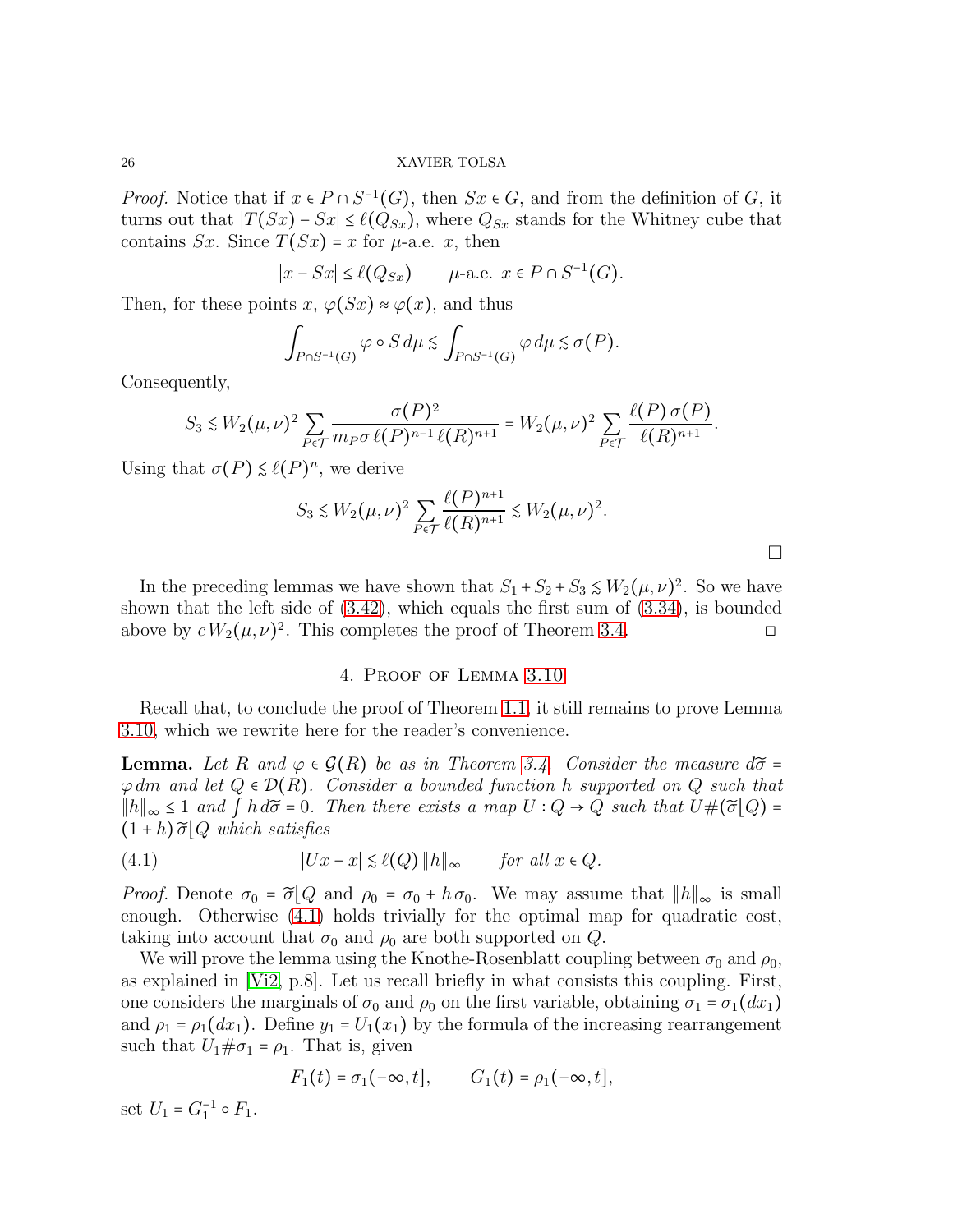Take now the marginals with respect to the first two variables, and obtain  $d\sigma_2(x_1, x_2)$ and  $d\rho_2(x_1, x_2)$ . Disintegrate them so that for each  $x_1$  there exist measures  $d\sigma_{2;x_1}(x_2)$ and  $d\rho_{2;x_1}(x_2)$  such that

<span id="page-26-0"></span>
$$
(4.2) \t d\sigma_2(x_1,x_2) = d\sigma_1(x_1) d\sigma_{2;x_1}(x_2), \t d\rho_2(x_1,x_2) = d\rho_1(x_1) d\rho_{2;x_1}(x_2).
$$

Let us remark that in our precise situation we do not need to apply any delicate disintegration theorem since the densities of  $d\sigma_{2;x_1}(x_2)$  and  $d\rho_{2;x_1}(x_2)$  can be explicitly calculated by the identities in [\(4.2\)](#page-26-0). Consider the map  $y_2 = U_2(x_1, x_2)$  such that for each  $x_1, U_2(x_1, \cdot) \# \sigma_{2; x_1} = \rho_{2; U_1 x_1}$ , where  $U_2$  is given by the corresponding increasing rearrangement.

Repeat the construction adding variables one after the other, and obtain also  $U_3(x_1, x_2, x_3), \ldots, U_n(x_1, \ldots, x_n)$ . Finally, set

$$
U(x) = (U_1(x_1), U_2(x_1, x_2), \ldots, U_n(x_1, \ldots, x_n)).
$$

It is easy to check that  $U\#\sigma_0 = \rho$ .

By translating R, we may assume that  $R = [0,1]^n$  (or  $(0,1]^n$ , to be more precise), and that  $Q \cap [0,1/2]^n \neq \emptyset$ , so that either  $Q$  is contained in  $(0,1/2]^n$  or  $Q = R$ . Let  $a_j, b_j$  be such that

$$
Q = (a_1, b_1] \times \cdots \times (a_n, b_n].
$$

By interchanging the coordinates if necessary, we will also suppose that  $a_1 \le a_2 \le$  $\cdots$  ≤  $a_n$ . We will show below that for every  $x \in Q$ , and  $1 \le j \le n$ ,

(4.3) 
$$
|U_j(x_1,...,x_j)-x_j| \lesssim ||h||_{\infty} \min(x_j-a_j,b_j-x_j).
$$

Clearly, [\(4.1\)](#page-25-1) follows from this estimate.

To prove [\(4.3\)](#page-26-1), recall that

<span id="page-26-1"></span>
$$
\varphi(x) \approx \frac{\text{dist}(x, \partial R)^2}{\ell(R)^2}
$$
 for all  $x \in R$ .

If  $Q \cap \partial R = \emptyset$ , then dist $(Q, \partial R) \geq \ell(Q)$ , and from the preceding estimate, it turns out that  $\varphi(x) \approx m_Q \varphi$  for every  $x \in Q$ . This fails if  $Q \cap \partial R \neq \emptyset$ . Indeed, one can easily check that  $m_Q \varphi \approx \ell(Q)^2/\ell(R)^2$ , while  $\varphi$  vanishes on  $\partial Q \cap \partial R$ .

We will derive [\(4.3\)](#page-26-1) by induction on j, first assuming that  $Q \neq R$  and thus  $Q \subset (0, 1/2]^n$ . In this case, dist $(x, \partial R) = \min(x_1, \dots, x_n)$  for every  $x \in Q$ , and so

(4.4) 
$$
\varphi(x) \approx \frac{\min(x_1, \dots, x_n)^2}{\ell(R)^2} \quad \text{for } x \in Q.
$$

The case  $j = 1$ . Recall that  $U_1 = G_1^{-1} \circ F_1$ , with  $F_1(t) = \sigma_1(-\infty, t]$  and  $G_1(t) =$  $\rho_1(-\infty, t]$ . To estimate  $\sigma_1$ , notice that, using the assumption  $a_1 \le a_2 \le \cdots \le a_n$ , it turns out that

$$
x_1 \ge \min(x_1, \dots, x_n) \ge \frac{x_1}{2}
$$

for  $x_2, \ldots, x_n$  in a subset of  $[a_2, b_2] \times \cdots \times [a_n, b_n]$  of  $(n-1)$ -dimensional Lebesgue measure comparable to  $\ell(Q)^{n-1}$  (possibly depending on n). From this fact, one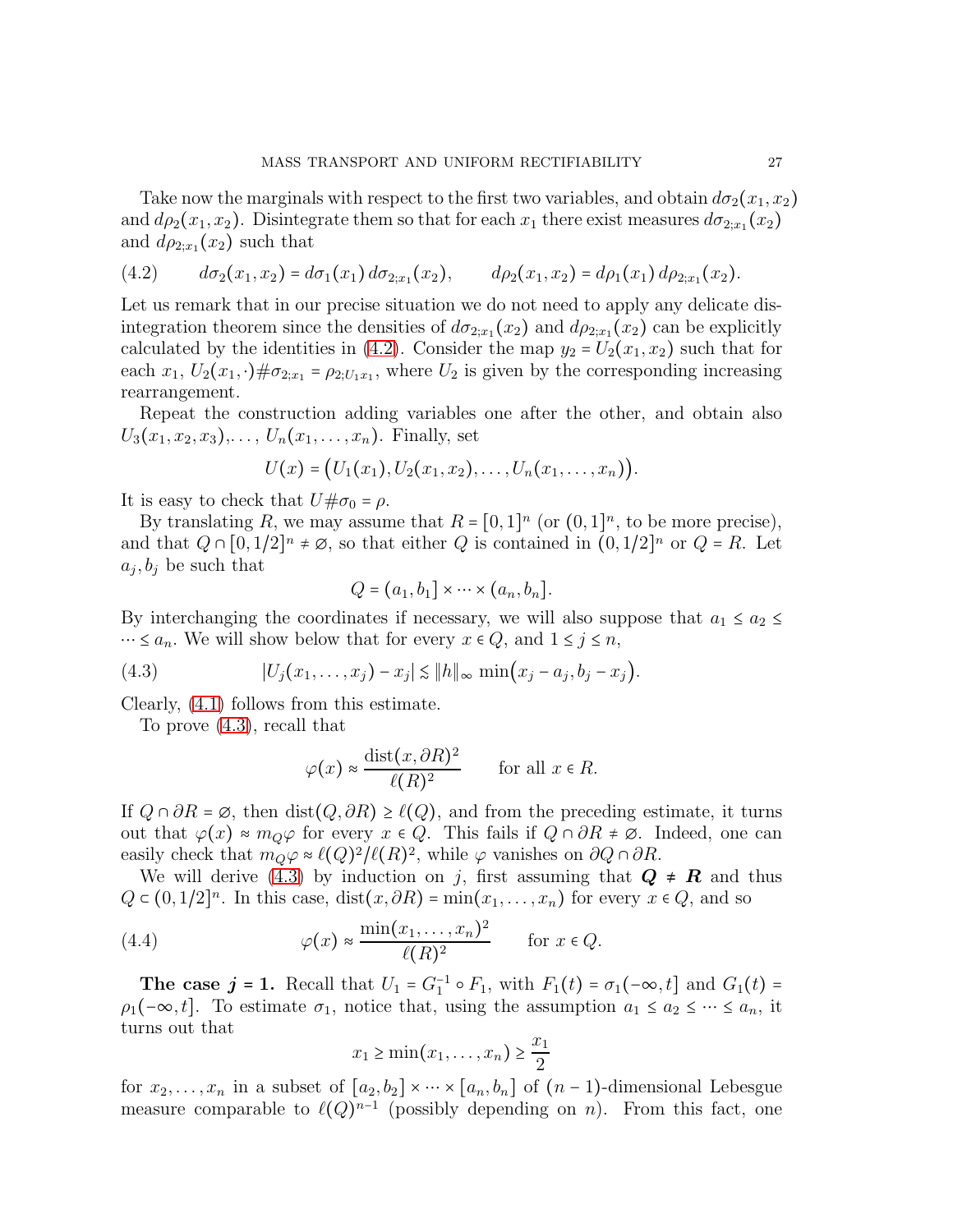infers that

$$
d\sigma_1(x_1) \approx \left( \int_{a_2}^{b_2} \cdots \int_{a_n}^{b_n} \frac{\min(x_1, \ldots, x_n)^2}{\ell(R)^2} dx_2 \ldots dx_n \right) dx_1 \approx \frac{\ell(Q)^{n-1} x_1^2}{\ell(R)^2} dx_1.
$$

Now we distinguish two cases, according to whether  $a_1 = 0$  or not.

<span id="page-27-1"></span>Suppose first that  $a_1 = 0$ . Then,

$$
(4.5) \quad F_1(t) = \sigma_1(-\infty, t] \approx \int_0^t \frac{\ell(Q)^{n-1} x_1^2}{\ell(R)^2} dx_1 \approx \frac{\ell(Q)^{n-1}}{\ell(R)^2} t^3 = A_0 t^3, \quad \text{for } t \in [a_1, b_1],
$$

where, to simplify notation, we set  $A_0 = \frac{\ell(Q)^{n-1}}{\ell(R)^2}$  $\frac{(Q)^{n-1}}{\ell(R)^2}$ . Assuming  $||h||_{\infty} \leq 1/2$ , the density functions of  $\sigma_0$  and  $\rho_0$  are comparable, and thus we also have

 $d\rho_1(x_1) \approx \chi_{[a_1,b_1]}(x_1) A_0 x_1^2 dx_1, \qquad G_1(t) = \rho_1(-\infty, t] \approx A_0 t^3 \quad \text{for } t \in [a_1, b_1],$ and therefore

$$
G_1^{-1}(s) \approx A_0^{-1/3} s^{1/3},
$$

and the derivative of  $G_1^{-1}$  satisfies

$$
(G_1^{-1})'(s) = \frac{1}{G_1'(G_1^{-1}(s))} \approx \frac{1}{A_0 G_1^{-1}(s)^2} \approx A_0^{-1/3} s^{-2/3}.
$$

Then we deduce

$$
|U_1(x_1) - x_1| = |G_1^{-1}(F_1(x_1)) - G_1^{-1}(G_1(x_1))| = \left| \int_{G_1(x_1)}^{F_1(x_1)} (G_1^{-1})'(s) ds \right|
$$
  
(4.6) 
$$
\approx A_0^{-1/3} \left| \int_{G_1(x_1)}^{F_1(x_1)} s^{-2/3} ds \right| \approx A_0^{-1/3} |F_1(x_1)^{1/3} - G_1(x_1)^{1/3}|.
$$

<span id="page-27-2"></span><span id="page-27-0"></span>Since  $|c^{1/3} - 1| \approx |c - 1|$  for c close to 1, assuming  $||h||_{\infty}$  small enough we get (4.7)

$$
|U_1(x_1)-x_1| \approx A_0^{-1/3} F_1(x_1)^{1/3} \left| \frac{G_1(x_1)}{F_1(x_1)} - 1 \right| = A_0^{-1/3} F_1(x_1)^{-2/3} |F_1(x_1)-G_1(x_1)|.
$$

Using that  $|F_1(x_1) - G_1(x_1)| \le F_1(x_1) ||h||_{\infty}$  and  $F_1(x_1) \approx A_0 x_1^3$ , we obtain  $|U_1(x_1) - x_1|$   $\leq A_0^{-1/3} F_1(x_1)^{-2/3} F_1(x_1) ||h||_{\infty} \approx x_1 ||h||_{\infty}$ ,

which proves [\(4.3\)](#page-26-1) in this case.

<span id="page-27-3"></span>Suppose now that  $a_1 \neq 0$ . Then we have  $x_1 \approx a_1$  for all  $x \in Q$ , and we obtain

$$
(4.8) \quad F_1(t) = \sigma_1(-\infty, t] \approx \int_{a_1}^t \frac{\ell(Q)^{n-1} a_1^2}{\ell(R)^2} dx_1 = (t - a_1) \frac{\ell(Q)^{n-1} a_1^2}{\ell(R)^2} \quad \text{for } t \in [a_1, b_1].
$$

To simplify notation, we set  $A_1 = \frac{\ell(Q)^{n-1} a_1^2}{\ell(R)^2}$ , so that

$$
F_1(t) \approx A_1(t - a_1) \quad \text{for } t \in [a_1, b_1].
$$

By the comparability of the measures  $\sigma_0$  and  $\rho_0$ , we also get

$$
d\rho_1(x_1) \approx \chi_{[a_1,b_1]}(x_1) A_1 dx_1
$$
,  $G_1(t) = \rho_1(-\infty, t] \approx A_1(t - a_1)$  for  $t \in [a_1, b_1]$ ,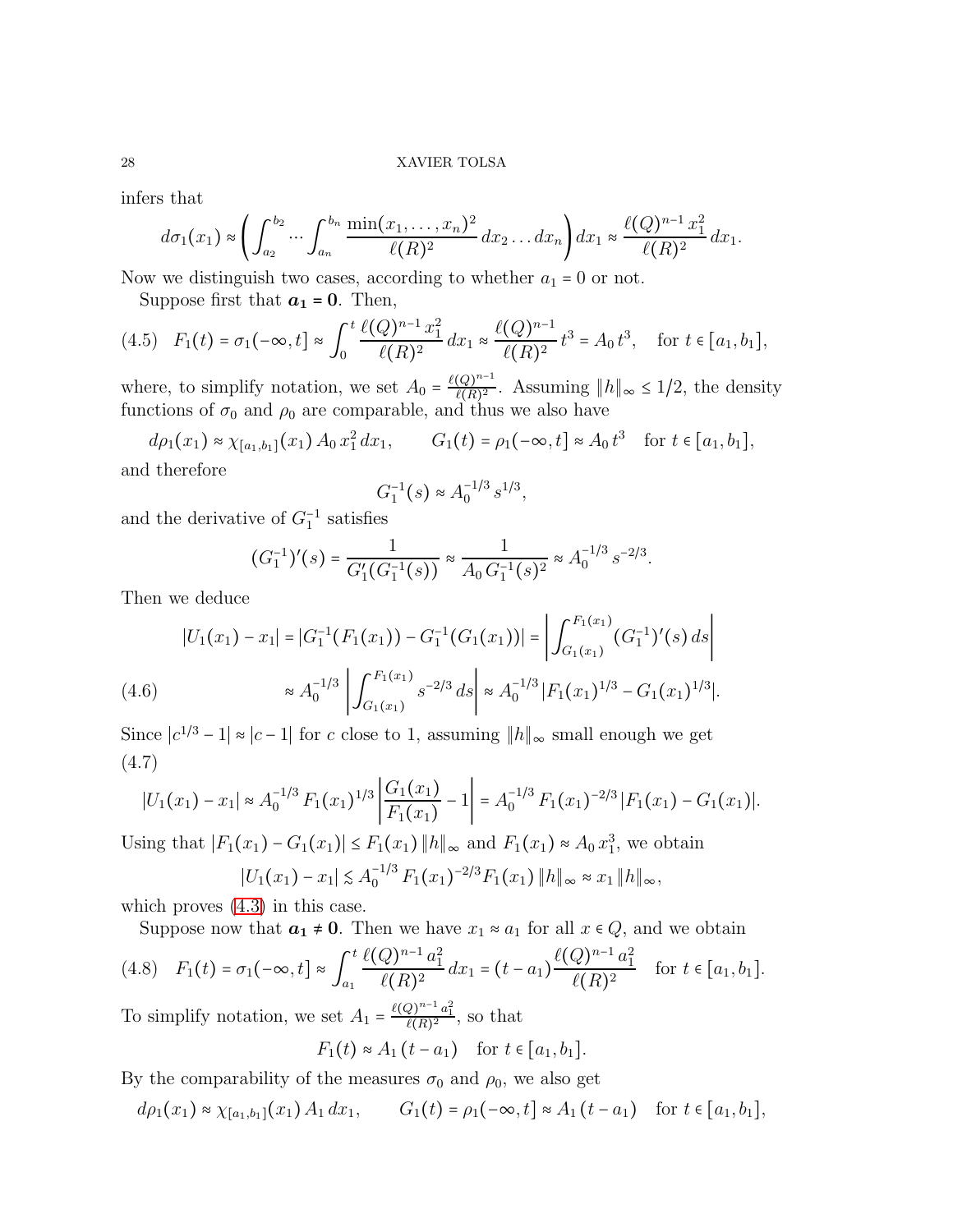and thus we derive

$$
G_1^{-1}(s) - a_1 \approx \frac{s}{A_1}
$$

and

$$
(G_1^{-1})'(s) = \frac{1}{G'_1(G_1^{-1}(s))} \approx \frac{1}{A_1}.
$$

Arguing as in [\(4.6\)](#page-27-0), we deduce

$$
|U_1(x_1)-x_1|=\left|\int_{G_1(x_1)}^{F_1(x_1)}(G_1^{-1})'(s)\,ds\right|\approx \frac{1}{A_1}|F_1(x_1)-G_1(x_1)|.
$$

Using that  $|F_1(x_1) - G_1(x_1)| \le F_1(x_1) ||h||_{\infty}$  and  $F_1(x_1) \approx A_1(x_1 - a_1)$ , we obtain

$$
|U_1(x_1)-x_1|\lesssim \frac{1}{A_1}F_1(x_1)\,||h||_{\infty}\approx |x_1-a_1|\,||h||_{\infty}.
$$

Thus [\(4.3\)](#page-26-1) also holds in this case.

The case  $j > 1$ . Suppose that  $U_1(x_1), \ldots, U_{j-1}(x_1, \ldots, x_{j-1})$  satisfy [\(4.3\)](#page-26-1). Recall that

$$
U_j(x_1,\ldots,x_{j-1},\cdot)\#\sigma_{j;x_1,\ldots,x_{j-1}}=\rho_{j;y_1,\ldots,y_{j-1}},
$$

where  $\sigma_{j;x_1,\ldots,x_{j-1}}$  is defined by

$$
d\sigma_j(x_1,\ldots,x_j) = d\sigma_{j-1}(x_1,\ldots,x_{j-1}) d\sigma_{j;x_1,\ldots,x_{j-1}}(x_j),
$$

and analogously for  $\rho_0$ . Recall also that  $y_1 = U_1(x_1)$ ,  $y_2 = U_2(x_1, x_2)$ , ... and, further,  $\sigma_{j-1}$  and  $\sigma_j$  stand for the marginals of  $\sigma_0$  with respect to the first j–1 and j variables, respectively. Thus,

$$
d\sigma_{j-1}(x_1,\ldots,x_{j-1})\approx\left(\int_{a_j}^{b_j}\cdots\int_{a_n}^{b_n}\frac{\min(x_1,\ldots,x_n)^2}{\ell(R)^2}dx_j\ldots dx_n\right)dx_1\ldots dx_{j-1},
$$

and similarly for  $\sigma_j$ .

To estimate the integral inside the parentheses we argue as in the case  $j = 1$ : since  $a_1 \leq \ldots \leq a_n$ , there exists a subset of  $[a_j, b_j] \times \cdots \times [a_n, b_n]$  of measure comparable to  $\ell(Q)^{n-j+1}$  such that

<span id="page-28-0"></span>
$$
\min(x_1, ..., x_{j-1}) \ge \min(x_1, ..., x_n) \ge \frac{1}{2} \min(x_1, ..., x_{j-1}).
$$

Consequently,

(4.9) 
$$
d\sigma_{j-1}(x_1,\ldots,x_{j-1}) \approx \frac{\ell(Q)^{n-j+1}}{\ell(R)^2} \min(x_1,\ldots,x_{j-1})^2 dx_1 \ldots dx_{j-1}.
$$

Analogously, we have

(4.10) 
$$
d\sigma_j(x_1,...,x_j) \approx \frac{\ell(Q)^{n-j}}{\ell(R)^2} \min(x_1,...,x_j)^2 dx_1...dx_j,
$$

and thus

<span id="page-28-1"></span>
$$
d\sigma_{j;x_1,...,x_{j-1}}(x_j) \approx \frac{\min(x_1,...,x_j)^2}{\ell(Q) \min(x_1,...,x_{j-1})^2} dx_j.
$$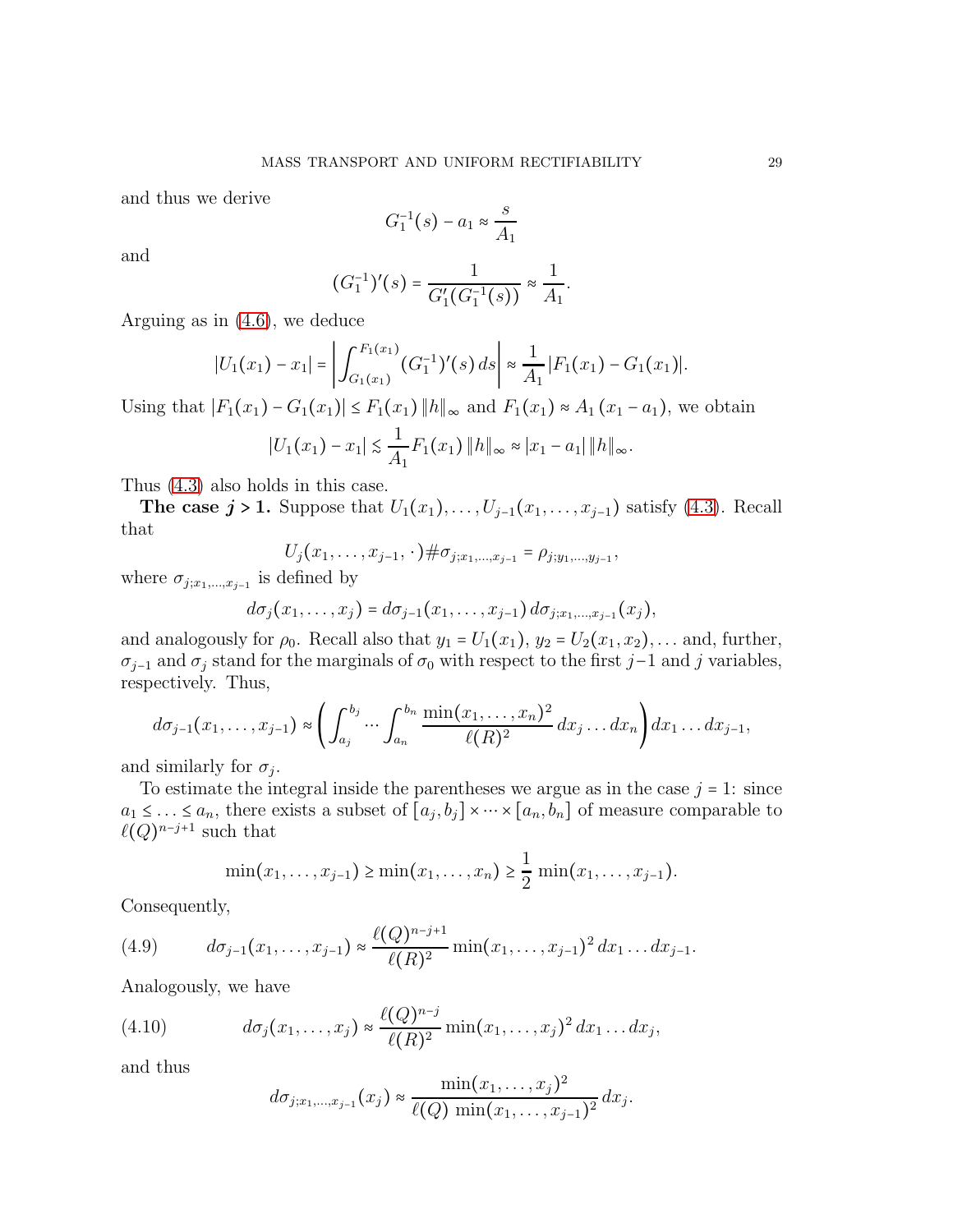Since the densities of  $\rho_0$  and  $\sigma_0$  are comparable, a similar estimate holds for  $\rho_{j;y_1,...,y_{j-1}}$ :

$$
d\rho_{j;y_1,\ldots,y_{j-1}}(x_j) \approx \frac{\min(y_1,\ldots,y_{j-1},x_j)^2}{\ell(Q)\min(y_1,\ldots,y_{j-1})^2} dx_j.
$$

Moreover, since  $|y_k - x_k| \leq ||h||_{\infty} x_k$  for  $1 \leq k \leq j-1$ , by [\(4.3\)](#page-26-1) and the induction hypothesis, we deduce that  $y_k \approx x_k$  for these k's, assuming  $||h||_{\infty}$  small enough, and then we get

$$
d\sigma_{j;x_1,...,x_{j-1}}(x_j) \approx d\rho_{j;y_1,...,y_{j-1}}(x_j).
$$

For fixed points  $x_1, \ldots, x_{j-1}, y_1, \ldots, y_{j-1}$ , denote

$$
F_j(t) = \sigma_{j;x_1,...,x_{j-1}}(-\infty, t], \qquad G_j(t) = \rho_{j;y_1,...,y_{j-1}}(-\infty, t],
$$

so that  $U_j(x_1,\ldots,x_{j-1},x_j) = G_j^{-1} \circ F_j(x_j)$ . Then, as in the case  $j = 1$ , we have (4.11)

<span id="page-29-0"></span>
$$
|U_j(x_1,\ldots,x_{j-1},x_j)-x_j|=|G_j^{-1}\circ F_j(x_j)-G_j^{-1}\circ G_j(x_j)|=\left|\int_{G_j(x_j)}^{F_j(x_j)}(G_j^{-1})'(s)\,ds\right|.
$$

We need now to estimate  $G_j(x_j)$ ,  $F_j(x_j)$ , and  $(G_j^{-1})'(s)$ . To this end, notice that

<span id="page-29-2"></span>
$$
(4.12) \ d\sigma_{j;x_1,...,x_{j-1}}(x_j) \approx \begin{cases} \frac{x_j^2}{\ell(Q) \min(x_1,...,x_{j-1})^2} dx_j & \text{if } x_j \le \min(x_1,...,x_{j-1}), \\ \frac{1}{\ell(Q)} dx_j & \text{if } x_j > \min(x_1,...,x_{j-1}). \end{cases}
$$

<span id="page-29-3"></span>Below we will show that

(4.13) 
$$
|d\sigma_{j;x_1,...,x_{j-1}}(t) - d\rho_{j;y_1,...,y_{j-1}}(t)| \lesssim ||h||_{\infty} d\sigma_{j;x_1,...,x_{j-1}}(t)
$$

(this notation means that the difference of the densities of  $\sigma_{j;x_1,...,x_{j-1}}$  and  $\rho_{j;y_1,...,y_{j-1}}$ is bounded above by some constant times  $||h||_{\infty}$  times the density  $\sigma_{j;x_1,\dots,x_{j-1}}$ ). We defer the proof of this estimate to Lemma [4.1.](#page-31-0) Integrating on  $t$ , we derive

(4.14) 
$$
|F_j(t) - G_j(t)| \lesssim F_j(t) \|h\|_{\infty}.
$$

Suppose first that  $a_j = 0$ . For  $t \leq \min(x_1, \ldots, x_{j-1})$ , we have

<span id="page-29-1"></span>
$$
F_j(t) \approx \int_0^t \frac{x_j^2}{\ell(Q) \min(x_1,\ldots,x_{j-1})^2} dx_j \approx \frac{t^3}{\ell(Q) \min(x_1,\ldots,x_{j-1})^2} =: B_0 t^3,
$$

while for  $t > min(x_1, \ldots, x_{i-1}),$ 

$$
F_j(t) \approx \int_0^{\min(x_1,\dots,x_{j-1})} \frac{x_j^2}{\ell(Q) \, \min(x_1,\dots,x_{j-1})^2} \, dx_j + \int_{\min(x_1,\dots,x_{j-1})}^t \frac{1}{\ell(Q)} \, dx_j \approx \frac{t}{\ell(Q)}.
$$

For  $G_j(t)$  we have analogous estimates, because  $G_j(t) \approx F_j(t)$ .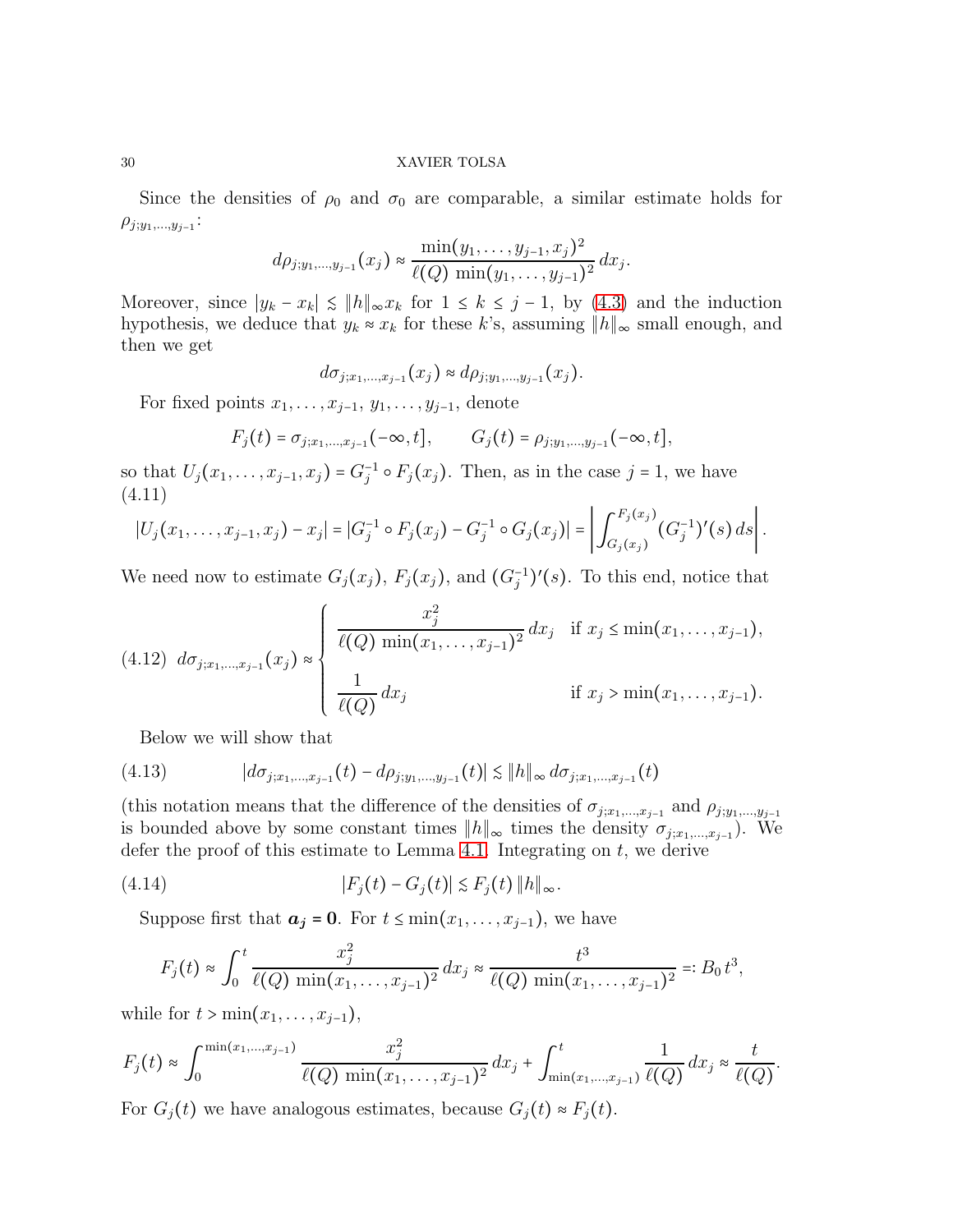Observe that, for  $t \leq \min(x_1, \ldots, x_{j-1})$ , this is the same estimate as the one in [\(4.5\)](#page-27-1), replacing  $A_0$  by  $B_0$ . Thus, for  $0 \le s \le \min(x_1, \ldots, x_{j-1})/\ell(Q)$  we deduce

$$
G_j^{-1}(s) \approx B_0^{-1/3} s^{1/3}, \qquad (G_j^{-1})'(s) = \frac{1}{G_j'(G_j^{-1}(s))} \approx B_0^{-1/3} s^{-2/3}.
$$

On the other hand, for  $s > min(x_1, \ldots, x_{j-1})/\ell(Q)$ ,

$$
G_j^{-1}(s) \approx \ell(Q) s, \qquad (G_j^{-1})'(s) = \frac{1}{G_j'(G_j^{-1}(s))} \approx \ell(Q).
$$

For  $x_i \leq \min(x_1, \ldots, x_{i-1})$ , by [\(4.11\)](#page-29-0) and arguing as in [\(4.7\)](#page-27-2), we will obtain

$$
|U_j(x_1,\ldots,x_{j-1},x_j)-x_j|\lesssim B_0^{-1/3} F_j(x_j)^{-2/3} |F_j(x_j)-G_j(x_j)|.
$$

Hence, from [\(4.14\)](#page-29-1) and the fact that  $F_j(x_j) \approx B_0 x_j^3$ , we get

$$
|U_j(x_1,\ldots,x_{j-1},x_j)-x_j| \lesssim B_0^{-1/3} F_j(x_j)^{-2/3} F_j(x_j) \|h\|_{\infty} \approx x_j \|h\|_{\infty}.
$$

For  $x_j > min(x_1, ..., x_{j-1}), F_j(x_j) ≈ G_j(x_j) ≥ min(x_1, ..., x_{j-1})/ℓ(Q)$ , and then, for values of s between  $F_j(x_j)$  and  $G_j(x_j)$ , we have  $(G_j^{-1})'(s) \approx \ell(Q)$ , and so, by  $(4.11),$  $(4.11),$ 

$$
|U_j(x_1,\ldots,x_{j-1},x_j)-x_j|=\left|\int_{G_j(x_j)}^{F_j(x_j)}(G_j^{-1})'(s)\,ds\right| \approx \ell(Q)|F_j(x_j)-G_j(x_j)|
$$

By [\(4.14\)](#page-29-1) and the fact that  $F_j(x_j) \approx x_j/\ell(Q)$ ,

$$
|U_j(x_1,\ldots,x_{j-1},x_j)-x_j|\lesssim \ell(Q)\,F_j(x_j)\,\|h\|_{\infty}\approx x_j\,\|h\|_{\infty}.
$$

Therefore, [\(4.3\)](#page-26-1) holds if  $a_j = 0$ .

Consider now the case  $a_j \neq 0$ , and so  $Q \subset [0, 1/2]^n$ . In this case, for all  $x \in Q$ we have  $x_j \approx a_j$ . Then, since  $a_j \ge a_{j-1} \ge \cdots \ge a_1$ , it easily follows that  $x_j \ge x_k$  for  $1 \leq k \leq j-1$ . So from  $(4.12)$ , we infer that

$$
d\sigma_{j;x_1,\ldots,x_{j-1}}(x_j) \approx \frac{1}{\ell(Q)} dx_j.
$$

In this case, we get

$$
F_j(t) = \sigma_{j;x_1,\dots,x_{j-1}}(-\infty,t] \approx \frac{1}{\ell(Q)}(t-a_j) \quad \text{for } t \in [a_j,b_j].
$$

This estimate is analogous to the one in [\(4.8\)](#page-27-3), replacing  $A_1$  by  $B_1 = 1/\ell(Q)$  and  $a_1$ by  $a_j$ . By similar arguments, we get again

$$
|U_j(x_1,\ldots,x_{j-1},x_j)-x_j|\lesssim x_j\,||h||_{\infty}.
$$

This finishes the proof of the lemma for  $Q \neq R$ .

For  $Q = R$ , the proof of [\(4.3\)](#page-26-1) for  $x \in [0, 1/2]^n$  is analogous to the one above for  $Q \neq R$  in the case  $a_j = 0$  (for every j). The details are left for the reader. The estimate [\(4.3\)](#page-26-1) for  $x \in R \setminus [0, 1/2]^n$  also holds, because of the symmetry of the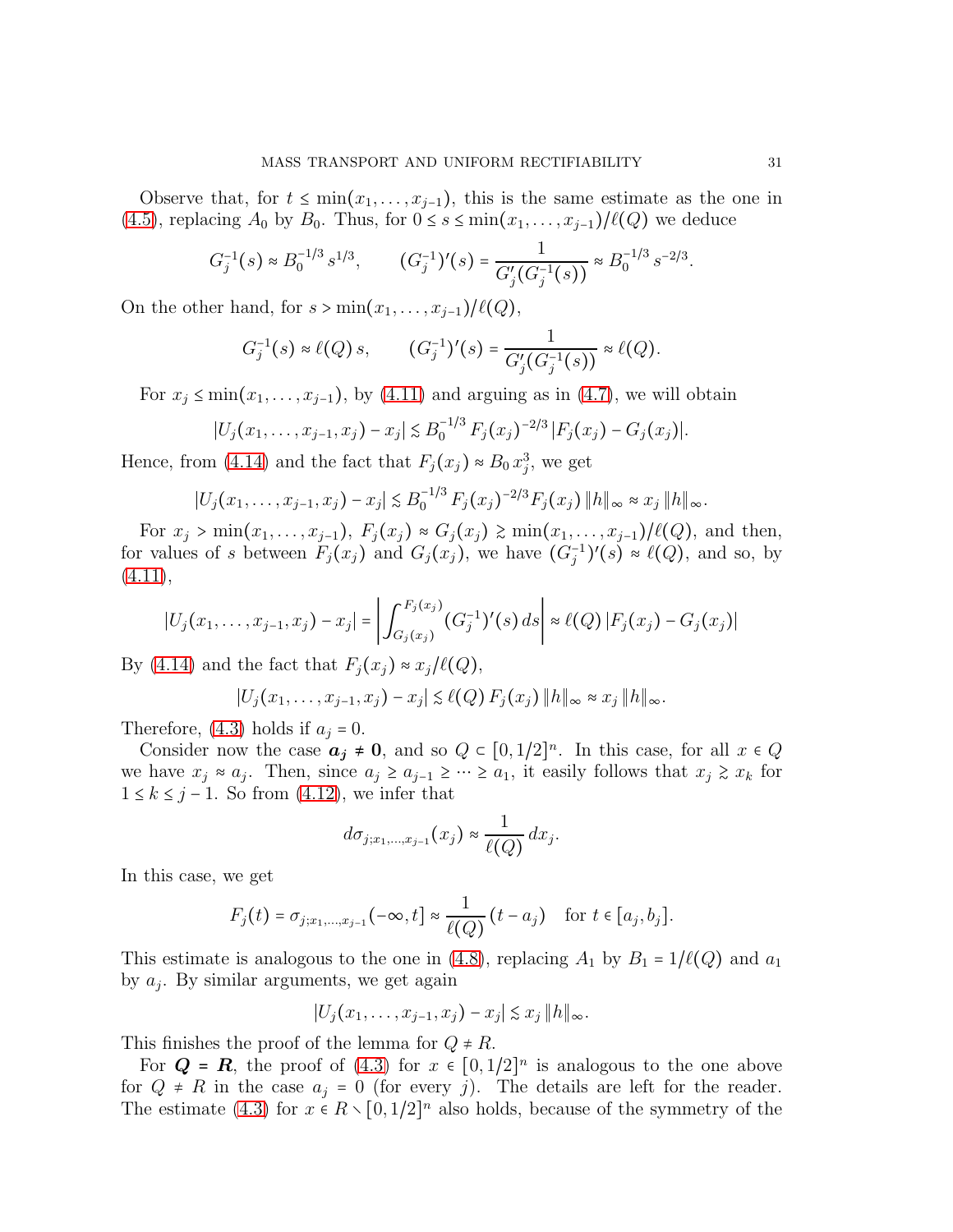assumptions on  $R, \sigma_0$ , and  $\rho_0$ . Indeed, notice that we also have  $U_1 = \widetilde{G}_1^{-1} \circ \widetilde{F}_1$ , with  $\widetilde{F}_1(t) = \sigma_1[t, +\infty), \widetilde{G}_1(t) = \rho_1[t, +\infty),$  and analogously for the other indices  $j > 1$ .  $\Box$ 

To complete the proof of the preceding lemma, it remains to prove the estimate [\(4.13\)](#page-29-3). This is what we do below.

<span id="page-31-0"></span>Lemma 4.1. *Under the notation and assumptions of Lemma [3.10,](#page-12-1) if [\(4.3\)](#page-26-1) holds*  $for 1 \leq k \leq j-1, then$ 

$$
|d\sigma_{j;x_1,...,x_{j-1}}(x_j)-d\rho_{j;y_1,...,y_{j-1}}(x_j)| \lesssim \|h\|_{\infty} d\sigma_{j;x_1,...,x_{j-1}}(x_j).
$$

*Proof.* We assume that  $Q \neq R$  and  $Q \subset [0, 1/2]^n$ . Let  $s_j$ ,  $r_j$  be such that

$$
d\sigma_j(x_1,\ldots,x_j)=s_j(x_1,\ldots,x_j) dx_1\ldots dx_j,
$$

and

$$
d\rho_j(x_1,\ldots,x_j)=r_j(x_1,\ldots,x_j)\,dx_1\ldots dx_j.
$$

So we have

$$
d\sigma_{j;x_1,...,x_{j-1}}(x_j) - d\rho_{j;y_1,...,y_{j-1}}(x_j) = \left(\frac{s_j(x_1,...,x_j)}{s_{j-1}(x_1,...,x_{j-1})} - \frac{r_j(y_1,...,y_{j-1},x_j)}{r_{j-1}(y_1,...,y_{j-1})}\right)dx_j
$$

We split the term inside the parentheses on the right side as follows:

<span id="page-31-4"></span>
$$
\left(\frac{s_j(x_1,\ldots,x_j)}{s_{j-1}(x_1,\ldots,x_{j-1})} - \frac{s_j(y_1,\ldots,y_{j-1},x_j)}{s_{j-1}(y_1,\ldots,y_{j-1})}\right) + \left(\frac{s_j(y_1,\ldots,y_{j-1},x_j)}{s_{j-1}(y_1,\ldots,y_{j-1})} - \frac{r_j(y_1,\ldots,y_{j-1},x_j)}{r_{j-1}(y_1,\ldots,y_{j-1})}\right) = A + B.
$$

Denote by s and r the densities of  $\sigma_0$  and  $\rho_0$  on Q. Recall that  $s(x) = \varphi(x)$ , where  $\varphi$  satisfies the assumptions of Theorem [3.4.](#page-7-1) In particular, recall that

(4.16) 
$$
|\nabla s(x)| \le \frac{\text{dist}(x, \partial R)}{\ell(R)^2}
$$
 and  $|\nabla_T s(x)| \le \frac{\text{dist}(x, \partial R)^2}{\ell(R)^3}$ .

<span id="page-31-1"></span>We write  $A$  as follows:

<span id="page-31-3"></span>
$$
(4.17) \quad A = \frac{s_j(x_1, \dots, x_j) - s_j(y_1, \dots, y_{j-1}, x_j)}{s_{j-1}(x_1, \dots, x_{j-1})} + s_j(y_1, \dots, y_{j-1}, x_j) \left(\frac{1}{s_{j-1}(x_1, \dots, x_{j-1})} - \frac{1}{s_{j-1}(y_1, \dots, y_{j-1})}\right) = A_1 + A_2.
$$

First we consider the term  $A_2$ . To this end, notice that

<span id="page-31-2"></span>
$$
(4.18) \quad s_{j-1}(x_1,\ldots,x_{j-1}) - s_{j-1}(y_1,\ldots,y_{j-1})
$$
  
=  $\int_{a_j}^{b_j} \cdots \int_{a_n}^{b_n} \left(s(x_1,\ldots,x_{j-1},z_j,\ldots,z_n) - s(y_1,\ldots,y_{j-1},z_j,\ldots,z_n)\right) dz_j \ldots dz_n.$ 

To estimate the difference inside the integral, we distinguish two cases. Assume first that

$$
\min(z_j,\ldots,z_n)<2\,\min(x_1,\ldots,x_{j-1}).
$$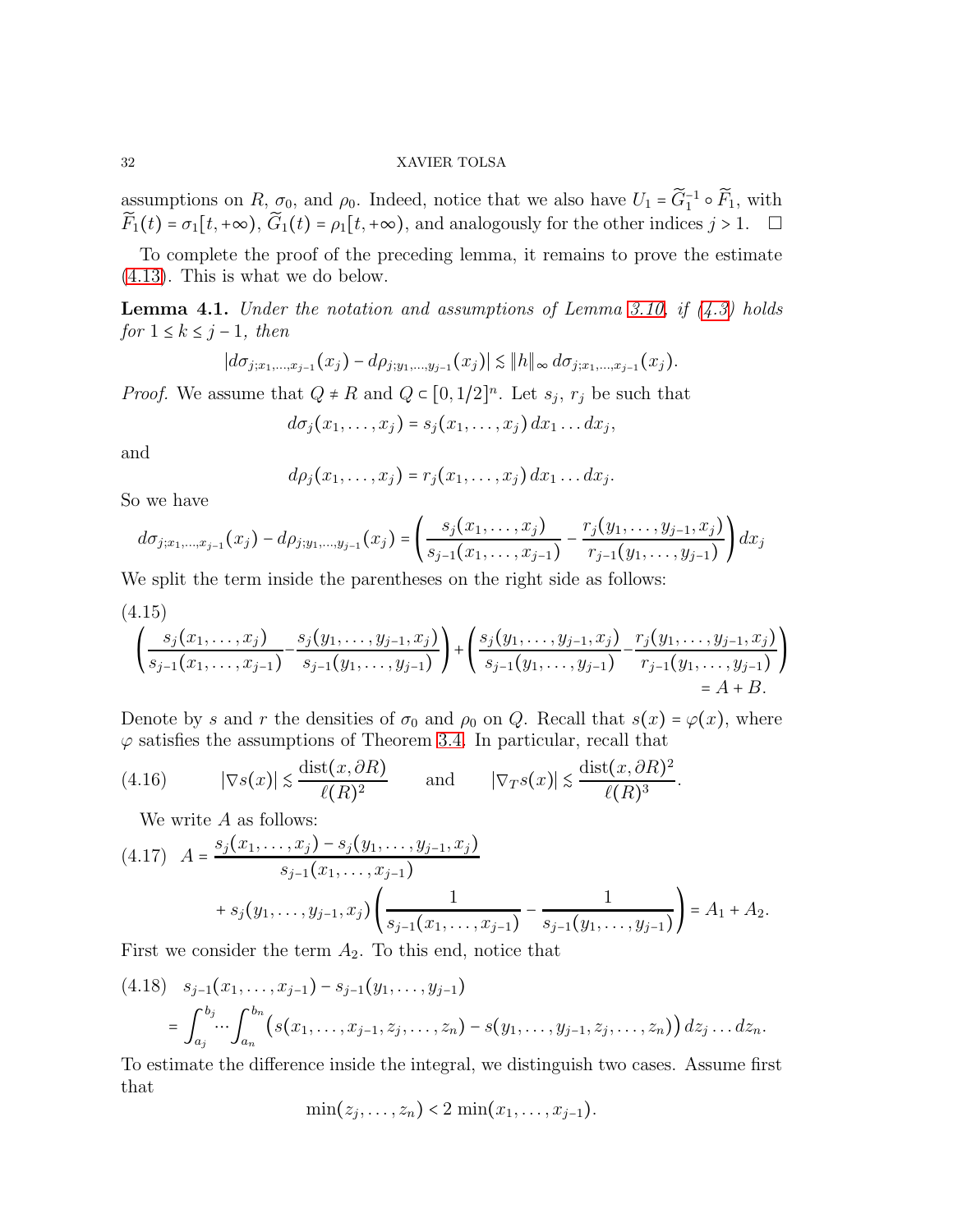Recall that, for  $u \in Q$ , we have  $dist(u, \partial R) = min(u_1, \ldots, u_n)$  and denote

$$
Q_{z_j,...,z_n} = \{ u \in Q : u_k = z_k \text{ for } k \ge j \}.
$$

From [\(4.16\)](#page-31-1), taking into account that  $|x_k - y_k| \leq x_k ||h||_{\infty} \leq \ell(Q) ||h||_{\infty}$  for  $1 \leq k \leq j-1$ , we deduce that

<span id="page-32-0"></span>(4.19)

$$
\left| s(x_1, \ldots, x_{j-1}, z_j, \ldots, z_n) - s(y_1, \ldots, y_{j-1}, z_j, \ldots, z_n) \right| \lesssim \|\nabla s\|_{\infty, Q_{z_j, \ldots, z_n}} \sum_{k=1}^{j-1} |x_k - y_k|
$$
  

$$
\lesssim \frac{\min(z_j, \ldots, z_n)}{\ell(R)^2} \ell(Q) \|h\|_{\infty} \lesssim \frac{\min(x_1, \ldots, x_{j-1})}{\ell(R)^2} \ell(Q) \|h\|_{\infty}.
$$

Suppose now that

 $\min(z_j, \ldots, z_n) \geq 2 \min(x_1, \ldots, x_{j-1}).$ 

Since  $|y_k - x_k| \leq x_k ||h||_{\infty}$  for  $0 \leq k \leq j-1$ , for  $||h||_{\infty}$  small enough we have  $y_k \leq 2x_k$ , and thus

$$
\min(z_j,\ldots,z_n) > \min(y_1,\ldots,y_{j-1}).
$$

Assume that  $\min(x_1, \ldots, x_{j-1}) \leq \min(y_1, \ldots, y_{j-1})$ , and let i be such that  $x_i =$  $min(x_1, \ldots, x_{j-1})$ . Then we have

$$
dist((x_1, ..., x_{j-1}, z_j, ..., z_n), \partial R) = dist((y_1, ..., x_i, ..., y_{j-1}, z_j, ..., z_n), \partial R) = x_i.
$$

where  $(y_1, ..., x_i, ..., y_{j-1}, z_j, ..., z_n)$  is obtained by replacing  $y_i$  by  $x_i$  in  $(y_1, ..., y_{j-1}, z_j, ..., z_n)$ . By [\(4.16\)](#page-31-1), denoting

$$
Q_{x_i, z_j, ..., z_n} = \{ u \in Q : u_i = x_i, u_k = z_k \text{ for } k \ge j \}
$$

and

$$
L = L_{y_1, \dots, y_{i-1}, y_i, \dots, y_{j-1}, z_j, \dots, z_n} = \{(y_1, \dots, u_i, \dots, y_{j-1}, z_j, \dots, z_n) : x_i \le u_i \le y_i\},\
$$

we get

$$
\begin{split} \left| s(x_1,..,x_{j-1},z_j,..,z_n) - s(y_1,..,y_{j-1},z_j,..,z_n) \right| \\ &\leq \left| s(x_1,..,x_{j-1},z_j,..,z_n) - s(y_1,..,x_i,..,y_{j-1},z_j,..,z_n) \right| \\ &\quad + \left| s(y_1,..,x_i,..,y_{j-1},z_j,..,z_n) - s(y_1,..,y_{j-1},z_j,..,z_n) \right| \\ &\leq \|\nabla_T s\|_{\infty, Q_{x_i, z_j,...,z_n}} \sum_{\substack{1 \leq k \leq j-1 \\ k \neq i}} \left| x_k - y_k \right| + \|\nabla s\|_{\infty,L} \left| x_i - y_i \right| \\ &\leq \frac{x_i^2}{\ell(R)^3} \sum_{\substack{1 \leq k \leq j-1 \\ k \neq i}} \left| x_k - y_k \right| + \frac{x_i}{\ell(R)^2} \left| x_i - y_i \right|. \end{split}
$$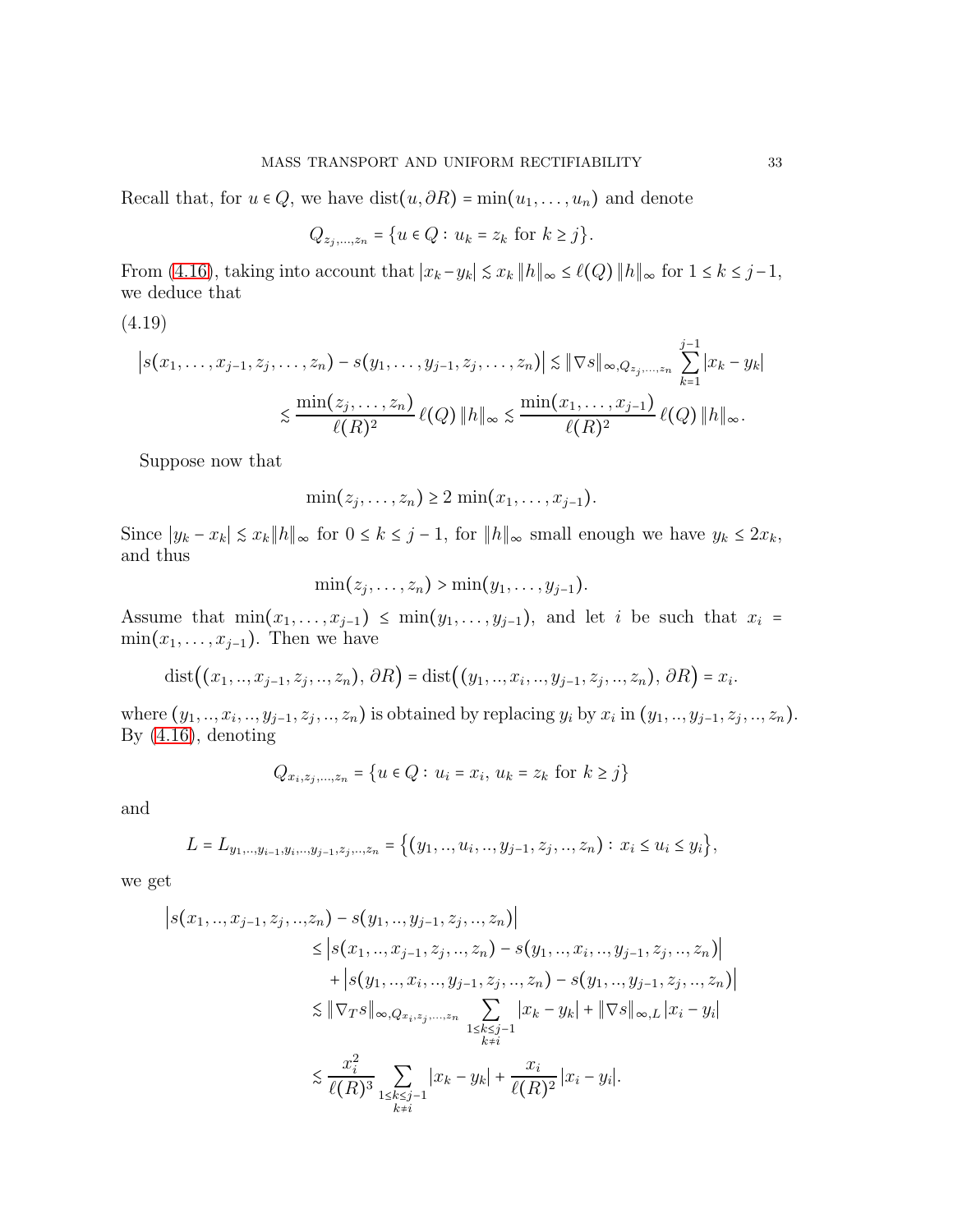Since  $|x_k - y_k| \leq x_k ||h||_{\infty} \leq \ell(Q) ||h||_{\infty}$ , we get

<span id="page-33-0"></span>
$$
(4.20)
$$
\n
$$
\left|s(x_1, ..., x_{j-1}, z_j, ..., z_n) - s(y_1, ..., y_{j-1}, z_j, ..., z_n)\right| \le \frac{x_i^2}{\ell(R)^3} \ell(Q) \|h\|_{\infty} + \frac{x_i}{\ell(R)^2} x_i \|h\|_{\infty}
$$
\n
$$
\le \frac{x_i^2}{\ell(R)^2} \|h\|_{\infty} = \frac{\min(x_1, ..., x_{j-1})^2}{\ell(R)^2} \|h\|_{\infty}.
$$

If  $\min(x_1, \ldots, x_{j-1})$  >  $\min(y_1, \ldots, y_{j-1}) = y_i$ , we get the same estimate just interchanging the roles of  $x_k$  and  $y_k$ ,  $1 \le k \le j - 1$ .

If we plug the estimates  $(4.19)$  and  $(4.20)$  into the identity  $(4.18)$ , we obtain

$$
\left|s_{j-1}(x_1,\ldots,x_{j-1})-s_{j-1}(y_1,\ldots,y_{j-1})\right| \leq \ell(Q) \|h\|_{\infty} \int_{E} \frac{\min(x_1,\ldots,x_{j-1})}{\ell(R)^2} dz_j \ldots dz_n + \|h\|_{\infty} \int_{F} \frac{\min(x_1,\ldots,x_{j-1})^2}{\ell(R)^2} dz_j \ldots dz_n,
$$

where E denotes the subset of those points  $(z_j, ..., z_n) \in [a_j, b_j] \times \cdots \times [a_n, b_n]$  such that  $\min(z_j, ..., z_n) < 2 \min(x_1, ..., x_{j-1})$ , and  $F = [a_j, b_j] \times \cdots \times [a_n, b_n] \times E$ . It is easy to check that the  $(n-j+1)$ -dimensional Lebesgue measure of E is smaller than c min $(x_1, \ldots, x_{j-1}) \ell(Q)^{n-j}$ . Then we deduce

<span id="page-33-2"></span>
$$
(4.21) \quad |s_{j-1}(x_1,\ldots,x_{j-1})-s_{j-1}(y_1,\ldots,y_{j-1})| \leq \frac{\min(x_1,\ldots,x_{j-1})^2}{\ell(R)^2} \ell(Q)^{n-j+1} \|h\|_{\infty}.
$$

Recalling the definition of  $A_2$  in [\(4.17\)](#page-31-3), we derive

$$
|A_2| \lesssim s_j(y_1,\ldots,y_{j-1},x_j) \frac{\ell(Q)^{n-j+1} \min(x_1,\ldots,x_{j-1})^2}{\ell(R)^2 s_{j-1}(x_1,\ldots,x_{j-1}) s_{j-1}(y_1,\ldots,y_{j-1})} \|h\|_{\infty}.
$$

By [\(4.9\)](#page-28-0) we know that

$$
s_{j-1}(x_1,\ldots,x_{j-1}) \approx \frac{\ell(Q)^{n-j+1}}{\ell(R)^2} \min(x_1,\ldots,x_{j-1})^2.
$$

Using also that

 $s_j(y_1, \ldots, y_{j-1}, x_j) \approx s_j(x_1, \ldots, x_{j-1}, x_j), \qquad s_{j-1}(y_1, \ldots, y_{j-1}) \approx s_{j-1}(x_1, \ldots, x_{j-1}),$ by  $(4.10)$  and  $(4.9)$ , we deduce that

(4.22) 
$$
|A_2| \lesssim \frac{s_j(x_1,\ldots,x_{j-1},x_j)}{s_{j-1}(x_1,\ldots,x_{j-1})} \|h\|_{\infty}.
$$

To deal with the term  $A_1$  in [\(4.17\)](#page-31-3), first we have to estimate the difference

(4.23) 
$$
s_j(x_1,\ldots,x_j) - s_j(y_1,\ldots,y_{j-1},x_j).
$$

The calculations are analogous to the ones above for

<span id="page-33-1"></span>
$$
s_{j-1}(x_1,\ldots,x_{j-1})-s_{j-1}(y_1,\ldots,y_{j-1}).
$$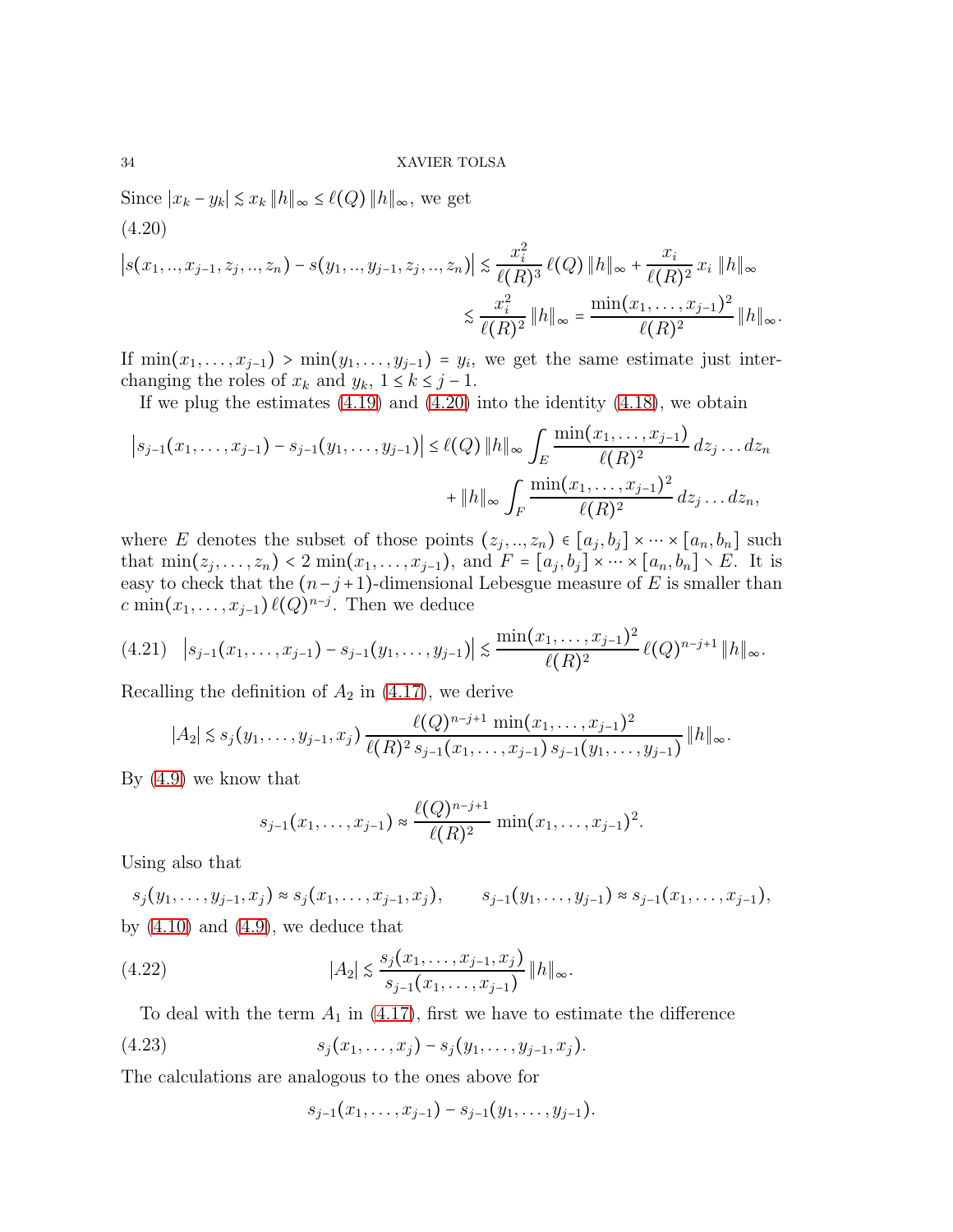Indeed, recall that for the latter difference we used the estimate  $|x_k-y_k| \leq x_k ||h||_{\infty}$ , for  $1 \le k \le j-1$ . The same inequalities are the ones required to estimate [\(4.23\)](#page-33-1), taking into account the j-th coordinate is the same in the two terms involving  $s_j(\ldots)$ . Then, as in  $(4.21)$ , we get

$$
\left|s_j(x_1,\ldots,x_j)-s_j(y_1,\ldots,y_{j-1},x_j)\right|\lesssim \frac{\min(x_1,\ldots,x_j)^2}{\ell(R)^2}\ell(Q)^{n-j}\,\|h\|_{\infty}.
$$

By the definition of  $A_1$  in [\(4.17\)](#page-31-3), we deduce

$$
|A_1| \lesssim \frac{\ell(Q)^{n-j} \min(x_1,\ldots,x_j)^2}{\ell(R)^2 \, s_{j-1}(x_1,\ldots,x_{j-1})} \, \|h\|_{\infty}.
$$

Recalling that, by [\(4.9\)](#page-28-0),

$$
s_j(x_1,\ldots,x_j) \approx \frac{\ell(Q)^{n-j}}{\ell(R)^2} \min(x_1,\ldots,x_j)^2,
$$

we obtain

(4.24) 
$$
|A_1| \lesssim \frac{s_j(x_1,\ldots,x_{j-1},x_j)}{s_{j-1}(x_1,\ldots,x_{j-1})} \|h\|_{\infty}.
$$

Now it remains to estimate the term  $B$  in  $(4.15)$ :

$$
B = \frac{s_j(y_1, \dots, y_{j-1}, x_j)}{s_{j-1}(y_1, \dots, y_{j-1})} - \frac{r_j(y_1, \dots, y_{j-1}, x_j)}{r_{j-1}(y_1, \dots, y_{j-1})}
$$
  
= 
$$
\frac{s_j(y_1, \dots, y_{j-1}, x_j) - r_j(y_1, \dots, y_{j-1}, x_j)}{s_{j-1}(y_1, \dots, y_{j-1})}
$$
  
+ 
$$
r_j(y_1, \dots, y_{j-1}, x_j) \left( \frac{1}{s_{j-1}(y_1, \dots, y_{j-1})} - \frac{1}{r_{j-1}(y_1, \dots, y_{j-1})} \right) = B_1 + B_2.
$$

Taking into account that  $|s(x) - r(x)| \leq s(x) ||h||_{\infty}$  for all  $x \in Q$ , one easily gets

$$
|s_j(y_1,\ldots,y_{j-1},x_j)-r_j(y_1,\ldots,y_{j-1},x_j)|\lesssim s_j(y_1,\ldots,y_{j-1},x_j)\|h\|_{\infty}
$$

and

$$
|s_{j-1}(y_1,\ldots,y_{j-1})-r_{j-1}(y_1,\ldots,y_{j-1})| \lesssim s_{j-1}(y_1,\ldots,y_{j-1}) ||h||_{\infty}.
$$

The first estimate readily implies that

$$
|B_1| \lesssim \frac{s_j(y_1,\ldots,y_{j-1},x_j)}{s_{j-1}(y_1,\ldots,y_{j-1})} ||h||_{\infty} \approx \frac{s_j(x_1,\ldots,x_j)}{s_{j-1}(x_1,\ldots,x_{j-1})} ||h||_{\infty}.
$$

The calculations for  $B_2$  are also straightforward:

$$
|B_2| \lesssim r_j(y_1,...,y_{j-1},x_j) \frac{s_{j-1}(y_1,...,y_{j-1}) \, \|h\|_{\infty}}{s_{j-1}(y_1,...,y_{j-1}) \, r_{j-1}(y_1,...,y_{j-1})} \lesssim \frac{s_j(x_1,...,x_j)}{s_{j-1}(x_1,...,x_{j-1})} \, \|h\|_{\infty},
$$

where we used that  $r_j(y_1, \ldots, y_{j-1}, x_j) \approx s_j(x_1, \ldots, x_j)$  and the analogous estimate for  $r_{j-1}(y_1, \ldots, y_{j-1})$ .

The lemma follows by gathering the inequalities obtained for  $A_1$ ,  $A_2$ ,  $B_1$ , and  $B_2$ .  $\Box$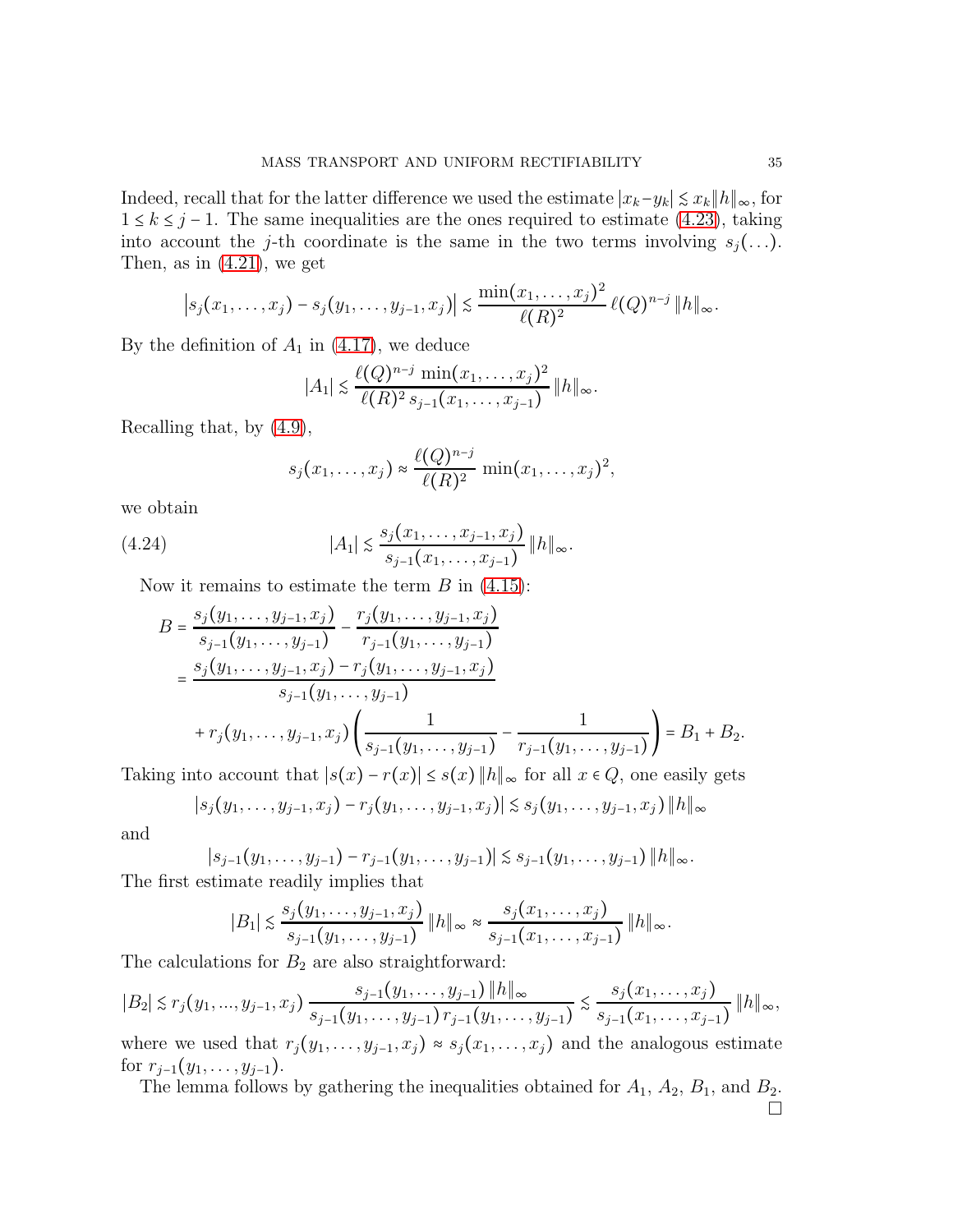Notice that the preceding lemma is the only place of the paper where we used the smallness of the tangential derivatives of  $\varphi$  near the boundary of R.

# 5. RELATIONSHIP BETWEEN THE COEFFICIENTS  $\alpha$ ,  $\alpha_1$ ,  $\alpha_2$ , AND  $\beta_2$

<span id="page-35-1"></span>Let us recall the definition of the coefficients  $\alpha$  from [\[To2\]](#page-50-9). Given a closed ball  $B \subset \mathbb{R}^d$  and two finite Borel measures  $\sigma, \, \nu$  on  $\mathbb{R}^d$  , we set

$$
\mathrm{dist}_B(\sigma,\nu) \coloneqq \sup\Bigl\{\Bigl| \int f \, d\sigma - \int f \, d\nu \Bigr| : \, \mathrm{Lip}(f) \le 1, \, \mathrm{supp}(f) \subset B \Bigr\},\,
$$

where  $\text{Lip}(f)$  stands for the Lipschitz constant of f. Notice the similarities between the distances  $W_1$  and  $d_B$ . Given an AD regular measure  $\mu$  on  $\mathbb{R}^d$  and a ball B that intersects supp $(\mu)$ , we set

$$
\alpha(B) = \frac{1}{r(B)^{n+1}} \inf_{a \ge 0, L} \text{dist}_{3B}(\mu, a\mathcal{H}_{|L}^n),
$$

where the infimum is taken over all the constants  $a \geq 0$  and all the *n*-planes L.

<span id="page-35-0"></span>Lemma 5.1. *Let* µ *be* n*-dimensional AD regular and let* B *be a closed ball that intersects* supp $(\mu)$ *. Then,* 

$$
\alpha(B) \le \alpha_1(2B)
$$

*and*

$$
\alpha_1(B)\leq c\,\alpha(B),
$$

*with*  $c = c_{10}(\|\nabla \varphi\|_{\infty} + 1)$ , where  $c_{10}$  *is an absolute constant and*  $\varphi$  *is the auxiliary function satisfying* [\(1.2\)](#page-1-0) *used to define*  $\varphi_B$  *and*  $\alpha_p$  *in* [\(1.3\)](#page-2-1)*.* 

*Proof.* To prove the first inequality, take an *n*-plane L that intersects 2B and let  $c_{2BL}$  be as in [\(1.3\)](#page-2-1), with 2B instead of B. Consider a Lipschitz function f supported in 3B with  $\|\nabla f\|_{\infty} \leq 1$ . Since  $\varphi_{2B}$  equals 1 in the 4B ⊃ suppf, we have

$$
\int f d\mu - \int f c_{2B,L} d\mathcal{H}_L^n = \int f \varphi_{2B} d\mu - \int f \varphi_{2B} c_{2B,L} d\mathcal{H}_L^n.
$$

Taking supremums over such functions  $f$ , we get

$$
\mathrm{dist}_{3B}(\mu, c_{2B,L}\mathcal{H}_L^n) \leq W_1(\varphi_{2B}\mu, c_{2B,L}\varphi_{2B}\mathcal{H}_L^n).
$$

Taking the infimum over all *n* planes L intersecting 2B and dividing by  $r(2B)^{n+1}$ , we deduce  $\alpha(B) \leq \alpha_1(2B)$ .

Let us turn our attention to the second inequality in the lemma. Let  $a$  and  $L$  be the constant and the *n*-plane that minimize  $\alpha(B)$ . To estimate  $W_1(\varphi_B\mu, c_{B,L}\varphi_B\mathcal{H}_L^n)$  we may assume that the Lipschitz functions  $f$  in the supremum that defines the distance  $W_1$  vanish in the center of B, since the difference of integrals in  $(1.1)$  vanishes on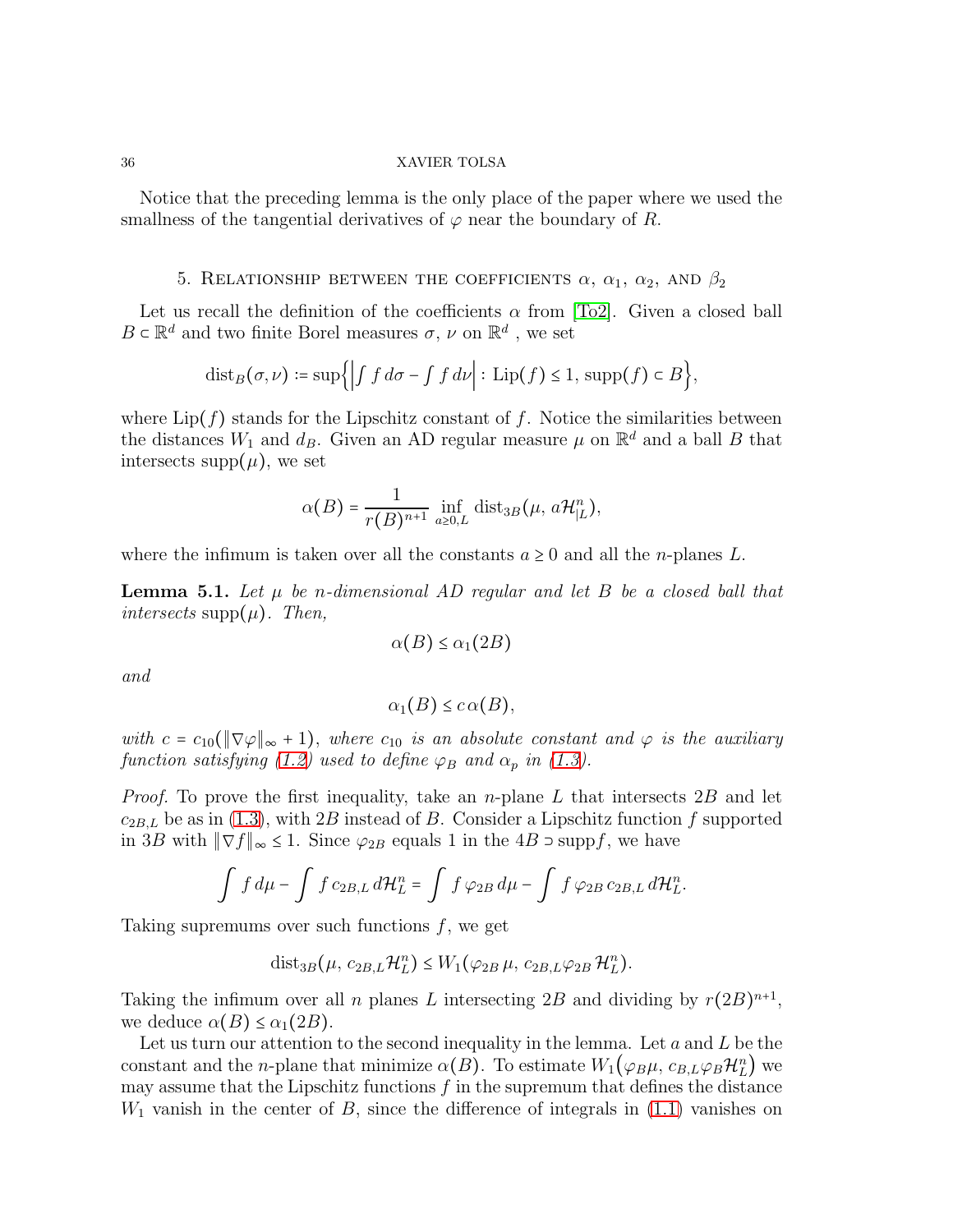constant functions. So consider an arbitrary Lipschitz function with  $\text{Lipf} \leq 1$  which vanishes in the center of  $B$ . Then  $\mathbf{r}$ 

<span id="page-36-0"></span>(5.1) 
$$
\left| \int f \varphi_B d\mu - \int f \varphi_B c_{B,L} d\mathcal{H}_L^n \right| \leq \left| \int f \varphi_B d\mu - \int f \varphi_B a d\mathcal{H}_L^n \right| + \left| a - c_{B,L} \right| \left| \int f \varphi_B d\mathcal{H}_L^n \right|.
$$

Concerning the first sum on the right side, since  $f\varphi_B$  is supported on 3B,

$$
\left| \int f \varphi_B d\mu - \int f \varphi_B a d\mathcal{H}_L^n \right| \leq \|\nabla (f \varphi_B)\|_{\infty} \operatorname{dist}_{3B}(\mu, a\mathcal{H}_L^n)
$$

$$
= \|\nabla (f \varphi_B)\|_{\infty} \alpha(B) r(B)^{1+n}.
$$

To estimate  $\|\nabla (f\varphi_B)\|_{\infty}$ , notice that, by the mean value theorem,  $||f||_{\infty} \leq r(B)$ , since f vanishes in the center of B and  $\|\nabla f\|_{\infty} \leq 1$ , and thus,

$$
\|\nabla (f\varphi_B)\|_{\infty} \le \|\nabla f\|_{\infty} \|\varphi_B\|_{\infty} + \|\nabla \varphi_B\|_{\infty} \|f\|_{\infty} \le 1 + \frac{1}{r(B)} \|\nabla \varphi\|_{\infty} r(B) = 1 + \|\nabla \varphi\|_{\infty}.
$$

Therefore,

$$
\left|\int f \varphi_B d\mu - \int f \varphi_B a d\mathcal{H}_L^n\right| \leq \left(1 + \|\nabla \varphi\|_{\infty}\right) \alpha(B) r(B)^{1+n}.
$$

Finally we deal with the last summand on the right side of [\(5.1\)](#page-36-0):

$$
\left|a-c_{B,L}\right|\left|\int f\,\varphi_B\,d\mathcal{H}_L^n\right|\leq \left|a-c_{B,L}\right|\|f\|_{\infty}\mathcal{H}^n(3B\cap L)\leq c\left|a-c_{B,L}\right|r(B)^{1+n}.
$$

At last, we estimate  $|a - c_{B,L}|$ . To this end, we set

$$
\left|\int \varphi_B\,a\,d\mathcal{H}_L^n-\int \varphi_B\,d\mu\right|\leq \alpha(B)\,\|\nabla\varphi_B\|_\infty\,r(B)^{n+1}=\alpha(B)\,\|\nabla\varphi\|_\infty\,r(B)^n.
$$

If we divide this inequality by  $\int \varphi_B d\mathcal{H}_L^n$ , we get

$$
|a - c_{B,L}| \leq \frac{\alpha(B) \|\nabla \varphi\|_{\infty} r(B)^n}{\int \varphi_B d\mathcal{H}_L^n}.
$$

Notice that  $\int \varphi_B d\mathcal{H}_L^n \geq \mathcal{H}^n(2B \cap L) \geq c^{-1}r(B)^n$ , since  $L \cap B \neq \emptyset$ . Thus,  $|a - c_{B,L}| \leq$  $c\alpha(B) \|\nabla\varphi\|_{\infty}$ , and so the last summand on the right side of [\(5.1\)](#page-36-0) is bounded above by  $c\alpha(B) \|\nabla \varphi\|_{\infty} r(B)^{1+n}$ . Together with the estimate obtained for the first summand, this yields

$$
\left|\int f \varphi_B d\mu - \int f \varphi_B c_{B,L} d\mathcal{H}_L^n\right| \leq c \alpha(B) \left(1 + \|\nabla \varphi\|_{\infty}\right) r(B)^{1+n}.
$$

Taking the supremum over all functions f as above, we deduce that

$$
W_1(\varphi_B\mu, c_{B,L}\varphi_B\mathcal{H}_L^n) \le c\left(1 + \|\nabla\varphi\|_{\infty}\right)\alpha(B)r(B)^{1+n},
$$

and thus  $\alpha_1(B) \leq c \left(1 + \|\nabla \varphi\|_{\infty}\right) \alpha(B)$ .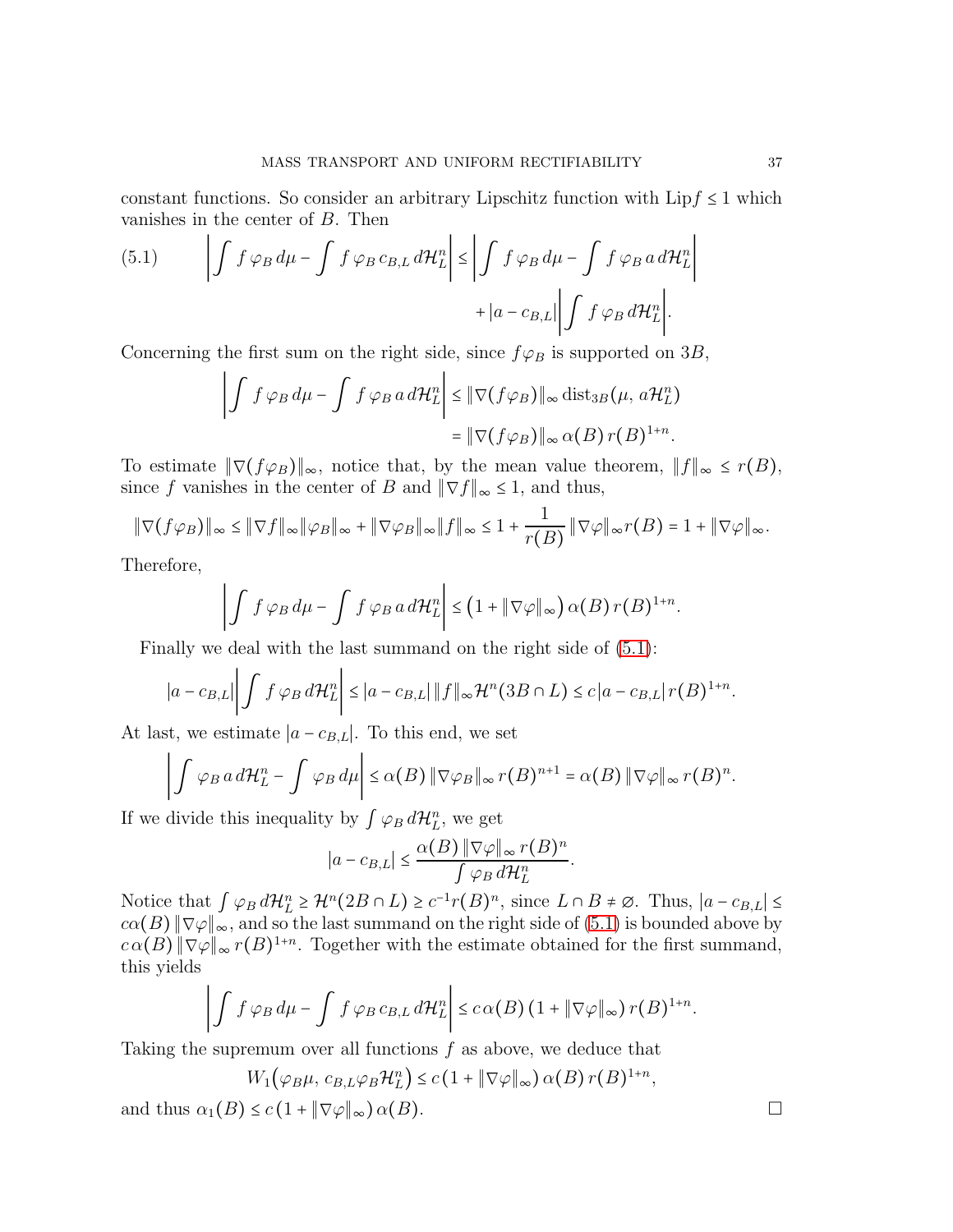Recall that, for a ball B that intersects supp $(\mu)$ , we have

$$
\beta_2(B) = \left(\inf_L \frac{1}{r(B)^n} \int_{2B} \left(\frac{\text{dist}(x,L)}{r(B)}\right)^2 d\mu(x)\right)^{1/2},
$$

where the infimum is taken over all *n*-planes in  $\mathbb{R}^d$ .

<span id="page-37-0"></span>**Lemma 5.2.** Let  $\mu$  be *n*-dimensional AD regular. Let B be a ball that intersects  $\text{supp}(\mu)$  *and fix an n-plane* L *that minimizes*  $\alpha_2(B)$ *. Denote by*  $\Pi_L$  *the orthogonal projection onto* L*. Then we have*

$$
W_2(\varphi_B \mu, \Pi_L \#(\varphi_B \mu)) \le W_2(\varphi_B \mu, c_{B,L} \varphi_B \mathcal{H}_L^n).
$$

*Moreover,*  $\beta_2(B) \leq \alpha_2(B)$ .

*Proof.* Notice that, by the definition of  $W_2$ ,

<span id="page-37-1"></span>(5.2)  
\n
$$
W_2(\varphi_B \mu, \Pi_L \# (\varphi_B \mu))^2 \le \int |\Pi_L(x) - x|^2 \varphi_B(x) d\mu(x) = \int \text{dist}(x, L)^2 \varphi_B(x) d\mu(x).
$$

Consider now an optimal transference plan  $\pi$  between  $\varphi_B \mu$  and  $c_{B,L} \varphi_B \mathcal{H}_L^n$ , that is,  $\pi$  is a measure on  $\mathbb{R}^d \times \mathbb{R}^d$  with two marginals given by the preceding measures such that

(5.3) 
$$
\int_{(x,y)\in\mathbb{R}^d\times\mathbb{R}^d} |x-y|^2 d\pi(x,y) = W_2(\varphi_B \mu, c_{B,L} \varphi_B \mathcal{H}_L^n)^2.
$$

It turns out that such a measure  $\pi$  must be supported on

<span id="page-37-2"></span>
$$
\mathrm{supp}(\varphi_B \,\mu) \times \mathrm{supp}(\varphi_B \,\mathcal{H}_L^n) \subset \mathbb{R}^d \times L.
$$

Therefore,

$$
\int_{(x,y)\in\mathbb{R}^d\times\mathbb{R}^d} |x-y|^2\,d\pi(x,y)=\int_{(x,y)\in\mathbb{R}^d\times L} |x-y|^2\,d\pi(x,y).
$$

For  $(x, y)$  in the domain of integration of the last integral we have  $|x-y| \geq \text{dist}(x, L)$ , and thus

<span id="page-37-3"></span>(5.4) 
$$
\int_{(x,y)\in\mathbb{R}^d\times\mathbb{R}^d} |x-y|^2 d\pi(x,y) \ge \int_{(x,y)\in\mathbb{R}^d\times\mathbb{R}^d} \text{dist}(x,L)^2 d\pi(x,y)
$$

$$
= \int \text{dist}(x,L)^2 \varphi_B(x) d\mu(x),
$$

which proves the first claim in the lemma, by  $(5.2)$  and  $(5.3)$ .

To prove the second assertion, just notice that

$$
\int \mathrm{dist}(x, L)^2 \varphi_B(x) d\mu(x) \ge \int_{2B} \mathrm{dist}(x, L)^2 d\mu(x) \ge \beta_2(B)^2 r(B)^{n+2}
$$

.

Together with [\(5.3\)](#page-37-2) and [\(5.4\)](#page-37-3), this implies that  $\beta_2(B) \leq \alpha_2(B)$ .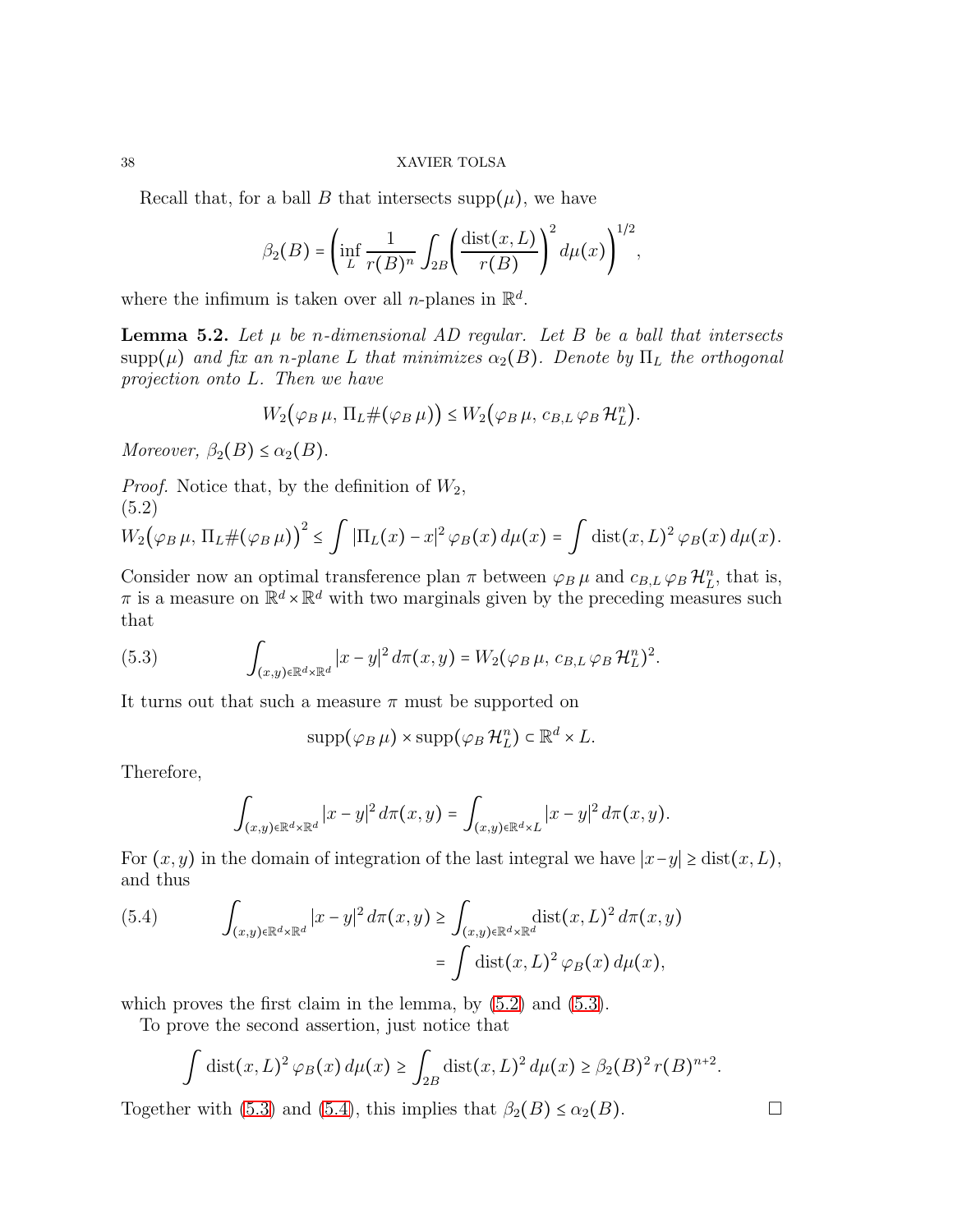Of course, by analogous arguments, we get  $\beta_n(B) \leq \alpha_n(B)$  for all  $1 < p < \infty$ .

Our next objective consists in showing that if  $\mu$  is AD-regular and  $B, B'$  are two balls in  $\mathbb{R}^d$ , centered in supp $(\mu)$ , such that  $3B \subset B'$ , which have comparable radii, then  $\alpha_2(B) \leq \alpha_2(B')$ . First we will prove a slightly more general result, where  $\mu$  is not assumed to be AD-regular.

<span id="page-38-3"></span>**Lemma 5.3.** Let  $\mu$  be a measure supported on a ball  $B' \subset \mathbb{R}^d$ . Let  $B \subset \mathbb{R}^d$  be *another ball such that*  $3B \subset B'$ , with  $r(B) \approx r(B')$  *and*  $\mu(B) \approx \mu(B') \approx r(B)^n$ . *Let* L *be an n-plane which intersects* B *and let*  $f : L \rightarrow [0,1]$  *be a function which equals* 1 *identically on* 3B *and vanishes in*  $L \setminus B'$ , *so that*  $\int f d\mathcal{H}_L^n = \mu(B')$ *. Then,*  $W_2(\varphi_B\mu, c\varphi_B\mathcal{H}_L^n) \leq W_2(\mu, f\mathcal{H}_L^n)$ , for the appropriate constant c.

*Proof.* Denote  $B = B(z_B, r)$ , and let  $P^{\perp}$  the orthogonal projection onto L. Also, for  $x \in B'$  such that  $|x - z_B| > \text{dist}(z_B, L)$  and  $P^{\perp}(x) \neq P^{\perp}(z_B)$  we define the angular projection  $P^{a}(z)$  onto L with center in  $z_{B}$  as follows:

$$
P^{a}(x) = P^{\perp}(z_{B}) + \frac{\sqrt{|x - z_{B}|^{2} - dist(z_{B}, L)^{2}}}{|P^{\perp}(x) - P^{\perp}(z_{B})|} (P^{\perp}(x) - P^{\perp}(z_{B})).
$$

Notice  $P^{a}(x) \in L$  and

(5.5) 
$$
|P^{a}(x) - z_{B}| = |x - z_{B}|.
$$

If  $|x-z_B|$  < dist( $z_B$ , L) but  $P^{\perp}(x) = P^{\perp}(z_B)$ , we let  $P^{\alpha}(x)$  be an arbitrary point from L satisfying [\(5.5\)](#page-38-0). Now we consider a new map  $P : B' \to L$  defined as follows:

<span id="page-38-0"></span>
$$
P(x) = \begin{cases} P^{\perp}(x) & \text{if } x \in \frac{3}{2}B, \\ P^a(x) & \text{if } x \in B' \setminus \frac{3}{2}B. \end{cases}
$$

Observe that  $P_{|L} = Id_{|L}$ .

We claim that for any  $x \in B'$ ,  $\varphi_B(P(x)) = \varphi_B(x)$ . For  $x \in B' \setminus \frac{3}{2}B$  this follows from [\(5.5\)](#page-38-0) and the fact that  $\varphi_B$  is radial (with respect to the center  $z_B$ ). For  $x \in \frac{3}{2}B$ , we have  $|P(x) - P(z_B)| = |P^{\perp}(x) - P^{\perp}(z_B)| \le |x - z_B| \le \frac{3}{2}$  $\frac{3}{2}r$  and since  $|P^{\perp}(z_B) - z_B|$  =  $dist(z_B, L) \leq r$ , we deduce

$$
|P(x) - z_B|^2 = |P^{\perp}(x) - P^{\perp}(z_B)|^2 + |P^{\perp}(z_B) - z_B|^2 \le \frac{13}{4}r^2 < (2r)^2,
$$

and thus  $P(x) \in 2B$  and  $\varphi_B(x) = \varphi_B(P(x)) = 1$ .

On the other hand, it is also easy to check that  $|x - P(x)| \leq \text{dist}(x, L)$  for  $x \in B'$ , and thus

<span id="page-38-2"></span>(5.6) 
$$
W_2(P \#(\varphi_B \mu), \varphi_B \mu)^2 \le \int |Px - x|^2 d\mu(x)
$$

$$
\lesssim \int d(x, L)^2 d\mu(x) \lesssim W_2(\mu, f\mathcal{H}_L^n)^2,
$$

where the last inequality is proved arguing as in Lemma [5.2.](#page-37-0) The same arguments yield

<span id="page-38-1"></span>(5.7) 
$$
W_2(P \# \mu, \mu) \lesssim W_2(\mu, f \mathcal{H}_L^n).
$$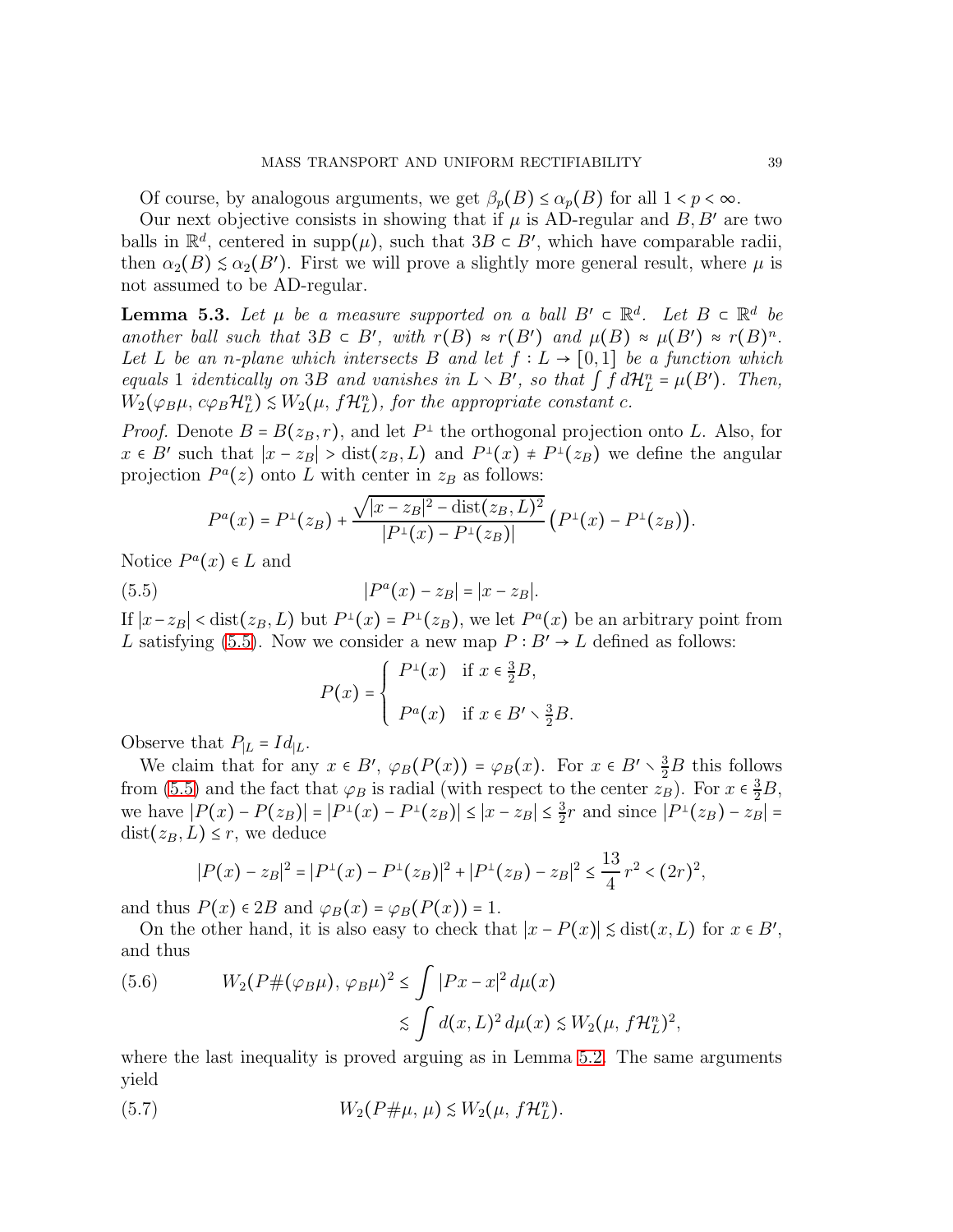Notice now that  $P#(\varphi_B \mu) = \varphi_B(P \# \mu)$ . Indeed, using that  $\varphi_B(P(x)) = \varphi_B(x)$ for all  $x \in \text{supp}(\mu)$ , for any subset  $A \subset L$  we have

$$
\int \chi_A dP \#(\varphi_B \mu) = \int \chi_A(P(x)) \varphi_B(x) d\mu(x)
$$

$$
= \int \chi_A(P(x)) \varphi_B(P(x)) d\mu(x) = \int \chi_A \varphi_B dP \# \mu.
$$

Using that  $f\varphi_B = \varphi_B$ , by Theorem [1.1](#page-3-2) and [\(5.7\)](#page-38-1), for an appropriate constant c we get

<span id="page-39-1"></span>
$$
(5.8) \qquad W_2(P \# (\varphi_B \mu), c\varphi_B \mathcal{H}_L^n) = W_2(\varphi_B(P \# \mu), c\varphi_B f \mathcal{H}_L^n) \le W_2(P \# \mu, f \mathcal{H}_L^n) \le W_2(P \# \mu, \mu) + W_2(\mu, f \mathcal{H}_L^n) \le W_2(\mu, f \mathcal{H}_L^n).
$$

Then, from  $(5.6)$  and  $(5.8)$ ,

$$
W_2(\varphi_B\mu, c\varphi_B\mathcal{H}_L^n) \le W_2(\varphi_B\mu, P\#(\varphi_B\mu)) + W_2(P\#(\varphi_B\mu), c\varphi_B\mathcal{H}_L^n) \le W_2(\mu, f\mathcal{H}_L^n).
$$

<span id="page-39-2"></span>**Lemma 5.4.** Let  $\mu$  be an n-dimensional AD-regular measure on  $\mathbb{R}^d$ . Let  $B, B' \in \mathbb{R}^d$ *be balls such that*  $3B \subset B'$ ,  $\mu(B) \approx r(B)^n$ , and  $r(B) \approx r(B')$ *. Then,* 

$$
\alpha_2(B) \lesssim \alpha_2(B').
$$

*Proof.* We apply the preceding lemma with  $\varphi_{B'}\mu$  instead of  $\mu$  there, L equal to an *n*-plane that minimizes  $\alpha_2(B')$ , and  $f = \varphi_{B'}$ . To prove the lemma we may assume that  $\alpha_2(B') \leq \delta$ , with  $\delta > 0$  small enough. This implies that  $\beta_2(B') \leq \delta$ . Then, using that  $\mu(B) \approx r(B)^n$ , it is easy to check that if  $\delta$  is small enough, L intersects B, and thus the assumptions in the preceding lemma are satisfied.

### 6. THE COEFFICIENTS  $\alpha_2$  on LIPSCHITZ GRAPHS

<span id="page-39-0"></span>In this section we will prove the particular case of Theorem [1.2](#page-4-0) for Lipschitz graphs. Given a Lipschitz function  $A : \mathbb{R}^n \to \mathbb{R}^{d-n}$ , we set  $\Gamma = \{(x, A(x)) : x \in \mathbb{R}^n\}$ . Then we take  $\mu = g \mathcal{H}_{\Gamma}^n$ , where  $g : \Gamma \to (0, +\infty)$  satisfies  $g(x) \approx 1$  for all  $x \in \Gamma$ . It is clear that  $\mu$  is *n*-dimensional AD-regular. We consider the following special "v-cubes" associated to  $\mu$ : we say that  $Q \subset \mathbb{R}^d$  is a v-cube if it is of the form  $Q = Q_0 \times \mathbb{R}^{d-n}$ , where  $Q_0 \subset \mathbb{R}^n$  is an *n*-dimensional cube. We denote  $\ell(Q) := \ell(Q_0)$ . We say that  $Q$  is a dyadic v-cube if  $Q_0$  is a dyadic cube. The collection of dyadic v-cubes Q with  $\ell(Q) = 2^{-j}$  is denoted by  $\mathcal{D}_{v,j}$ . Also, we set  $\mathcal{D}_{v} = \bigcup_{j \in \mathbb{Z}} \mathcal{D}_{v,j}$  and  $\mathcal{D}_{\mathbf{v}}^k = \bigcup_{j\geq k} \mathcal{D}_{\mathbf{v},j}$ , Given a v-cube  $Q$ , we let  $\alpha_p(Q) = \alpha_p(B_Q)$ , where  $B_Q$  is a smallest closed ball centered at some point from  $Q \cap \Gamma$  that contains  $Q \cap \Gamma$ .

Now, for technical reasons, we need to introduce other scale invariant coefficient of " $\alpha$  and  $\beta$  type". Given  $\Gamma$  and  $\mu$  as above and a v-cube  $Q \subset \mathbb{R}^d$ , we denote

$$
\widetilde{\alpha}_2(Q) = \frac{1}{\ell(Q)^{1+\frac{n}{2}}} \inf_L W_2(\chi_Q \mu, c_{Q,L} \chi_Q \mathcal{H}_L^n),
$$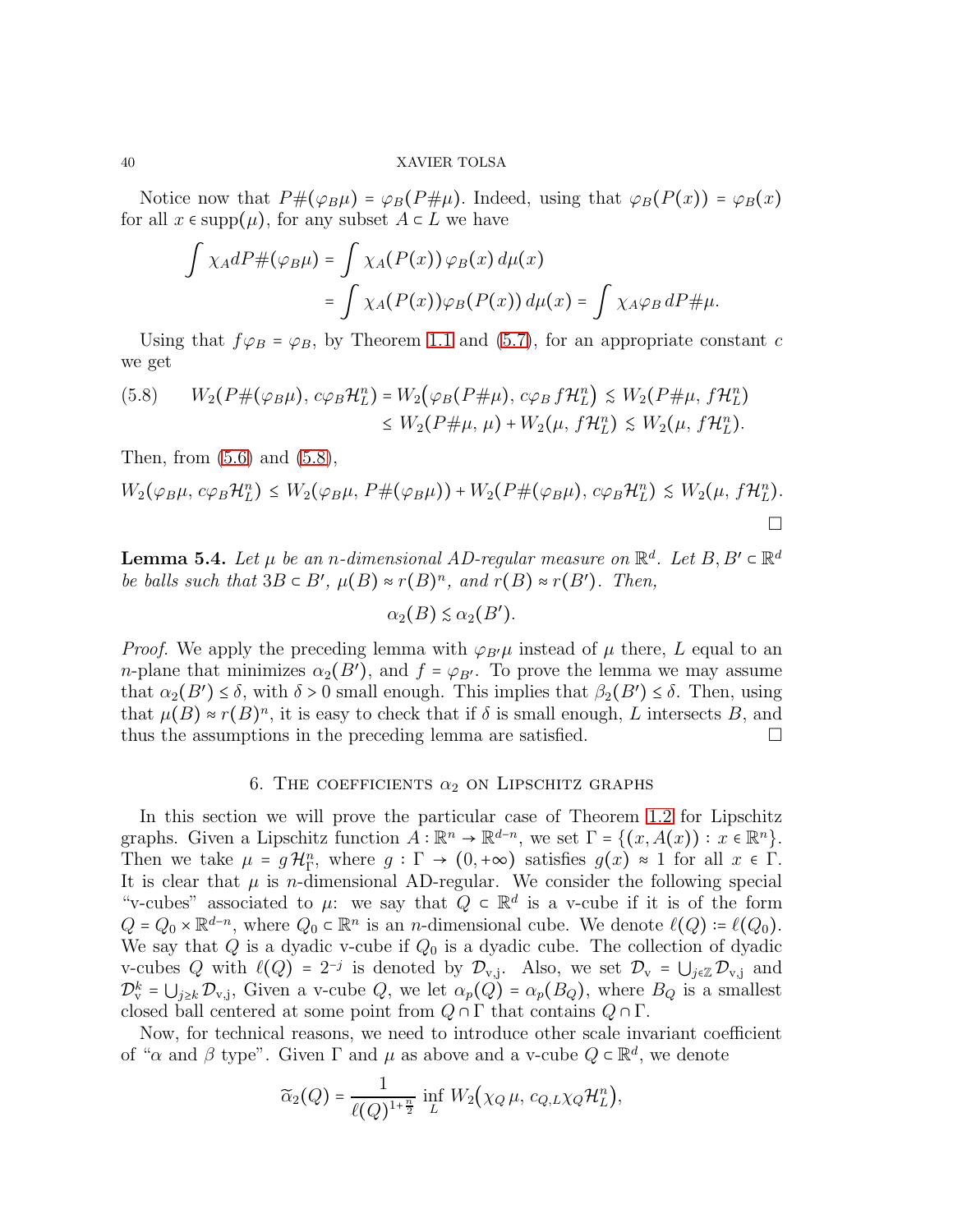where the infimum is taken over all *n*-dimensional planes that intersect  $Q$  and  $c_{Q,L}$  = ○  $\mu(Q)/\mathcal{H}^n(L\cap Q)$ . We also set

$$
\widetilde{\beta}_2(Q) = \left(\inf_L \frac{1}{\ell(Q)^n} \int_Q \left(\frac{\text{dist}(x,L)}{\ell(Q)}\right)^2 d\mu(x)\right)^{1/2},
$$

where the infimum is taken over all *n*-planes in  $\mathbb{R}^d$ . Notice that the integral is over Q instead of 2Q.

<span id="page-40-2"></span>**Lemma 6.1.** As above, let  $\Gamma \subset \mathbb{R}^d$  be an n-dimensional Lipschitz graph and  $\mu = \rho \mathcal{H}_{\Gamma}^n$ , *with*  $\rho(x) \approx 1$  *for all*  $x \in \Gamma$ *. Let*  $B, Q \subset \mathbb{R}^d$  *be a ball and a v-cube such that*  $3B \subset Q$ *and*  $\frac{1}{2}B \cap \text{supp}(\mu) \neq \emptyset$ *. Suppose also that*  $r(B) \approx \ell(Q)$ *. Then,* 

$$
\alpha_2(B) \lesssim \widetilde{\alpha}_2(Q).
$$

*Proof.* The arguments are the same as in Lemma [5.4.](#page-39-2) Indeed, notice that in its proof the smoothness of  $\varphi_{B'}$  was not used. It was only necessary that  $\varphi_{B'}(x) = 1$  for  $x \in \text{supp}(\varphi_B)$  which also holds with  $\chi_{\Omega}$  instead of  $\varphi_{B'}$  $x \in \text{supp}(\varphi_B)$ , which also holds with  $\chi_Q$  instead of  $\varphi_{B'}$ .

We identify  $\mathbb{R}^n$  with the subspace of  $\mathbb{R}^d$  formed by those points whose last  $d-n$  coordinates are zero. Let  $P_{\mathbb{R}^n}$  and  $P_{\Gamma}$  projections from  $\mathbb{R}^d$  onto  $\mathbb{R}^n$  and  $\Gamma$ , respectively, both orthogonal to  $\mathbb{R}^n$ . Observe that  $P_{\mathbb{R}^n|\Gamma}: \Gamma \to \mathbb{R}^n$  is a bilipschitz mapping. We denote  $\sigma_{\Gamma} = P_{\Gamma} \# \mathcal{L}_{\mathbb{R}^n}^n$ , where  $\mathcal{L}_{\mathbb{R}^n}^n$  stands for the Lebesgue measure on  $\mathbb{R}^n$ . Clearly,  $\mathcal{H}_{\Gamma}^{n}$  and  $\sigma_{\Gamma}$  are comparable. However, for the arguments below  $\sigma_{\Gamma}$  will be more convenient that  $\mathcal{H}_{\Gamma}^n$ .

<span id="page-40-1"></span>**Lemma 6.2.** As above, let  $\Gamma \subset \mathbb{R}^d$  be an *n*-dimensional Lipschitz graph and  $\mu = q\sigma_{\Gamma}$ , *with*  $g(x) \leq 1$  *for all*  $x \in \Gamma$ *. Consider a v-cube*  $Q \subset \mathbb{R}^d$  *and a tree*  $\mathcal T$  *with root*  $Q$ *. Denote by*  $\mathcal{S}(\mathcal{T}) \subset Q$  *its family of stopping v-cubes and suppose that*  $\mu(P) \approx \ell(P)^n$ *for every*  $P \in \mathcal{T}$ *. Then we have* 

$$
\widetilde{\alpha}_2(Q)^2 \lesssim \widetilde{\beta}_2(Q)^2 + \sum_{P \in \mathcal{T}} \|\Delta^{\sigma_{\Gamma}}_P g\|_{L^2(\sigma_{\Gamma})}^2 \frac{\ell(P)}{\ell(Q)^{n+1}} + \sum_{P \in \mathcal{S}(\mathcal{T})} \frac{\ell(P)^2}{\ell(Q)^{n+2}} \mu(P).
$$

*Proof.* Let L be the n plane that minimizes  $\tilde{\alpha}_2(Q)$ , and assume that it is not orthogonal to  $\mathbb{R}^n$  (otherwise, just rotate it slightly). Let  $P_L$  be the projection from  $\mathbb{R}^d$ onto L which is orthogonal to  $\mathbb{R}^n$ , and  $P_{\mathbb{R}^n}$ ,  $P_{\Gamma}$  as above. Consider the flat measure  $\sigma_L = P_L \# \sigma_\Gamma = P_L \# \mathcal{L}_{\mathbb{R}^n}^n$ . We have,

(6.1) 
$$
W_2(\chi_Q\mu, a\chi_Q\sigma_L) \le W_2(\chi_Q\mu, \chi_Q P_L \# \mu) + W_2(\chi_Q P_L \# \mu, a\chi_Q \sigma_L),
$$

where

<span id="page-40-0"></span>
$$
a = \frac{\mu(Q)}{\sigma_L(Q)} = \frac{\mu(Q)}{\mathcal{L}_{\mathbb{R}^n}^n(Q)} = m_Q g_0, \qquad g_0 = g \circ P_\Gamma.
$$

The first summand on the right side of [\(6.1\)](#page-40-0) is easily estimated in terms of  $\widetilde{\beta}_2(Q)$ :

$$
W_2(\chi_Q\mu, \chi_Q P_L \# \mu)^2 \le \int_Q |x - P_L x|^2 d\mu(x) \lesssim \widetilde{\beta}_2(Q)^2 \ell(Q)^{n+2}.
$$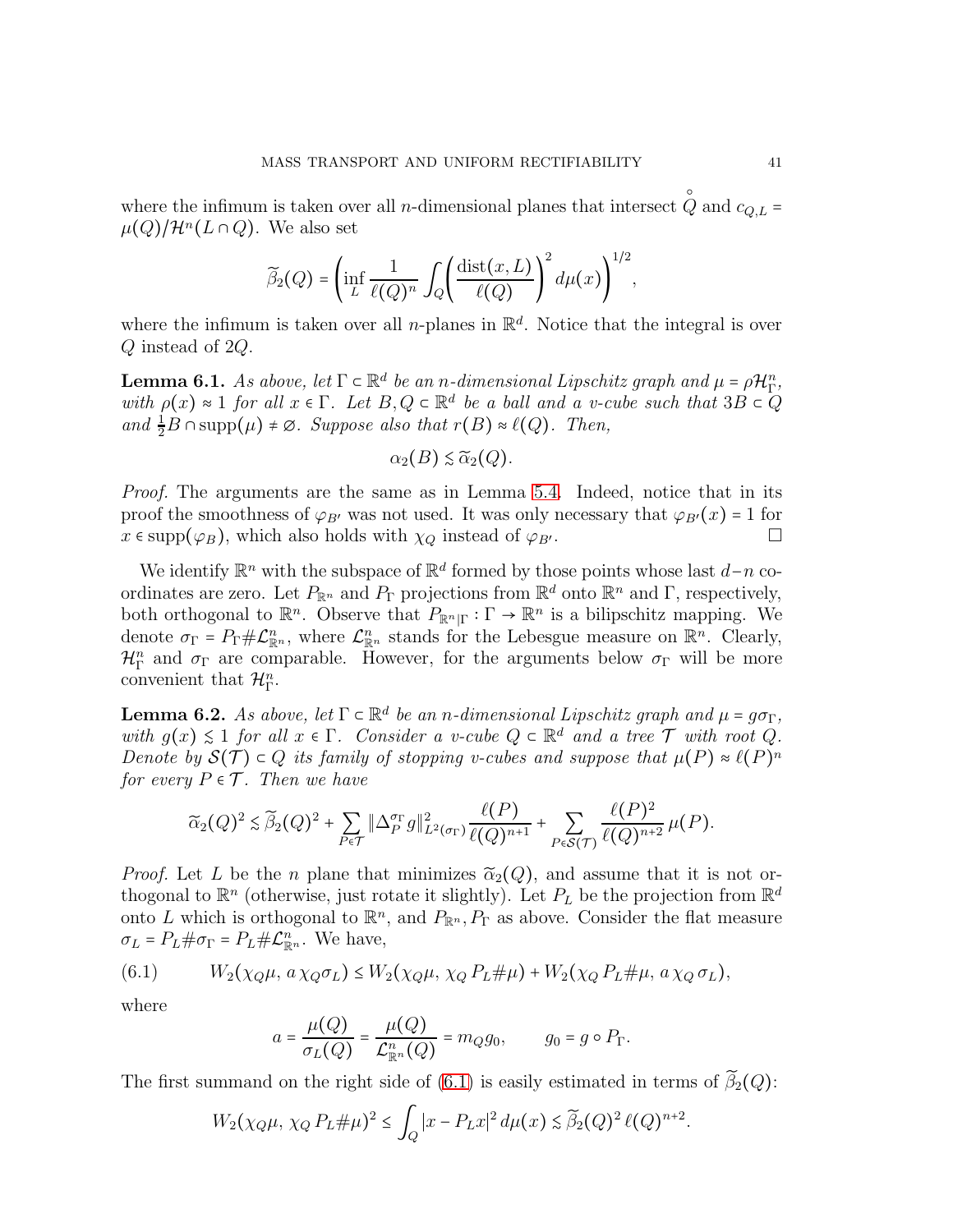Concerning the last term in [\(6.1\)](#page-40-0), using that  $P_{\mathbb{R}^n|L\cap Q} : L\cap Q \to \mathbb{R}^n \cap Q$  is bilipschitz, we have

$$
W_2(\chi_Q P_L \# \mu, a \chi_Q \sigma_L) \approx W_2(\chi_Q P_{\mathbb{R}^n} \# (P_L \# \mu), a \chi_Q P_{\mathbb{R}^n} \# \sigma_L)
$$
  
= 
$$
W_2(\chi_Q g_0 \mathcal{L}_{\mathbb{R}^n}^n, a \chi_Q \mathcal{L}_{\mathbb{R}^n}^n).
$$

Now recall that, by [\(3.29\)](#page-17-2) in Remark [3.14,](#page-17-3) we have

$$
W_2(\chi_Q g_0 \mathcal{L}_{\mathbb{R}^n}^n, a\chi_Q \mathcal{L}_{\mathbb{R}^n}^n)^2 \lesssim \sum_{P \in \mathcal{T}_{\mathbb{R}^n}} \|\Delta_P g_0\|_{L^2(\mathbb{R}^n)}^2 \ell(P) \ell(Q) + \sum_{P \in \mathcal{S}(\mathcal{T})} \ell(P)^2 \mu(P),
$$

where  $\mathcal{T}_{\mathbb{R}^n} \subset \mathcal{D}(\mathbb{R}^n)$  is the tree formed by the cubes  $P_{\mathbb{R}^n}(\widehat{P})$ ,  $\widehat{P} \in \mathcal{T}$ . From [\(6.1\)](#page-40-0) and the preceding estimates, we infer that

$$
W_2(\chi_Q\mu, a\chi_Q\sigma_L)^2
$$
  
\$\lesssim \widetilde{\beta}\_2(Q)^2 \ell(Q)^{n+2} + \sum\_{P \in \mathcal{T}\_{\mathbb{R}^n}} ||\Delta\_P g\_0||^2\_{L^2(\mathbb{R}^n)} \ell(P)\ell(Q) + \sum\_{P \in \mathcal{S}(\mathcal{T})} \ell(P)^2 \mu(P).

To conclude the proof of the lemma, just notice that, from the definition of  $g, g_0$  and σ<sub>Γ</sub>, it follows that for each cube  $P \subset \mathbb{R}^n$  and the corresponding v-cube  $\widehat{P} = P \times \mathbb{R}^{d-n}$ ,

$$
\|\Delta_P g_0\|_{L^2(\mathbb R^n)}=\|\Delta_{\widehat{P}}^{\sigma_\Gamma} g\|_{L^2(\sigma_\Gamma)}.
$$

 $\Box$ 

<span id="page-41-3"></span>**Lemma 6.3.** *As above, let*  $\Gamma \subset \mathbb{R}^d$  *be an n-dimensional Lipschitz graph and*  $\mu = g\sigma_{\Gamma}$ , *with*  $g(x) \leq 1$  *for all*  $x \in \Gamma$ *. Consider a tree*  $\mathcal{T}$  *of v-cubes such that every*  $Q \in \mathcal{T}$ *satisfies the following property:*

<span id="page-41-2"></span>(6.2) If P is a v-cube (non necessarily dyadic) such that 
$$
P \cap Q \neq \emptyset
$$
  
and  $\ell(P) = \ell(Q)$ , then  $\mu(P) \approx \ell(P)^n$ .

*Then we have*

(6.3) 
$$
\sum_{Q \in \mathcal{T}: Q \subset R} \alpha_2(Q)^2 \mu(Q) \lesssim \mu(R) \quad \text{for all } R \in \mathcal{T}.
$$

*Proof.* We will use a well known trick which goes back to Okikiolu [\[Ok\]](#page-50-18), as far as we know. Given a fixed  $k \in \mathbb{Z}$  and  $j \geq k$ , for  $e \in \{0,1\}^n$  consider the translated grid  $2^{-k}$  $\frac{-\kappa}{3} e + \mathcal{D}_{\mathbb{R}^n, j}$  and denote

<span id="page-41-1"></span><span id="page-41-0"></span>
$$
\widetilde{\mathcal{D}}_{\mathbb{R}^n,j} = \bigcup_{e \in \{0,1\}^n} \left( \frac{2^{-k}}{3} e + \mathcal{D}_{\mathbb{R}^n,j} \right), \qquad \widetilde{\mathcal{D}}_{\mathbb{R}^n}^k = \bigcup_{j \geq k} \widetilde{\mathcal{D}}_{\mathbb{R}^n,j}.
$$

It turns out that for every  $j \geq k$  and  $x \in \mathbb{R}^n$ ,

(6.4) 
$$
\exists Q \in \widetilde{\mathcal{D}}_{\mathbb{R}^n,j} \text{ such that } x \in \frac{2}{3}Q.
$$

See [\[Lr\]](#page-50-19) for a further generalization and a very transparent proof of this fact.

To prove [\(6.3\)](#page-41-0), fix a cube  $R \in \mathcal{T}$ . Since the v-cubes  $Q \in \mathcal{T}$  which are contained in R form another tree whose root is  $R$ , without loss of generality, we may assume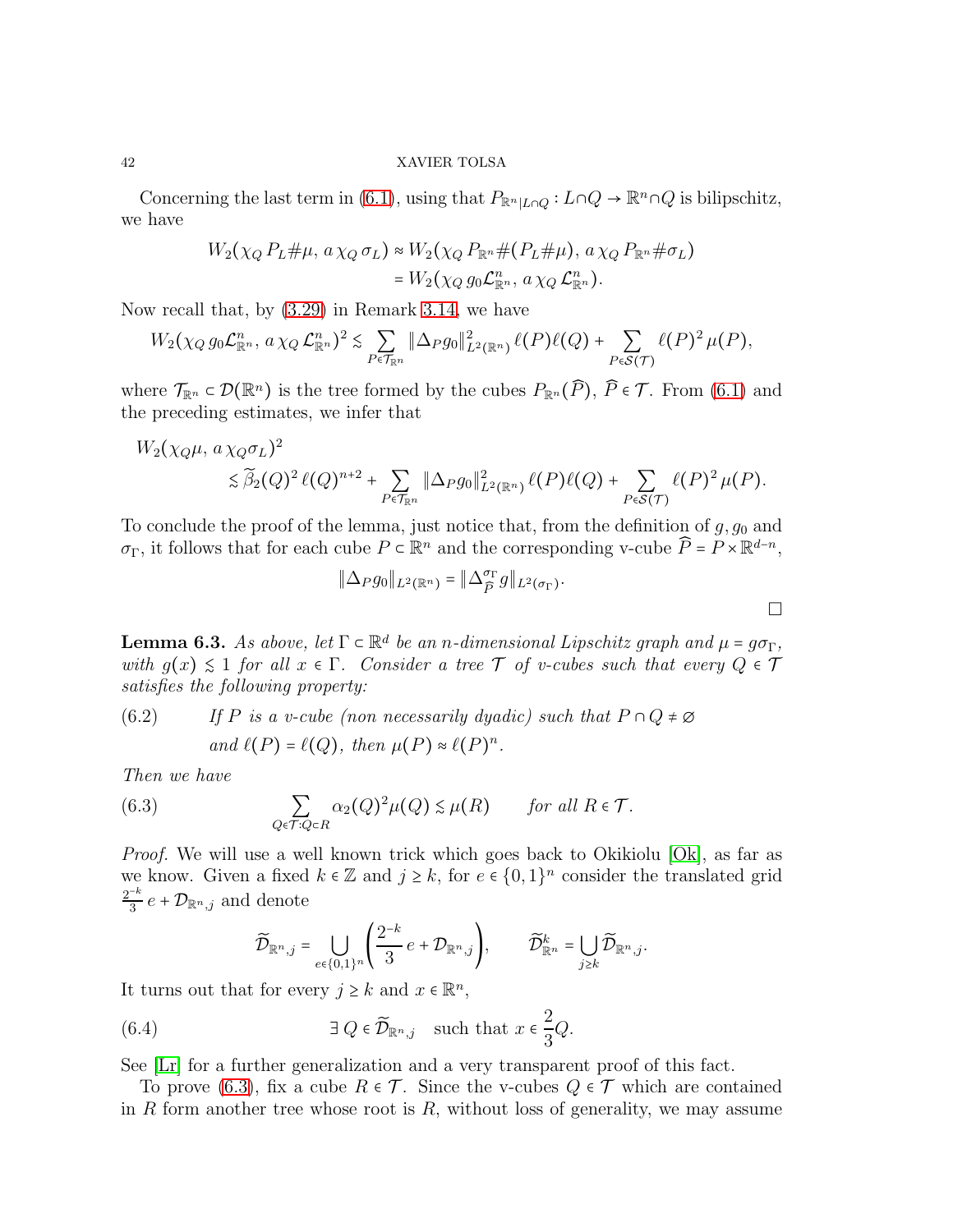that R is the root of T. Let  $k \in \mathbb{Z}$  be such that  $R \in \mathcal{D}_{v,k}$ , that is,  $\ell(R) = 2^{-k}$ . Consider the "extended lattice"  $\tilde{\mathcal{D}}_{\mathbf{v}}^k$  associated to  $\tilde{\mathcal{D}}_{\mathbb{R}^n}^k$ . If  $n_0$  is chosen big enough (depending on d, n,  $\|\nabla A\|_{\infty}$ , and various absolute constants), from [\(6.4\)](#page-41-1) we infer that for any  $Q \in \mathcal{D}_{\mathbf{v}}(R)$  with  $\ell(Q) \leq 2^{-n_0} \ell(R)$  there exists another v-cube  $\widetilde{Q} \in \widetilde{\mathcal{D}}_{\mathbf{v}}^k$ such that  $3B_Q \subset \tilde{Q}$  and  $\ell(\tilde{Q}) = 2^{n_0} \ell(Q)$  (recall that  $B_Q$  is the smallest closed ball that contains  $Q \cap \Gamma$ ).

For  $e \in \{0,1\}^n$ , denote by  $\mathcal{T}_e$  the collection of v-cubes  $P \in \frac{2^{-k}}{3}$  $\frac{-\kappa}{3}e + \mathcal{D}_{\mathrm{v}}^k$  for which there exists some  $Q \in \mathcal{T}$  such that  $Q \cap P \neq \emptyset$  and  $\ell(Q) = \ell(P)$ . It is immediate to check that although, in general,  $\mathcal{T}_e$  is not a tree, it is made of a finite collection of trees whose roots are the v-cubes from  $\frac{2^{-k}}{3}$  $\frac{-\kappa}{3}e + \mathcal{D}_{v,k}$  that intersect R.

Observe that every  $Q \in \mathcal{T}_e$  satisfies  $\mu(Q) \approx \ell(Q)^n$ , by the condition [\(6.2\)](#page-41-2). Then, by Lemma [6.2,](#page-40-1) we obtain

<span id="page-42-0"></span>
$$
(6.5) \qquad \sum_{Q \in \mathcal{T}_e} \widetilde{\alpha}_2(Q)^2 \mu(Q) \lesssim \sum_{Q \in \mathcal{T}_e} \widetilde{\beta}_2(Q)^2 \mu(Q) + \sum_{Q \in \mathcal{T}_e} \sum_{P \in \mathcal{T}_e: P \subset Q} \|\Delta_P^{\sigma_{\Gamma}} g\|_{L^2(\sigma_{\Gamma})}^2 \frac{\ell(P)}{\ell(Q)} + \sum_{Q \in \mathcal{T}_e} \sum_{P \in \mathcal{S}(\mathcal{T}_e): P \subset Q} \frac{\ell(P)^2}{\ell(Q)^2} \mu(P).
$$

The first sum on the right side is bounded by  $c\mu(R)$ , since  $\tilde{\beta}_2(Q) \leq \beta_2(Q)$  and the  $\beta_2(Q)$  coefficients satisfy a Carleson packing condition on Lipschitz graphs (see [\[DS1\]](#page-50-8)). Concerning the second one, interchanging the sums, it equals

$$
\sum_{P \in \mathcal{T}_e} \|\Delta_P^{\sigma_{\Gamma}}g\|_{L^2(\sigma_{\Gamma})}^2 \sum_{Q \in \mathcal{T}_e: Q \supset P} \frac{\ell(P)}{\ell(Q)} \lesssim \sum_{P \in \mathcal{T}_e} \|\Delta_P^{\sigma_{\Gamma}}g\|_{L^2(\sigma_{\Gamma})}^2 \lesssim \mu(R),
$$

since  $q$  is a bounded function. Finally, interchanging the order of summation again, the last term in [\(6.5\)](#page-42-0) equals

$$
\sum_{P \in \mathcal{S}(\mathcal{T}_e)} \mu(P) \sum_{Q \in \mathcal{T}_e: Q \supset P} \frac{\ell(P)^2}{\ell(Q)^2} \lesssim \sum_{P \in \mathcal{S}(\mathcal{T}_e)} \mu(P) \lesssim \mu(R).
$$

Therefore,  $\sum_{Q \in \mathcal{T}_e} \widetilde{\alpha}_2(Q)^2 \mu(Q) \lesssim \mu(R)$ .

By the discussion just below [\(6.4\)](#page-41-1), for every  $Q \in \mathcal{T}$  with  $\ell(Q) \leq 2^{-n_0} \ell(R)$ , there exists some  $e \in \{0,1\}^n$  and some  $Q' \in \mathcal{T}_e$  such that  $3B_Q \subset Q'$  and thus  $\alpha_2(Q) \lesssim \widetilde{\alpha}_2(Q')$ , by Lemma [6.1.](#page-40-2) Then we get

$$
\sum_{Q \in \mathcal{T}: \ell(Q) \leq 2^{-n_0} \ell(R)} \alpha_2(Q)^2 \mu(Q) \lesssim \sum_{Q \in \mathcal{T}_e} \widetilde{\alpha}_2(Q)^2 \mu(Q) \lesssim \mu(R).
$$

On the other hand, since there is a bounded number of v-cubes  $Q \in \mathcal{T}$  such that  $\ell(Q)$  >  $2^{-n_0}\ell(R)$ , also

$$
\sum_{Q \in \mathcal{T}:\ell(Q) > 2^{-n_0} \ell(R)} \alpha_2(Q)^2 \mu(Q) \lesssim \mu(R).
$$

A direct consequence of the preceding lemma is the following.

 $\Box$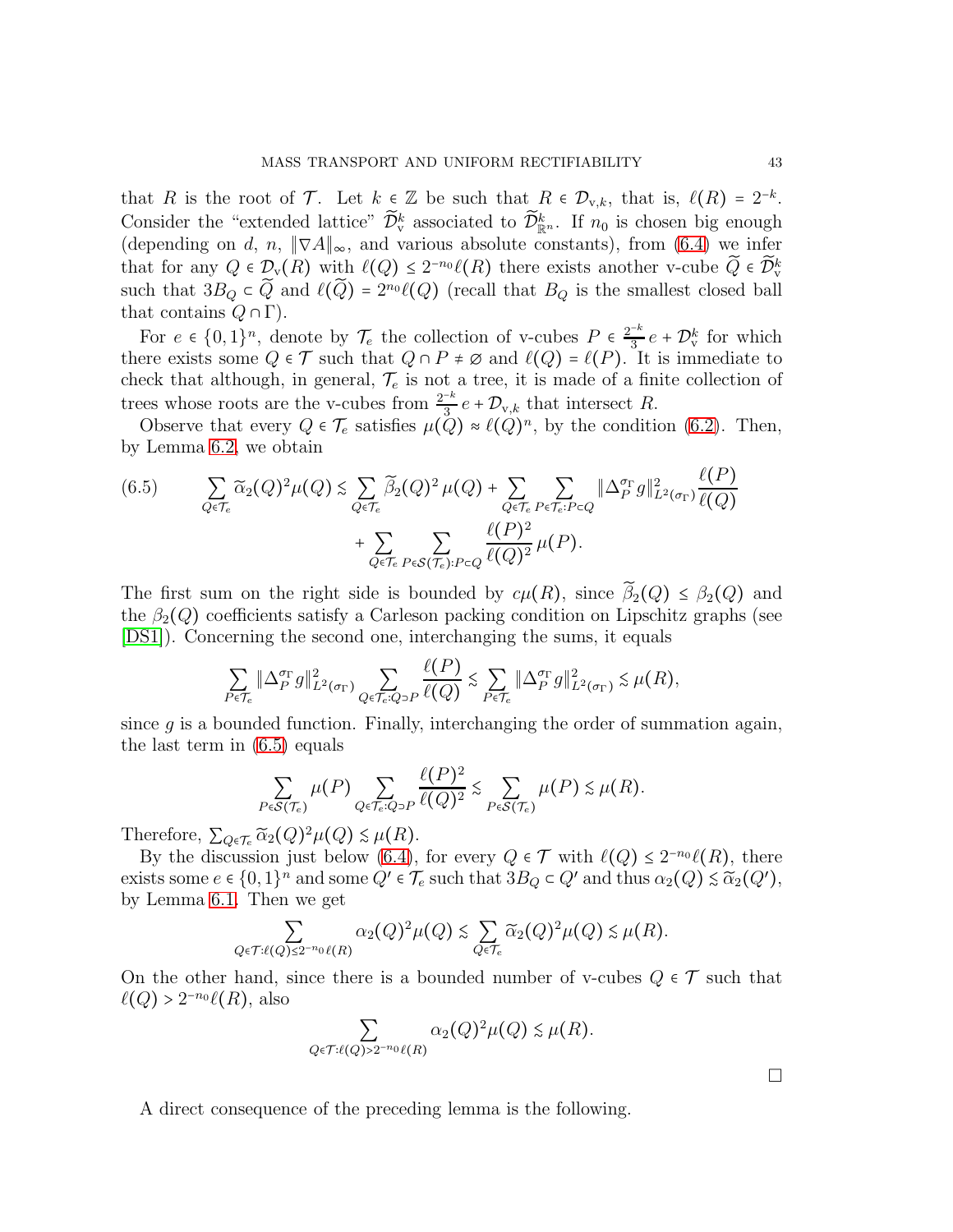**Theorem 6.4.** *Let*  $\Gamma \subset \mathbb{R}^d$  *be an n-dimensional Lipschitz graph in*  $\mathbb{R}^d$  *and*  $\mu = g \sigma_{\Gamma}$ *, if*  $g:\Gamma \to (0,+\infty)$  satisfies  $g(x) \approx 1$  for all  $x \in \Gamma$ , then  $\alpha_2(x,t)^2 d\mu(x) \frac{dr}{dx}$ r *is a Carleson measure, that is, if for any ball* B *with radius* R*,*

$$
\int_0^R \int_B \alpha_2(x,t)^2 d\mu(x) \frac{dr}{r} \leq c R^n.
$$

*Proof.* It follows by standard methods from the previous lemma, taking into account Lemma [5.4.](#page-39-2)  $\Box$ 

Notice that the assumptions in the Lemma [6.3](#page-41-3) were somewhat more general than the ones needed for the last theorem. The broader generality of Lemma [6.3](#page-41-3) will be needed below, to deal with the case of uniformly rectifiable sets.

# 7. THE COEFFICIENTS  $\alpha_2$  ON UNIFORMLY RECTIFIABLE SETS

<span id="page-43-0"></span>Throughout all this section we will assume that  $\mu$  is an *n*-dimensional AD-regular measure on  $\mathbb{R}^d$ . As in the preceding section, the coefficients  $\alpha_p$  and  $\beta_p$  are defined with respect to  $\mu$ . If they are taken with respect to a different measure  $\sigma$ , they are denoted by  $\alpha_{p,\sigma}$  or  $\beta_{p,\sigma}$ .

7.1.  $\mu$ -cubes and the corona decomposition. For the study of the uniformly rectifiable sets we will use the "dyadic cubes" built by David in [\[Da,](#page-50-17) Appendix 1] (see also [\[Ch\]](#page-50-20) for an alternative construction). These dyadic cubes are not true cubes, but they play this role with respect to  $\mu$ , in a sense. To distinguish them from the usual cubes, we will call them " $\mu$ -cubes".

Let us explain which are the precise results and properties about the lattice of dyadic  $\mu$ -cubes. For each  $j \in \mathbb{Z}$ , there exists a family  $\mathcal{D}_j^{\mu}$  $_j^\mu$  of Borel subsets of  $\operatorname{supp}(\mu)$ (the dyadic  $\mu$ -cubes of the *j*-th generation) such that:

- (i) each  $\mathcal{D}_i^{\mu}$  $_j^{\mu}$  is a partition of supp $(\mu)$ , i.e. supp $(\mu) = \bigcup_{Q \in \mathcal{D}_j^{\mu}} Q$  and  $Q \cap Q' = \emptyset$ whenever  $Q, Q' \in \mathcal{D}_j^{\mu}$  $_j^{\mu}$  and  $Q \neq Q'$ ;
- (ii) if  $Q \in \mathcal{D}_j^{\mu}$  $j^{\mu}$  and  $Q' \in \mathcal{D}_{k}^{\mu}$  with  $k \leq j$ , then either  $Q \subset Q'$  or  $Q \cap Q' = \emptyset$ ;
- (iii) for all  $j \in \mathbb{Z}$  and  $Q \in \mathcal{D}_j^{\mu}$  $j^{\mu}$ , we have  $2^{-j} \leq \text{diam}(Q) \leq 2^{-j}$  and  $\mu(Q) \approx 2^{-jn}$ ;
- (iv) if  $Q \in \mathcal{D}_j^{\mu}$  $_j^{\mu}$ , there is a point  $z_Q \in Q$  (the center of Q) such that  $dist(z_Q, supp(\mu) \setminus$  $Q$ )  $\geq 2^{-j}$ .

We denote  $\mathcal{D}^{\mu} = \bigcup_{j \in \mathbb{Z}} \mathcal{D}_{j}^{\mu}$  $_{j}^{\mu}$ . Given  $Q \in \mathcal{D}_{j}^{\mu}$  $_j^{\mu}$ , the unique  $\mu$ -cube  $Q' \in \mathcal{D}_{j-1}^{\mu}$  which contains Q is called the parent of Q. We say that Q is a sibling or son of  $Q'$ .

For  $Q \in \mathcal{D}_j^{\mu}$  $_j^{\mu}$ , we define the side length of Q as  $\ell(Q) = 2^{-j}$ . Notice that  $\ell(Q) \leq$ diam(Q)  $\leq \ell(Q)$ . Actually it may happen that a cube Q belongs to  $\mathcal{D}_j^{\mu} \cap \mathcal{D}_k^{\mu}$  with  $j \neq k$ , because there may exist cubes with only one sibling. In this case,  $\ell(Q)$  is not well defined. However this problem can be solved in many ways. For example, the reader may think that a cube is not only a subset of supp $(\mu)$ , but a couple  $(Q, j)$ , where Q is a subset of supp $(\mu)$  and  $j \in \mathbb{Z}$  is such that  $Q \in \mathcal{D}_j^{\mu}$  $_{j}^{\mu}$  .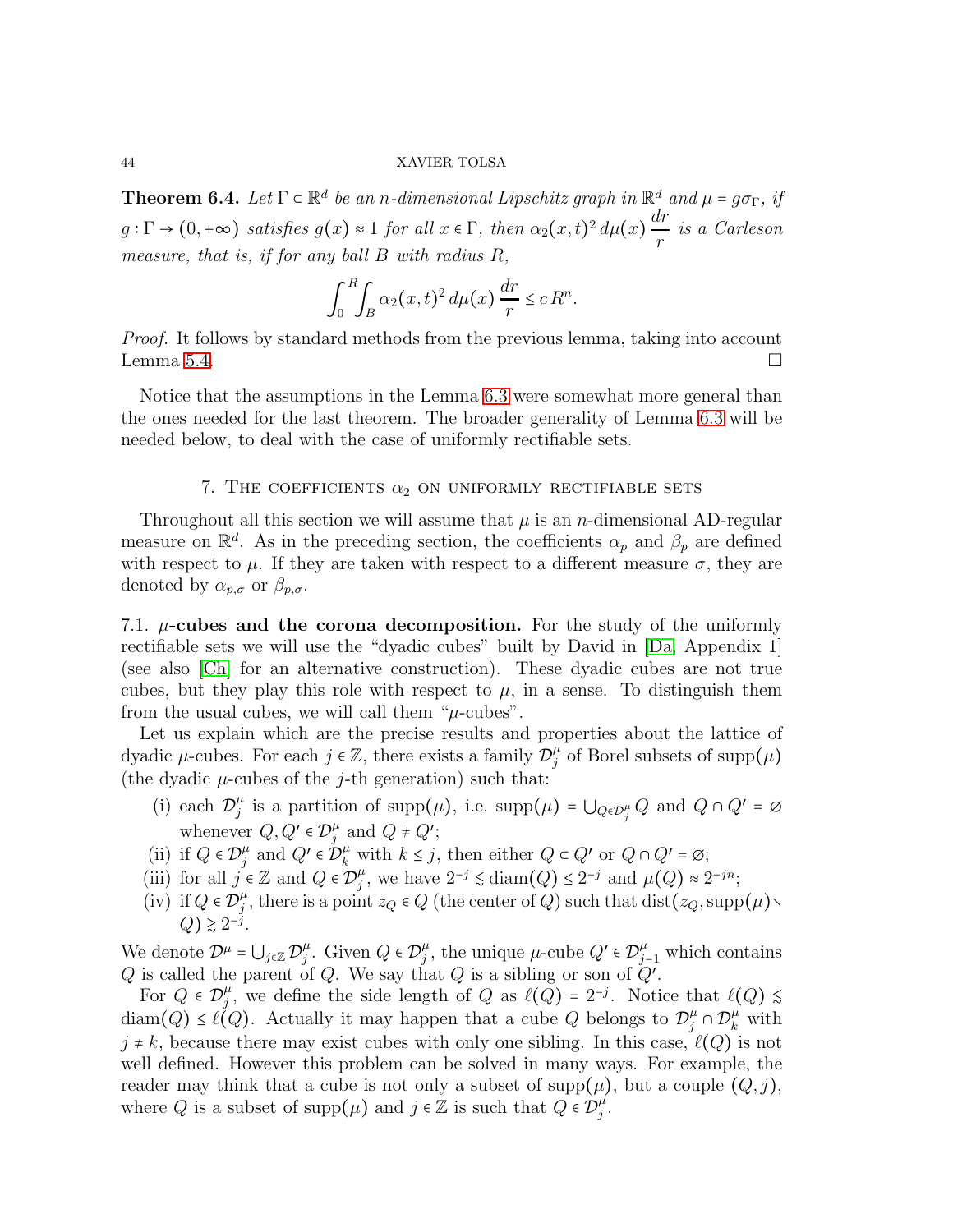Given  $\lambda > 1$ , we set

$$
\lambda Q \coloneqq \big\{ x \in \text{supp}(\mu) : \text{dist}(x, Q) \le (\lambda - 1)\ell(Q) \big\}.
$$

Observe that  $\text{diam}(\lambda Q) \leq \text{diam}(Q) + 2(\lambda - 1)\ell(Q) \leq (2\lambda - 1)\ell(Q)$ . For  $R \in \mathcal{D}^{\mu}$ , we denote  $\mathcal{D}^{\mu}(R) = \{Q \in \mathcal{D}^{\mu} : Q \subset R\}.$ 

Given a  $\mu$ -cube Q (or an arbitrary subset of supp $(\mu)$ ), we denote by  $B_Q$  a smallest ball centered at some point from Q which contains Q. Then we define  $\alpha_p(Q)$  :=  $\alpha_p(B_Q)$  and  $\beta_p(Q) = \beta_p(B_Q)$ . If  $B_Q$  is not unique it does not matter which one we choose. The "bilateral  $\beta$  coefficient" of  $Q$  is:

$$
b\beta_{\infty}(Q) = \inf_{L} \left[ \sup_{x \in \text{supp}(\mu) \cap 2B_Q} \frac{\text{dist}(x, L)}{\ell(Q)} + \sup_{x \in L \cap 2B_Q} \frac{\text{dist}(x, \text{supp}(\mu))}{\ell(Q)} \right].
$$

Now we wish to recall the notion of corona decomposition from David and Semmes [\[DS1\]](#page-50-8), [\[DS2\]](#page-50-0) (adapted to our specific situation). It involves the notion of a tree of dyadic  $\mu$ -cubes, which is analogous to the one of a tree of dyadic cubes that was introduced just before Lemma [3.13.](#page-14-1)

<span id="page-44-0"></span>**Definition 7.1.** Fix some constants  $\lambda > 2$  and  $\eta, \varepsilon > 0$ . A corona decomposition of  $\mu$  (with parameters  $\lambda, \eta, \theta$ ) is a partition of  $\mathcal{D}^{\mu}$  into a family of trees  $\{\mathcal{T}_i\}_{i\in I}$  of dyadic  $\mu$ -cubes and a collection B of *bad*  $\mu$ -cubes (that is,  $\mathcal{D}^{\mu} = \mathcal{B} \cup \bigcup_{i \in I} \mathcal{T}_i$ , with  $\mathcal{B} \cap \mathcal{T}_i = \varnothing$ for all  $i \in I$ , and  $\mathcal{T}_i \cap \mathcal{T}_j = \emptyset$  for all  $i \neq j$ ) which satisfies the following properties:

• The family B and the collection R of all roots of the trees  $\{\mathcal{T}_i\}_{i\in I}$  satisfy a Carleson packing condition. That is, there exists  $c > 0$  such that for every  $R \in \mathcal{D}^{\mu}$ ,

$$
\sum_{Q \in \mathcal{B} \cup \mathcal{R}: Q \subset R} \mu(Q) \leq c \,\mu(R).
$$

- Each  $Q \in \bigcup_{i \in I} \mathcal{T}_i$  satisfies  $b\beta_{\infty}(\lambda Q) \leq \varepsilon$ .
- For each tree  $\mathcal{T}_i$  there exists a (possibly rotated) *n*-dimensional Lipschitz graph  $\Gamma_i$  with Lipschitz constant  $\leq \eta$  such that  $dist(x, \Gamma_i) \leq \varepsilon \ell(Q)$  whenever  $x \in \lambda Q$  and  $Q \in \mathcal{T}_i$ .

To summarize, the existence of a corona decomposition implies that the dyadic  $\mu$ -cubes can be partitioned into a family of trees  $\{\mathcal{T}_i\}_{i\in I}$  and a family of bad  $\mu$ -cubes B. Roughly speaking, the first property in the definition says there are not too many families of trees and not too many bad  $\mu$ -cubes. The second property says that if  $Q$ is contained in some tree, then  $\mu$  is very close too a flat measure near  $Q$ , while the third one states that for each tree there exists an associated  $n$ -dimensional Lipschitz graph which approximates supp $\mu$  at the level of the  $\mu$ -cubes from the tree.

It is shown in [\[DS1\]](#page-50-8) (see also [\[DS2\]](#page-50-0)) that if  $\mu$  is uniformly rectifiable then it admits a corona decomposition for all parameters  $\lambda > 2$  and  $\eta, \varepsilon > 0$ . Conversely, the existence of a corona decomposition for a single set of parameters  $\lambda > 2$  and  $\eta, \varepsilon > 0$ implies that  $\mu$  is uniformly rectifiable.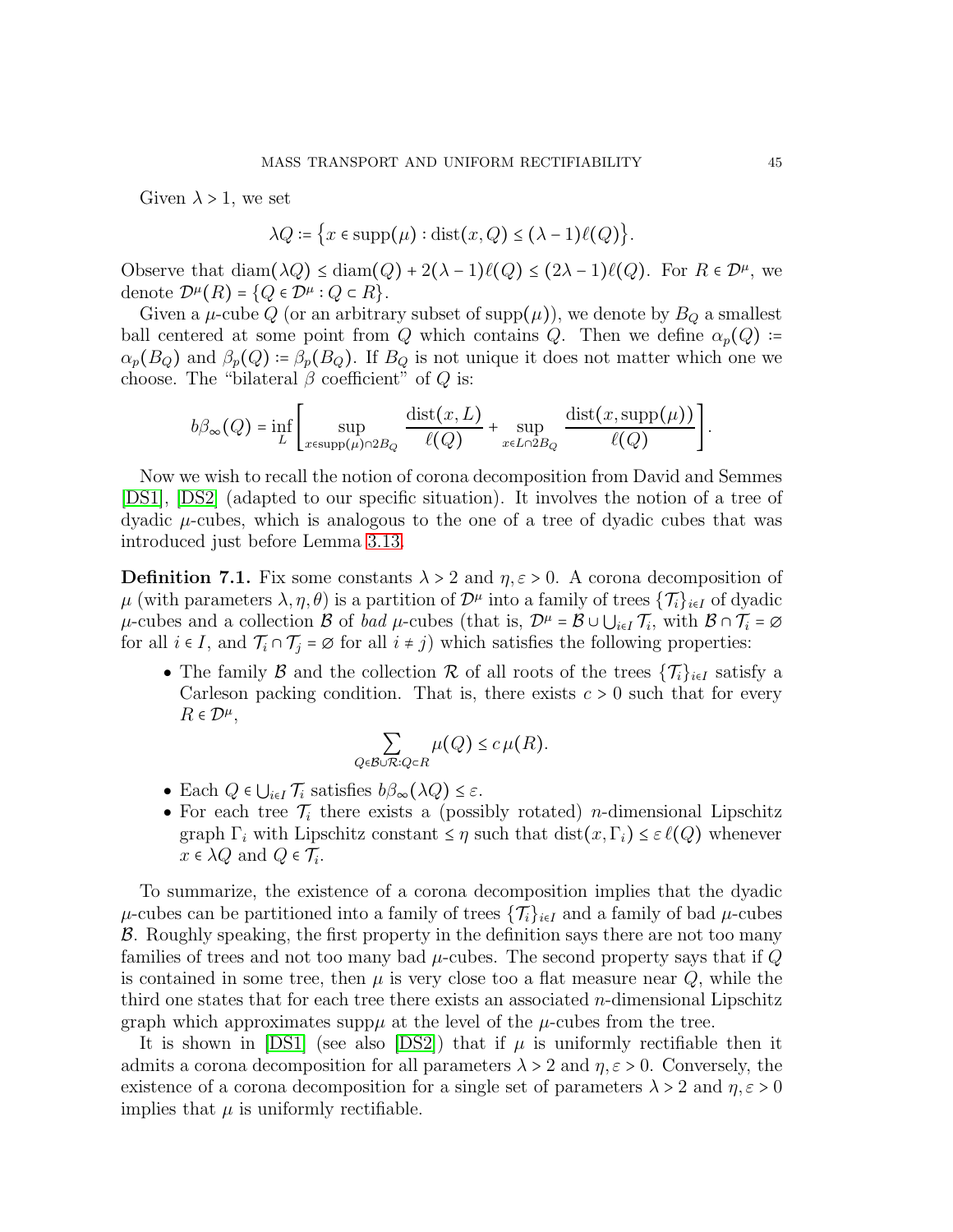For a given tree  $\mathcal T$  from the corona decomposition of a uniformly rectifiable measure  $\mu$ , we denote by  $R_{\mathcal{T}}$  its root and by  $\Gamma_{\mathcal{T}}$  its associated Lipschitz graph, given by third condition in Definition [7.1.](#page-44-0)

Let us remark that, in general, the stopping  $\mu$ -cubes  $\mathcal{S}(\mathcal{T})$  may have very different side lengths. This may cause some troubles in some of the arguments below. As in [\[DS1\]](#page-50-8), this problem is easily solved by defining the following function associated to T. Given  $x \in \text{supp}(\mu)$ , one sets

$$
d_{\mathcal{T}}(x) = \inf_{Q \in \mathcal{T}} \bigl[ \ell(Q) + \text{dist}(x, Q) \bigr].
$$

Observe that  $d_{\mathcal{T}}$  is Lipschitz with constant 1. We denote

<span id="page-45-0"></span>
$$
G(\mathcal{T})=\big\{x\in\lambda R_{\mathcal{T}}:\,d_{\mathcal{T}}(x)=0\big\}.
$$

It is easy to check that  $G(\mathcal{T}) \subset \Gamma_{\mathcal{T}} \cap \overline{R_{\mathcal{T}}}$ . For each  $x \in \text{supp}(\mu)$  such that  $d_{\mathcal{T}}(x) > 0$ , let  $Q_x$  be a dyadic  $\mu$ -cube containing x such that

(7.1) 
$$
\frac{d_{\mathcal{T}}(x)}{20A} < \ell(Q_x) \leq \frac{d_{\mathcal{T}}(x)}{10A},
$$

where  $A \gg 1$  is some constant to be fixed below. Then,  $\text{Reg}(\mathcal{T})$  is a maximal (and thus disjoint) subfamily of  $\{Q_x\}_{x \in AR_{\mathcal{T}}}$  (recall that  $R_{\mathcal{T}}$  is the root of  $\mathcal{T}$ ). If  $d_{\mathcal{T}}(x) = 0$ , then  $Q_x$  can be identified with the point x.

<span id="page-45-1"></span>**Lemma 7.2.** Let  $\mu$  be uniformly rectifiable and  $\mathcal T$  a tree of its corona decomposition *and denote by*  $R_{\tau}$  *its root. If we choose*  $1 \ll A^2 \ll \lambda$  *big enough, then the family of*  $\mu$ -cubes Reg(T) *satisfies*:

- (a)  $AR_{\mathcal{T}} \subset G(\mathcal{T}) \cup \bigcup_{Q \in \text{Reg}(\mathcal{T})} Q$ .
- (b) *If*  $Q \in \mathcal{T}$ *,*  $P \in \text{Reg}(\mathcal{T})$ *, and*  $P \cap Q \neq \emptyset$ *, then*  $\ell(P) < \ell(Q)/2$ *, and so*  $P \subset Q$ *.*
- (c) *If*  $P, Q \in \text{Reg}(\mathcal{T})$  *and*  $AP \cap AQ \neq \emptyset$ *, then*  $\ell(Q)/2 \leq \ell(P) \leq 2\ell(Q)$ *.*
- (d) If  $Q \in \mathcal{D}^{\mu}$  *is contained in*  $AR_{\tau}$  *and*  $Q$  *contains some*  $\mu$ -*cube from*  $\text{Reg}(\tau)$ *, then*  $b\beta_{\infty}(Q) \leq c(A, \lambda) \varepsilon$  *and*  $dist(x, \Gamma_{\mathcal{T}}) \leq c(A, \lambda) \varepsilon \ell(Q)$  *for all*  $x \in Q$ *.*

Because of (b) and (c), in a sense, the family  $\text{Reg}(\mathcal{T})$ , can be considered as a regularized version of the  $\mu$ -cubes from  $\mathcal{S}(\mathcal{T})$ . This is why we use the notation  $\text{Reg}(\Gamma_{\mathcal{T}}).$ 

*Proof.* (a) This is a straightforward consequence of the definition of  $\text{Reg}(\mathcal{T})$ . (b) By the construction of Reg(T), there exists some  $x \in P$  such that  $\ell(P) \leq$  $d_{\mathcal{T}}(x)/10A$ . Since  $Q \cap P \neq \emptyset$ , we have

$$
d_{\mathcal{T}}(x) \leq \ell(Q) + \text{dist}(x, Q) \leq \ell(Q) + \ell(P).
$$

Thus,

$$
\ell(P) \le \frac{d_{\mathcal{T}}(x)}{10A} \le \frac{\ell(Q) + \ell(P)}{10A},
$$

and then it follows that  $\ell(P) \leq \ell(Q)/(10A-1) < \ell(Q)/2$ .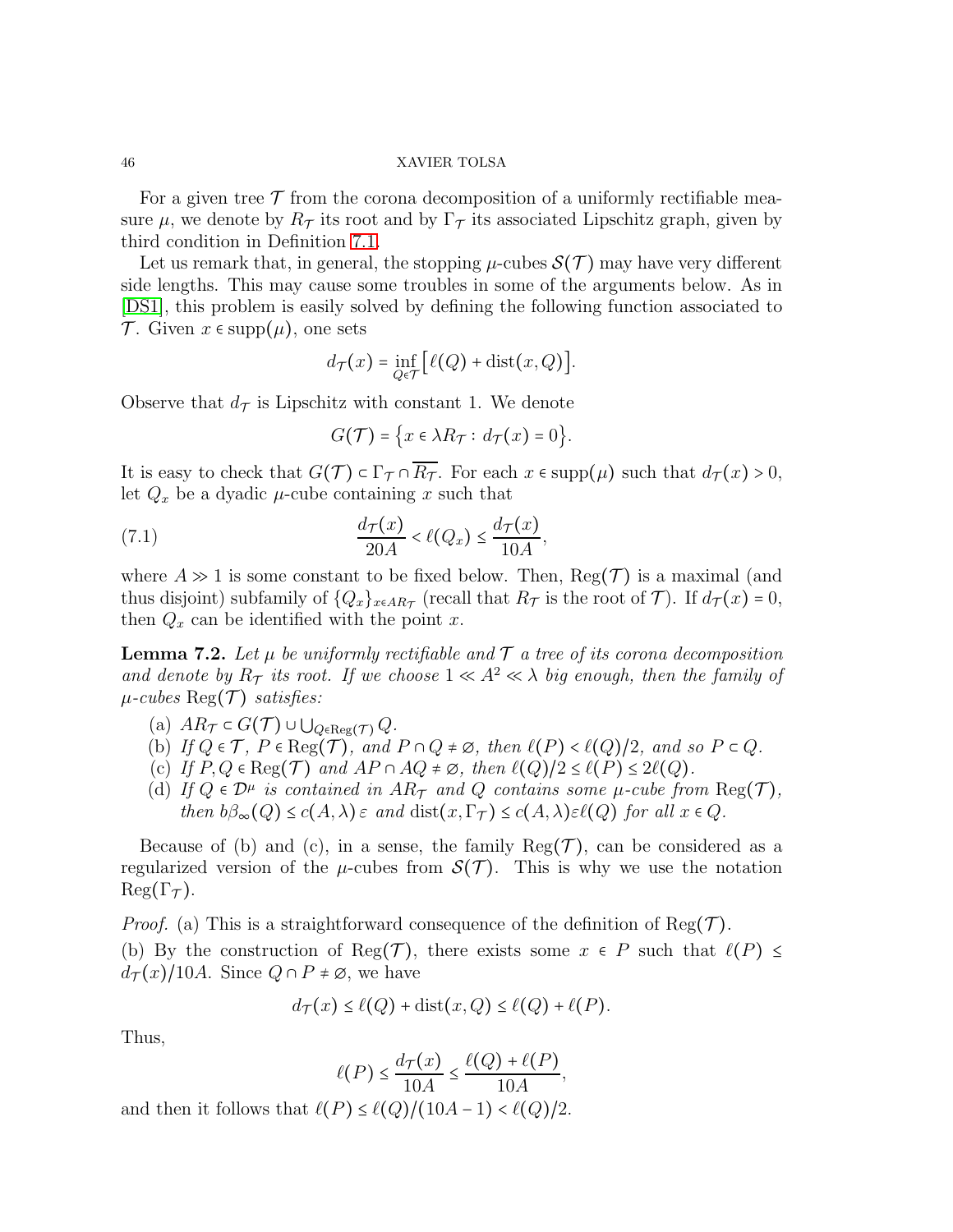(c) Consider  $P, Q \in \text{Reg}(\mathcal{T})$  such that  $AP \cap AQ \neq \emptyset$ . By construction, there exists some  $x \in P$  such that  $\ell(P) \geq d_{\mathcal{T}}(x)/20A$  and some  $\mu$ -cube  $P_0 \in \mathcal{T}$  such that

$$
dist(x, P_0) + \ell(P_0) \le 1.1 d_{\mathcal{T}}(x) \le 22A\ell(P).
$$

Thus, for any  $y \in Q$ ,

dist
$$
(y, P_0)
$$
 +  $\ell(P_0)$   $\leq$  diam $(AQ)$  + diam $(AP)$  + dist $(x, P_0)$  +  $\ell(P_0)$   
 $\leq$   $(2A - 1) \ell(Q) + (2A - 1) \ell(P) + 22A\ell(P)$ .

So  $d_{\mathcal{T}}(y) \leq (2A-1)\ell(Q) + (24A-1)\ell(P)$  for all  $y \in Q$ . Therefore,

$$
\ell(Q) \le \frac{1}{10A} \left( 2A \ell(Q) + 24A \ell(P) \right) = 0.2 \ell(Q) + 2.4 \ell(P),
$$

which yields  $\ell(Q) \leq 3\ell(P)$ . This implies that  $\ell(Q) \leq 2\ell(P)$  as  $\ell(P)$  and  $\ell(Q)$  are dyadic numbers.

The inequality  $\ell(P) \leq 2\ell(Q)$  is proved in an analogous way.

(d) Take now  $Q \in \mathcal{D}^{\mu}$  with  $Q \subset AR_{\tau}$  which contains some  $\mu$ -cube from Reg( $\tau$ ). By [\(7.1\)](#page-45-0), this implies that there exists some  $x \in Q$  such that  $d_{\mathcal{T}}(x) \leq 20A\ell(Q)$ , and thus there exists some  $P_0 \in \mathcal{T}$  such that

(7.2) 
$$
\text{dist}(x, P_0) + \ell(P_0) \le 1.1 d_{\mathcal{T}}(x) \le 22A \ell(Q).
$$

In particular,  $\ell(P_0) \leq 22A\ell(Q)$ . Suppose for simplicity that A is chosen so that  $22A$ is a dyadic number. Consider now  $Q_0 \in \mathcal{D}^{\mu}$  which contains  $P_0$  with  $\ell(Q_0) = 22A \ell(Q)$ . Observe that, by [\(7.2\)](#page-46-0),

<span id="page-46-0"></span>
$$
dist(Q, Q_0) \leq dist(Q, P_0) \leq 22A \ell(Q) = \ell(Q_0),
$$

and thus  $Q \subset 3Q_0$ .

So we have shown that there exists some  $\mu$ -cube  $Q_0$  with  $3Q_0 \supset Q$  and  $Q_0 \supset P_0 \in$  $S(\mathcal{T})$ , and moreover  $\ell(Q_0) = 22A\ell(Q)$ , with  $Q \in AR$ . If the parameter  $\lambda$  is taken big enough in the corona decomposition  $(\lambda \gg A^2, \text{ say})$ , then it is easy to check that  $3Q_0 \subset \lambda R$ , for some  $R \in \mathcal{T}$ , with  $\ell(R) \approx \ell(Q_0)$  (with some constant depending on A and  $\lambda$ ). As a consequence,  $b\beta_{\infty}(Q) \leq b\beta_{\infty}(Q_0) \leq b\beta_{\infty}(R) \leq \varepsilon$ , with all the constants here depending on A and  $\lambda$ . Analogously, we infer that dist $(x, \Gamma_{\mathcal{T}}) \leq c(A, \lambda) \varepsilon \ell(Q)$ <br>for all  $x \in \Omega$ . for all  $x \in Q$ .

Observe that, if  $Q \in \mathcal{T}$ , then  $Q = (G(\mathcal{T}) \cap Q) \cup \bigcup_{P \in \text{Reg}(T): P \subset Q} P$ . Further, the union is disjoint since, from the property (b) above, it turns out that

<span id="page-46-1"></span>(7.3) 
$$
G(\mathcal{T}) \cap R_{\mathcal{T}} \cap \bigcup_{P \in \text{Reg}(\mathcal{T})} P = \emptyset.
$$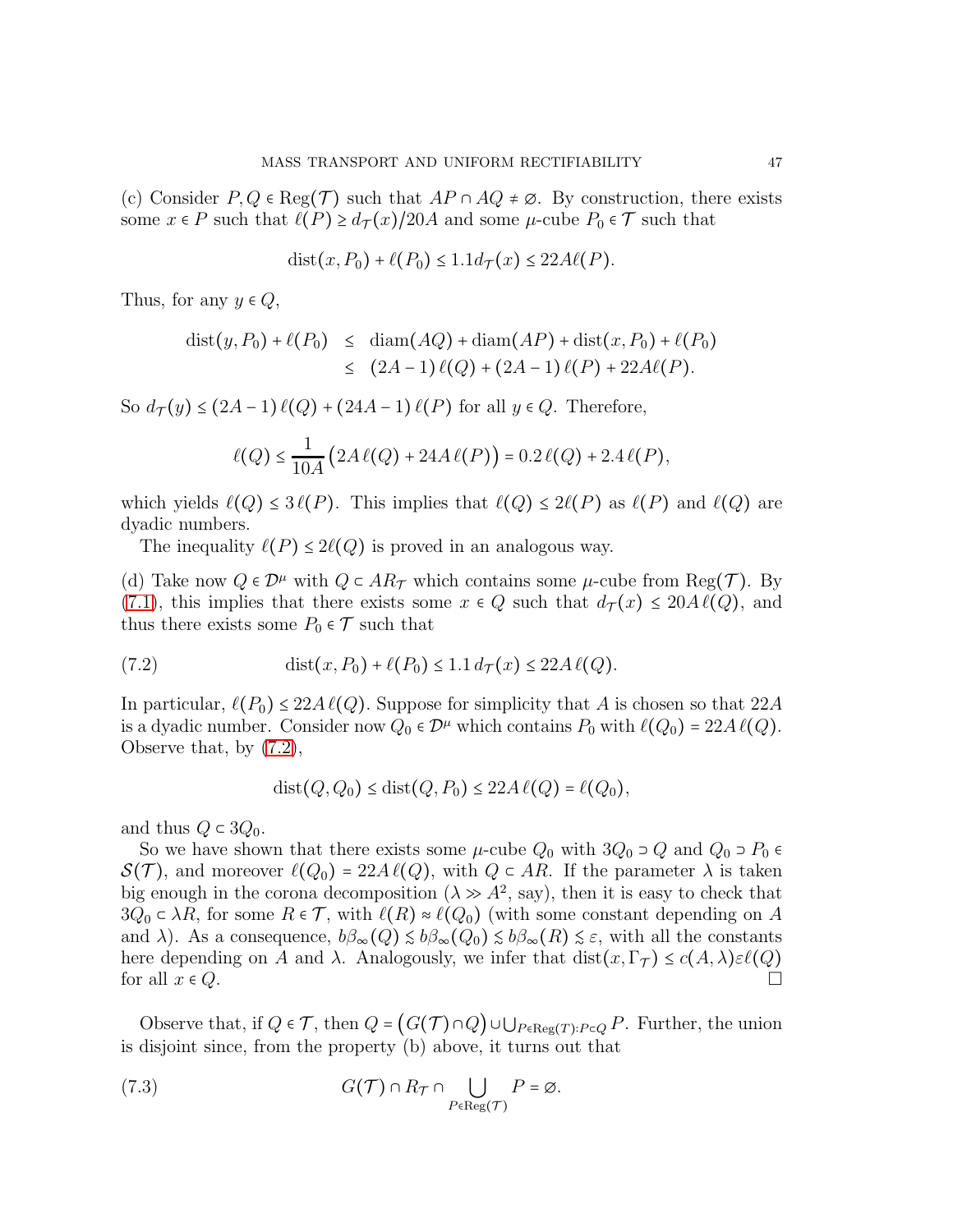7.2. The proof of Theorem [1.2.](#page-4-0) If  $\alpha_p(x,t)^2 d\mu(x) \frac{dr}{x}$ r is a Carleson measure for some  $p \in [1,2]$ , then  $\alpha(x,t)^2 d\mu(x) \frac{dr}{x}$ r is also a Carleson measure, by Lemma [5.1.](#page-35-0) By the results in [\[To2\]](#page-50-9), this implies that  $\mu$  is uniformly rectifiable. Therefore, to prove Theorem [1.2,](#page-4-0) it is enough to show that  $\alpha_2(x,t)^2 d\mu(x) \frac{dr}{x}$ r is a Carleson measure, taking into account that  $\alpha_p(B) \leq \alpha_2(B)$  for  $p \leq 2$ . By standard arguments, using Lemma [5.4,](#page-39-2) this is equivalent to showing that

<span id="page-47-0"></span>(7.4) 
$$
\sum_{Q \in \mathcal{D}^{\mu}: Q \subset R} \alpha_2(Q)^2 \mu(Q) \lesssim \mu(R) \quad \text{for all } R \in \mathcal{D}^{\mu},
$$

Our main tool to prove this inequality will be the corona decomposition of  $\mu$  described above.

We will show that [\(7.4\)](#page-47-0) holds for uniformly rectifiable sets following arguments analogous to the ones of [\[DS1,](#page-50-8) Chapter 15], where it is shown that the existence of a corona decomposition implies that  $\beta_2(x,t)^2 d\mu(x) \frac{dr}{x}$ r is a Carleson measure. To this end, arguing as in [\[DS1,](#page-50-8) Chapter 15], it turns out that it is enough to show that for every tree  $\mathcal T$  from the corona decomposition of  $\mu$ ,

<span id="page-47-2"></span>(7.5) 
$$
\sum_{Q \in \mathcal{T}: Q \subset R} \alpha_2(Q)^2 \mu(Q) \lesssim \mu(R) \quad \text{for all } R \in \mathcal{T}.
$$

The rest of this subsection is devoted to prove this inequality.

**Lemma 7.3.** Let  $\mu$  be an AD-regular measure which is uniformly rectifiable, and  $\mathcal{T}$ *be a tree from its corona decomposition, as described above. For each*  $Q \in \text{Reg}(\mathcal{T})$ *there exists a function*  $g^Q$  *supported on*  $2B_Q \cap \Gamma_T$  *such that* 

(7.6) 
$$
\int_{\Gamma_{\mathcal{T}}} g^Q d\mathcal{H}^n = \mu(Q) \quad and \quad \sum_{Q \in \text{Reg}(\mathcal{T})} g^Q \lesssim 1.
$$

*Proof.* Recall that, for  $Q \in \text{Reg}(\mathcal{T})$  and  $x \in Q$ ,  $dist(x, \Gamma_{\mathcal{T}}) \leq c(A, \lambda) \varepsilon \ell(Q)$ . Thus, if  $\varepsilon$ is chosen small enough in Definition [7.1](#page-44-0) (for given A and  $\lambda$ ), dist $(x, \Gamma_{\mathcal{T}}) \leq r(B_Q)/10$ for all  $x \in Q$ . Therefore,  $\frac{3}{2}B_Q \cap \Gamma_{\mathcal{T}} \neq \emptyset$  and so  $\mathcal{H}^n(2B_Q \cap \Gamma_{\mathcal{T}}) \approx \ell(Q)^n$ . We define

<span id="page-47-1"></span>
$$
g^{Q} = \frac{\mu(Q)}{\mathcal{H}^{n}(2B_{Q} \cap \Gamma_{\mathcal{T}})} \chi_{2B_{Q} \cap \Gamma_{\mathcal{T}}}.
$$

Since  $\mu(Q) \approx H^n(2B_Q \cap \Gamma_T)$ , we deduce that  $||g^Q||_{L^{\infty}(\Gamma_T)} \lesssim 1$ . From the property (b) in Lemma [7.2,](#page-45-1) it easily follows that  $\sum_{Q \in \text{Reg}(\mathcal{T})} \chi_{2B_Q} \leq 1$  if A is big enough, and thus  $(7.6)$  follows.

For  $Q \in \text{Reg}(\mathcal{T})$ , let  $g^Q$  be the function associated to  $Q$ , given by the preceding lemma. Recall that in  $AR_{\mathcal{T}} \setminus \bigcup_{Q \in \text{Reg}(\mathcal{T})} Q \subset G(\mathcal{T})$ ,  $\mu$  is absolutely continuous with respect to  $\mathcal{H}_{\Gamma}^n$ . In fact,

$$
\mu\big(\big(AR_{\mathcal{T}}\setminus \bigcup_{Q\in \text{Reg}(\mathcal{T})}Q\big)=g_0\,\mathcal{H}_\Gamma^n,
$$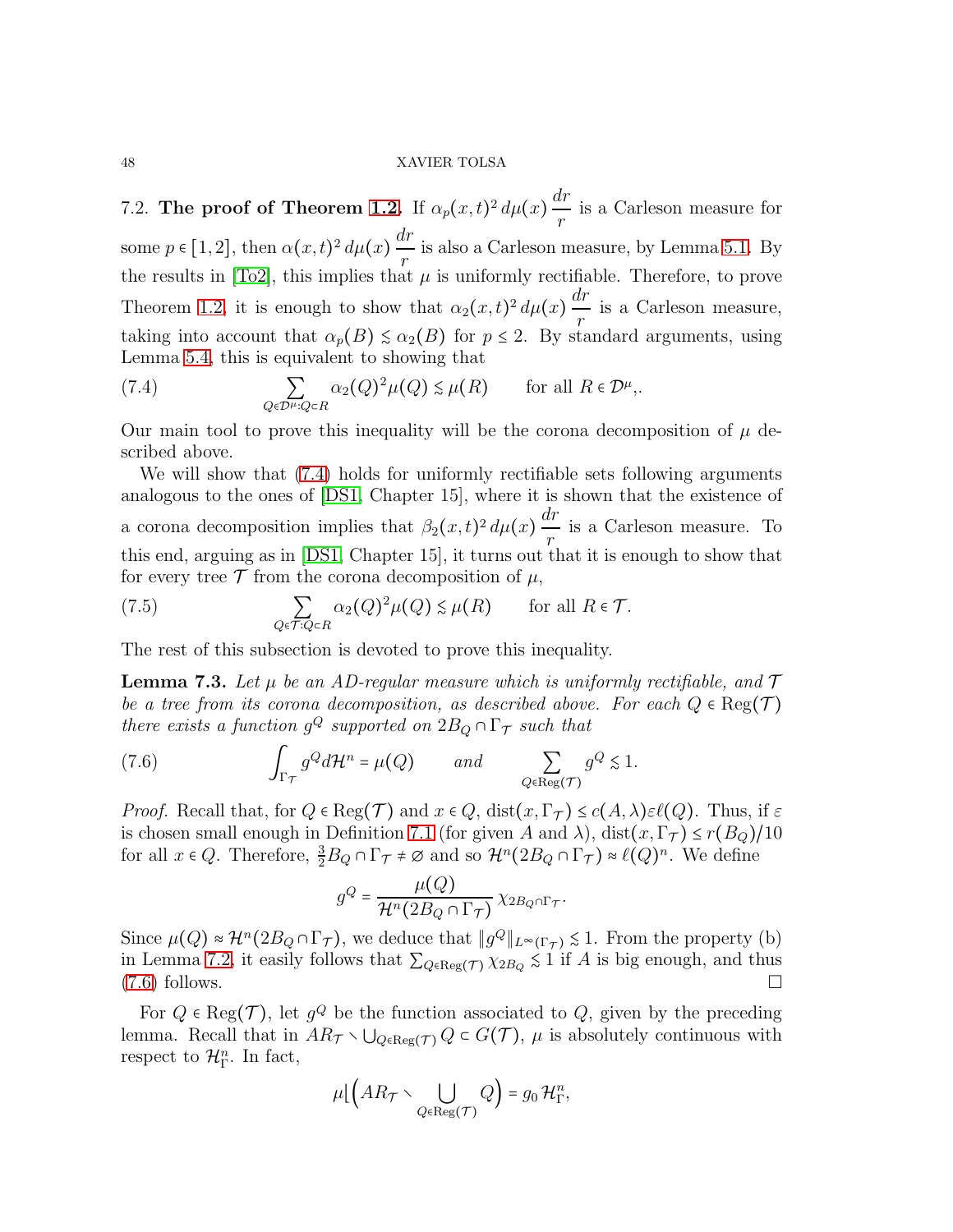with  $||g_0||_{L^{\infty}(\mathcal{H}_{\Gamma}^n)} \lesssim 1$ . Consider the measure

$$
\sigma = g_0 + \sum_{Q \in \text{Reg}(\mathcal{T})} g^Q.
$$

To prove [\(7.5\)](#page-47-2), we will use that, roughly speaking,  $\sigma$  approximates  $\mu$  on  $\mathcal{T}$ , and we will apply the results obtained in the previous section for Lipschitz graphs to the measure  $\sigma$ .

**Lemma 7.4.** Let  $\mathcal T$  and  $\sigma$  be as above. Then, every  $Q \in \mathcal T$  satisfies  $\sigma(2B_Q) \approx \ell(Q)^n$ . *Also, if* L *is an n-plane that minimizes*  $\alpha_{2,\sigma}(10B_Q)$ ,

$$
W_2(\varphi_Q\mu, c\varphi_Q\mathcal{H}_L^n)^2 \lesssim \alpha_{2,\sigma}(10B_Q)^2 \ell(Q)^n + \sum_{P \in \text{Reg}(\mathcal{T}): P \subset 50Q} \mu(P) \ell(P)^2.
$$

*Proof.* The estimate  $\sigma(2B_Q) \leq \ell(Q)^n$  for  $Q \in \mathcal{T}$  follows easily from [\(7.6\)](#page-47-1) in the preceding lemma and the definition of  $\sigma$ . Let us prove the converse inequality. Notice first that, for  $Q \in \text{Reg}(\mathcal{T})$ , we have  $\sigma(2B_Q) \approx \ell(Q)^n$ , also by the definition of  $\sigma$  and the preceding lemma. Consider now an arbitrary  $\mu$ -cube  $Q \in \mathcal{T}$ . If  $\mu(G(\mathcal{T}) \cap Q) \ge$ 1  $\frac{1}{2}\,\mu(Q)$ , then we also have  $\sigma(2B_Q) \approx \ell(Q)^n$ , because  $\sigma[Q \geq g_0 \mathcal{H}_{\Gamma \cap Q}^n = \mu[\Gamma_{\mathcal{T}} \cap Q]$ , by [\(7.3\)](#page-46-1) and the definition of  $\sigma$ . On the other hand, if  $\mu(G(\mathcal{T}) \cap Q) < \frac{1}{2}$  $\frac{1}{2}\mu(Q)$ , then

<span id="page-48-0"></span>(7.7) 
$$
\sigma\Big(\bigcup_{P \in \text{Reg}(\mathcal{T}): P \subset Q} 2B_P\Big) \geq \mu\Big(\bigcup_{P \in \text{Reg}(\mathcal{T}): P \subset Q} P\Big) \geq \frac{1}{2}\mu(Q).
$$

We may assume that, for all  $P \in \text{Reg}(\mathcal{T})$  contained in  $Q, \ell(P) \leq c_{11}\ell(Q)$  with  $0 < c_{11} < 1$  small enough. Otherwise, if for some  $P \in \text{Reg}(\mathcal{T})$  contained in Q this fails, we get  $\sigma(Q) \ge \sigma(P) \approx \ell(P)^n \approx \ell(Q)^n$ . The assumption that  $\ell(P) \le c_{11}\ell(Q)$ , with  $c_{11}$  small enough for all  $P \in \text{Reg}(\mathcal{T})$  contained in  $Q$ , ensures that for all these P's,  $2B_P \subset 2B_Q$ . Then, from [\(7.7\)](#page-48-0) we deduce that  $\sigma(2B_Q) \ge \ell(Q)^n$ .

Let us turn our attention to the second statement in the lemma. Denote by  $I_Q$ the family of those  $\mu$ -cubes  $P \in \text{Reg}(\mathcal{T})$  such that  $2B_P \cap 30B_Q \neq \emptyset$ . It is easy to check that such  $\mu$ -cubes P are contained in 50Q. Let

$$
\sigma_Q = g_0 \chi_{30B_Q} \mathcal{H}^n_\Gamma + \sum_{P \in I_Q} g^P \mathcal{H}^n_\Gamma.
$$

Since  $\sigma$ [30 $B_Q$  =  $\sigma_Q$ [30 $B_Q$ , we have

<span id="page-48-1"></span>
$$
(7.8) W_2(\varphi_{10B_Q}\sigma_Q, c'\varphi_{10B_Q}\mathcal{H}_L^n)^2 = W_2(\varphi_{10B_Q}\sigma, c'\varphi_{10B_Q}\mathcal{H}_L^n)^2 \lesssim \alpha_{2,\sigma}(10B_Q)^2 \ell(Q)^{n+2},
$$

for the appropriate constant  $c'$ . Consider now the measure

$$
\mu_{\varphi,Q} = g_0 \varphi_{10B_Q} \mathcal{H}^n_{\Gamma} + \sum_{P \in I_Q} a_P \mu \, | \, P,
$$

where  $a_P = \int \varphi_{10B_Q} g^P d\mathcal{H}_\Gamma^n/\mu(P)$ . Notice that

$$
\varphi_{10B_Q} \sigma_Q = \sum_{P \in I_Q} \varphi_{10B_Q} \left( g^P + g_0 \chi_P \right) \mathcal{H}^n_{\Gamma} =: \sum_{P \in I_Q} \widetilde{\sigma}_P,
$$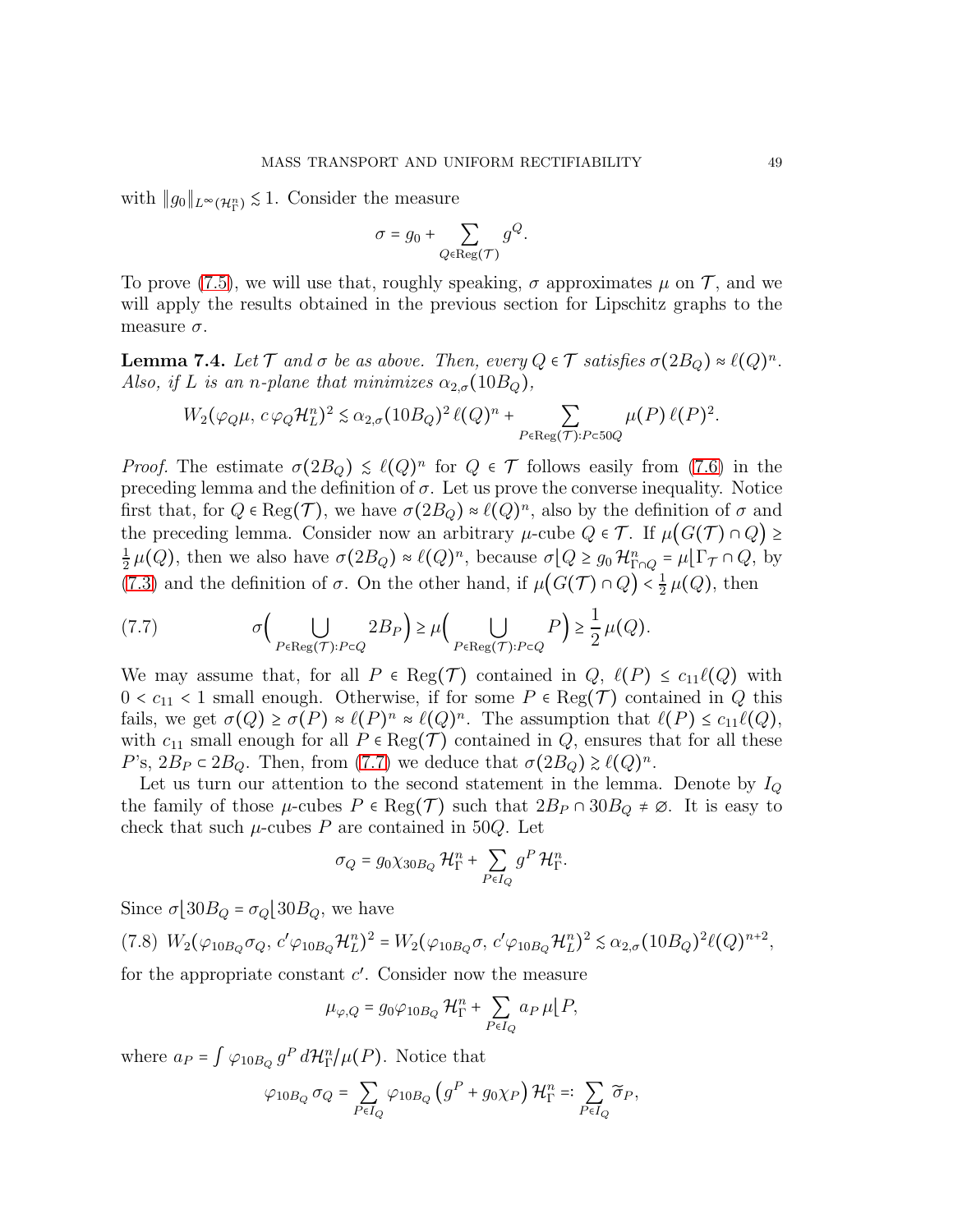with  $\|\tilde{\sigma}_P\| = \mu_{\varphi,Q}(P)$  for each  $P \in I_Q$ , by construction. By taking the following transference plan between  $\mu_{\varphi, Q}$  and  $\varphi_{10B_Q}\sigma$ :

$$
\pi = \sum_{P \in I_Q} \frac{1}{\mu_{\varphi,Q}(P)} (\mu_{\varphi,Q} | P \otimes \widetilde{\sigma}_P),
$$

one easily deduces that  $W_2(\mu_{\varphi,Q}, \varphi_{10B_Q}\sigma)^2 \lesssim \sum_{P \in I_Q} \mu(P) \ell(P)^2$ . Therefore, by [\(7.8\)](#page-48-1) and the triangle inequality,

$$
W_2(\mu_{\varphi,Q}, c' \varphi_{10B_Q} \mathcal{H}_L^n)^2 \lesssim \alpha_{2,\sigma} (10B_Q)^2 \ell(Q)^{n+2} + \sum_{P \in I_Q} \mu(P) \ell(P)^2.
$$

Notice also that  $\mu_{\varphi,Q}$  [3 $B_Q = \mu$  [3 $B_Q$ . Thus, by Lemma [5.3,](#page-38-3) we obtain

$$
W_2(\varphi_{B_Q}\mu, c\varphi_{B_Q}\mathcal{H}_L^n)^2 \lesssim W_2(\mu_{\varphi,Q}, c'\varphi_{10B_Q}\mathcal{H}_L^n)^2,
$$

and then the lemma follows.  $\Box$ 

Now we are ready to prove [\(7.5\)](#page-47-2) and conclude the proof of Theorem [1.2.](#page-4-0)

**Lemma 7.5.** Let  $\mu$  be an AD-regular measure which is uniformly rectifiable, and  $\mathcal{T}$ *be a tree of* µ*-cubes from its corona decomposition. Then,*

(7.9) 
$$
\sum_{Q \in \mathcal{T}: Q \subset R} \alpha_2(Q)^2 \mu(Q) \lesssim \mu(R) \quad \text{for every } R \in \mathcal{T},
$$

*Proof.* Consider the measure  $\sigma$  defined above and take  $Q \in \mathcal{T}$ . By the preceding lemma, if L is an *n*-plane that minimizes  $\alpha_{2,\sigma}(Q)$ , we have

$$
W_2(\varphi_Q\mu, c_{Q,L}\varphi_Q\mathcal{H}_L^n)^2 \lesssim \alpha_{2,\sigma}(10B_Q)^2 \ell(Q)^{n+2} + \sum_{P \in \text{Reg}(\mathcal{T}): P \subset 50Q} \mu(P) \ell(P)^2.
$$

Therefore,

$$
\sum_{Q \in \mathcal{T}: Q \subset R} \alpha_2(Q)^2 \mu(Q) \lesssim \sum_{Q \in \mathcal{T}: Q \subset R} \left[ \alpha_{2,\sigma} (10B_Q)^2 \ell(Q)^n + \frac{1}{\ell(Q)^2} \sum_{P \in \text{Reg}(\mathcal{T}): P \subset 50Q} \mu(P) \ell(P)^2 \right].
$$

We claim now that

$$
\sum_{Q \in \mathcal{T}: Q \subset R} \alpha_{2,\sigma} (10B_Q)^2 \ell(Q)^n \lesssim \ell(R)^n.
$$

This follows easily from Lemma [6.3,](#page-41-3) taking into account that  $b\beta(\lambda Q) \leq \varepsilon$  for every  $Q \in \mathcal{T}$ . Indeed, if  $\varepsilon$  is small enough it is immediate to check that the latter condition implies that the assumption [\(6.2\)](#page-41-2) is satisfied (taking also A and  $\lambda$  big enough). On the other hand,

$$
\sum_{Q \in \mathcal{T}: Q \subset R} \frac{1}{\ell(Q)^2} \sum_{P \in \text{Reg}(\mathcal{T}): P \subset 50Q} \mu(P) \ell(P)^2 \le \sum_{P \in \text{Reg}(\mathcal{T}): P \subset 50R} \mu(P) \sum_{\substack{Q \in \mathcal{T}: Q \subset R \\ 50Q > P}} \frac{\ell(P)^2}{\ell(Q)^2} \le \sum_{P \in \text{Reg}(\mathcal{T}): P \subset 50R} \mu(P) \le \mu(R),
$$

and thus the lemma follows.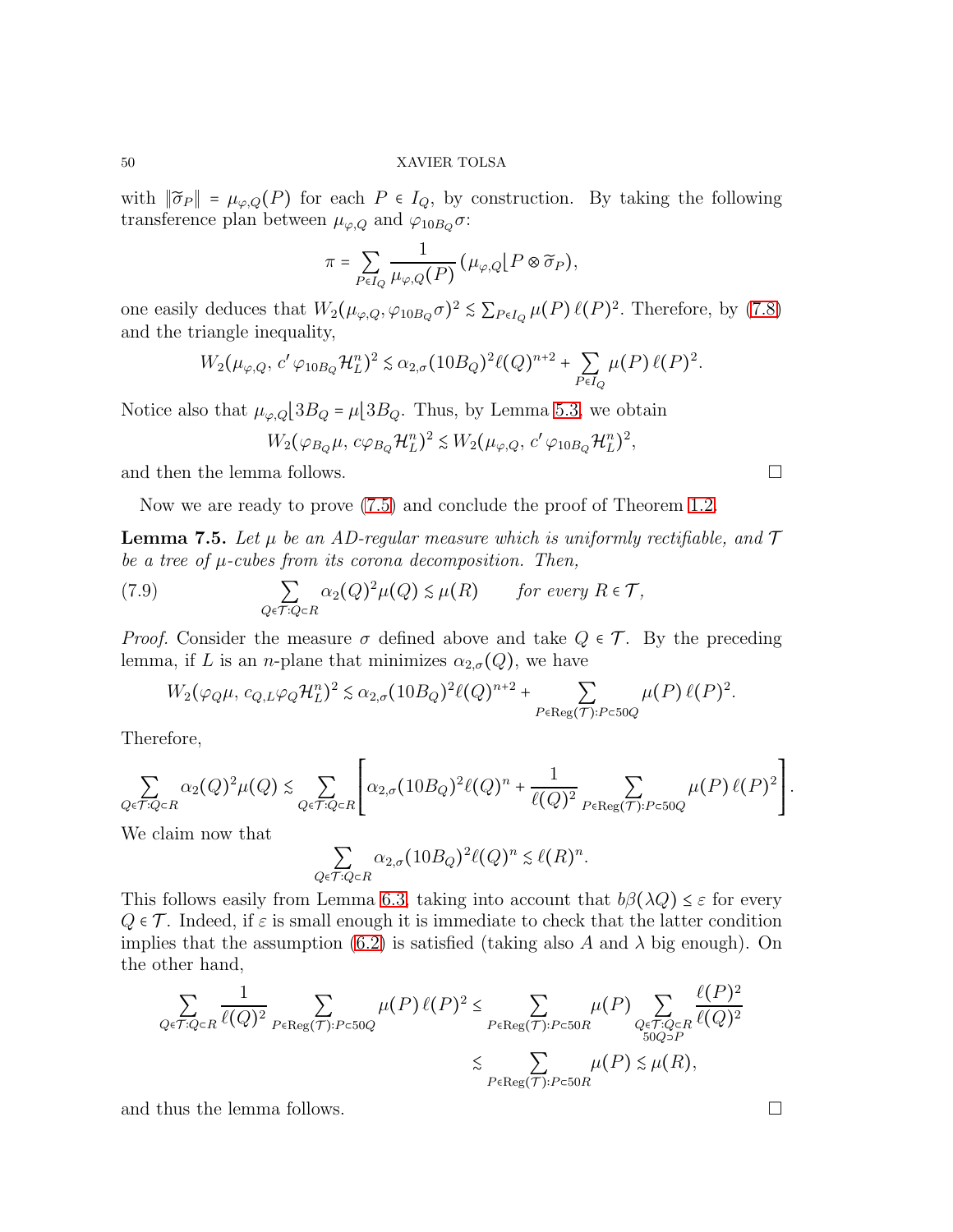Acknowledgement. I would like to thank Vasilis Chousionis for many valuable comments that helped to improve the readability of the paper.

#### **REFERENCES**

- <span id="page-50-2"></span>[AGS] L. Ambrosio, N. Gigli and G. Savaré Gradient flows in metric spaces and in the space of probability measures. Second edition. Lectures in Mathematics ETH Zrich. Birkhuser Verlag, Basel, 2008.
- <span id="page-50-20"></span> $[Ch]$  M. Christ, A  $T(b)$  theorem with remarks on analytic capacity and the Cauchy integral, Colloq. Math. 60/61 (1990), no. 2, 601–628.
- <span id="page-50-17"></span>[Da] G. David, Wavelets and singular integrals on curves and surfaces. Lecture Notes in Math. 1465, Springer-Verlag, Berlin, 1991.
- <span id="page-50-8"></span>[DS1] G. David and S. Semmes, Singular integrals and rectifiable sets in  $R_n$ : Beyond Lipschitz  $graphs,$  Astérisque No. 193 (1991).
- <span id="page-50-0"></span>[DS2] G. David and S. Semmes, Analysis of and on uniformly rectifiable sets, Mathematical Surveys and Monographs, 38, American Mathematical Society, Providence, RI, 1993.
- <span id="page-50-10"></span>[Jo1] P.W. Jones, Square functions, Cauchy integrals, analytic capacity, and harmonic measure. Harmonic analysis and partial differential equations (El Escorial, 1987), 24–68, Lecture Notes in Math., 1384, Springer, Berlin, 1989.
- <span id="page-50-11"></span>[Jo2] P.W. Jones, Rectifiable sets and the travelling salesman problem, Invent. Math. 102 (1990), 1–15.
- <span id="page-50-12"></span>[Lé] J.C. Léger, *Menger curvature and rectifiability*, Ann. of Math. 149 (1999), 831–869.
- <span id="page-50-19"></span>[Lr] G. Lerman, Quantifying curvelike structures of measures by using  $L_2$  Jones quantities. Comm. Pure Appl. Math. 56 (2003), no. 9, 1294–1365.
- <span id="page-50-3"></span>[MMV] P. Mattila, M.S. Melnikov and J. Verdera, The Cauchy integral, analytic capacity, and uniform rectifiability, Ann. of Math. (2) 144 (1996), 127–136.
- <span id="page-50-4"></span>[MPr] P. Mattila and D. Preiss, Rectifiable measures in  $\mathbb{R}^n$  and existence of principal values for singular integrals, J. London Math. Soc. (2) 52 (1995), no. 3, 482–496.
- <span id="page-50-5"></span>[MV] P. Mattila and J. Verdera, Convergence of singular integrals with general measures. J. Eur. Math. Soc. (JEMS) 11 (2009), no. 2, 257?-271.
- <span id="page-50-6"></span>[MT] A. Mas and X. Tolsa, Variation for Riesz transforms and uniform rectifiability. Preprint (2011). Submitted.
- <span id="page-50-18"></span>[Ok]  $\overrightarrow{K}$ . Okikiolu, *Characterization of subsets of rectifiable curves in*  $\mathbb{R}^n$ . J. London Math. Soc. (2) 46 (1992), no. 2, 336?348.
- <span id="page-50-16"></span>[Pe] R. Peyre, Non asymptotic equivalence between  $W_2$  distance and  $\dot{H}^{-1}$  norm. Preprint  $(2011).$
- <span id="page-50-14"></span>[St] E. M. Stein. Singular integrals and differentiability properties of functions. Princeton Univ. Press. Princeton, N.J., 1970.
- <span id="page-50-13"></span>[To1] X. Tolsa, Bilipschitz maps, analytic capacity, and the Cauchy integral, Ann. of Math. 162:3 (2005), 1241–1302.
- <span id="page-50-9"></span>[To2] X. Tolsa, Uniform rectifiability, Calderón-Zygmund operators with odd kernel, and quasiorthogonality, Proc. London Math. Soc. 98(2) (2009), 393–426.
- <span id="page-50-7"></span>[Vh] M. Vihtilä, *The boundedness of Riesz s-transforms of measures in*  $\mathbb{R}^n$ . Proc. Amer. Math. Soc. 124 (1996), no. 12, 3797?-3804.
- <span id="page-50-1"></span>[Vi1] C. Villani, Topics in optimal transportation. Graduate Studies in Mathematics, 58. American Mathematical Society, Providence, RI, 2003.
- <span id="page-50-15"></span>[Vi2] C. Villani, Optimal transport. Old and new. Grundlehren der Mathematischen Wissenschaften [Fundamental Principles of Mathematical Sciences], 338. Springer-Verlag, Berlin, 2009.